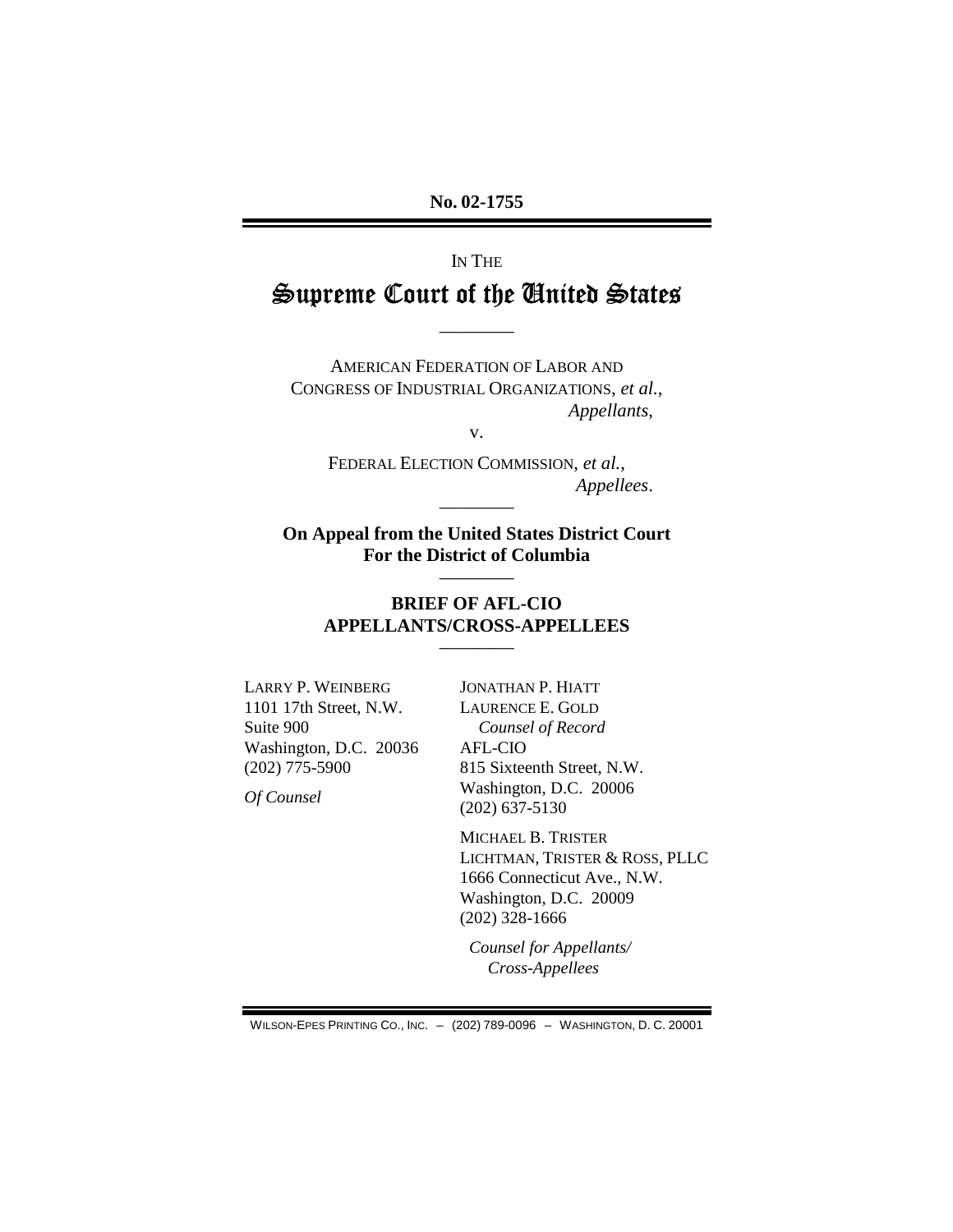#### **QUESTIONS PRESENTED**

1. Whether the BCRA § 203 prohibitions of union and corporation spending for "electioneering communications," under the primary and backup definitions of that term, are narrowly tailored to serve a compelling governmental interest.

2. Whether the provisions prohibiting coordinated expenditures in BCRA §§ 202 and 214(a) are constitutional in light of the statute's mandate that no definition of "coordination" may require proof of "agreement or formal collaboration" and in light of BCRA's vagueness and overbreadth.

3. Whether BCRA's "advance disclosure" provisions are narrowly tailored to serve a compelling governmental interest.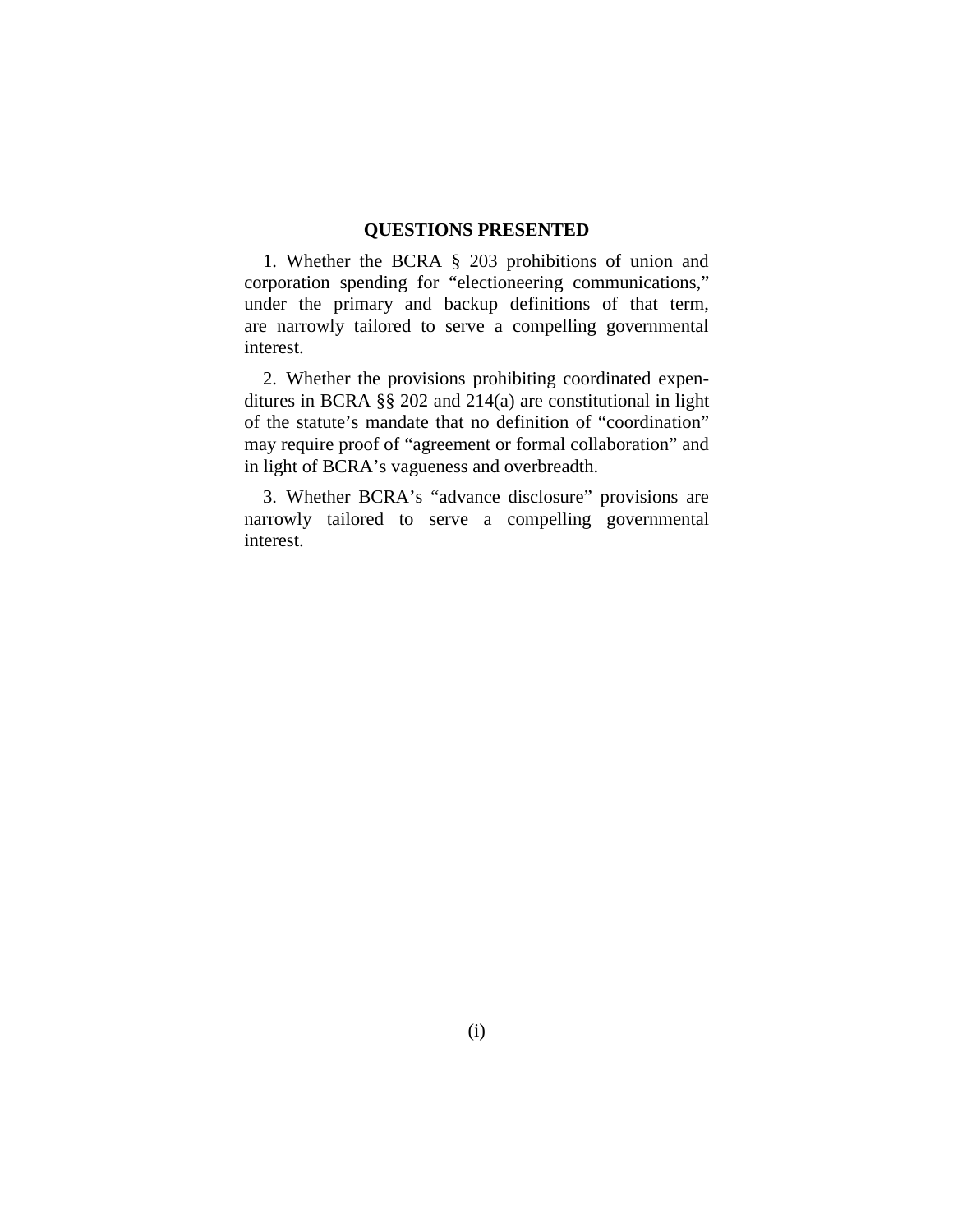#### **PARTIES TO THE PROCEEDINGS**

The American Federation of Labor and Congress of Industrial Organizations ("AFL-CIO") and its federally registered political committee, AFL-CIO Committee on Political Education Political Contributions Committee (jointly the "AFL-CIO plaintiffs"), appear here as appellants in No. 02-1755 and as appellees in *Federal Election Comm'n v. McConnell*, No. 02-1676, and *McCain v. McConnell*, No. 02- 1702. The appellees in No. 02-1755 and appellants in Nos. 02-1676 and 02-1702 are the Federal Election Commission, the Federal Communications Commission, the United States of America, Senator John McCain, Senator Russell Feingold, Representative Christopher Shays, Representative Martin Meehan, Senator Olympia Snowe, and Senator James Jeffords.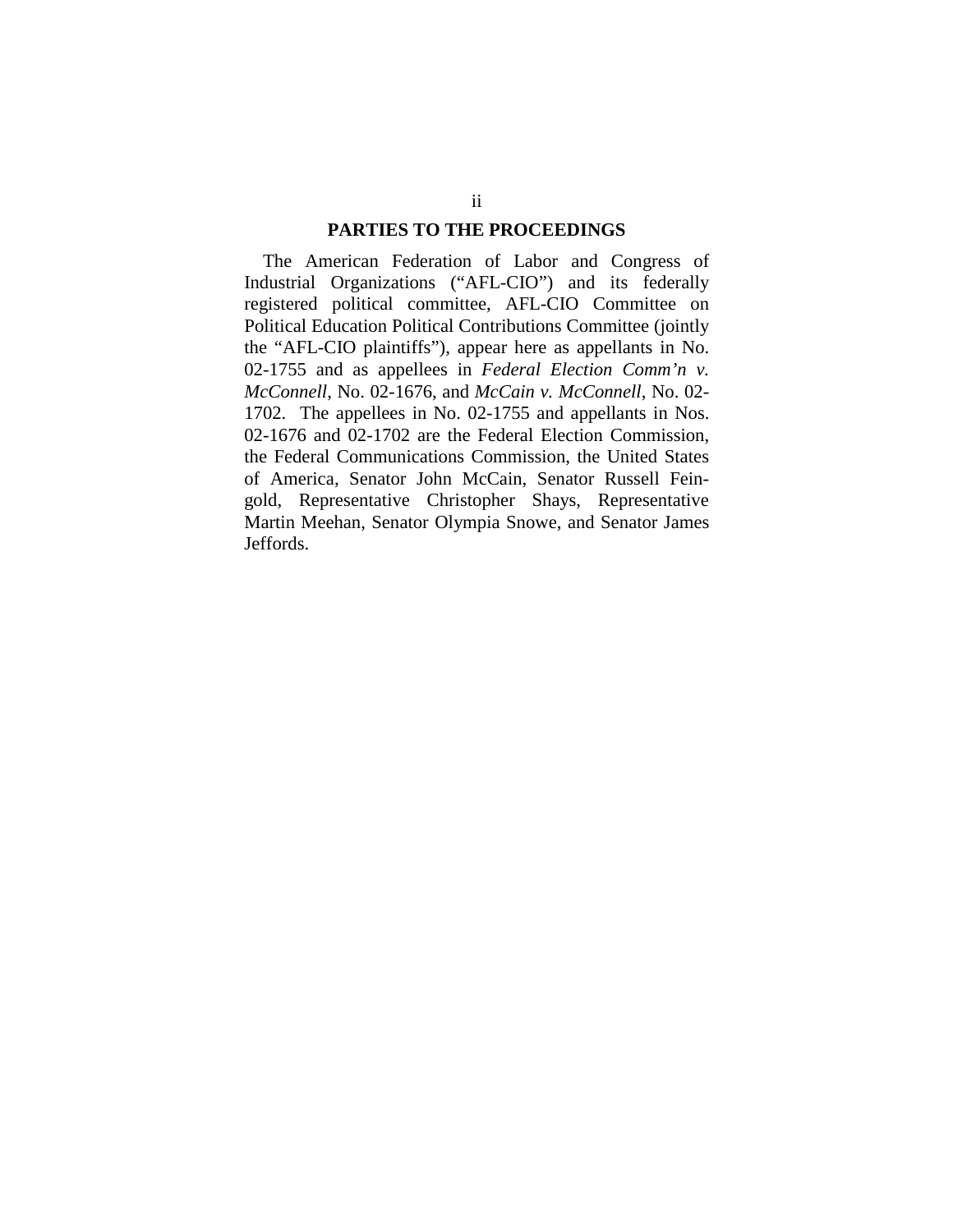### TABLE OF CONTENTS

|                                                                                                                                                                               | Page         |
|-------------------------------------------------------------------------------------------------------------------------------------------------------------------------------|--------------|
|                                                                                                                                                                               | $\mathbf{i}$ |
|                                                                                                                                                                               | ii           |
|                                                                                                                                                                               | V            |
|                                                                                                                                                                               | 1            |
|                                                                                                                                                                               | 1            |
| CONSTITUTIONAL AND STATUTORY                                                                                                                                                  |              |
|                                                                                                                                                                               | $\mathbf{1}$ |
|                                                                                                                                                                               | $\mathbf{1}$ |
| BCRA's Ban on Union and Corporate Electioneer-                                                                                                                                |              |
|                                                                                                                                                                               | $\mathbf{1}$ |
|                                                                                                                                                                               | 7            |
| BCRA's Advance Disclosure Requirements                                                                                                                                        | 9            |
|                                                                                                                                                                               | 10           |
|                                                                                                                                                                               | 12           |
| BCRA's PRIMARY DEFINITION OF<br>L.<br>"ELECTIONEERING COMMUNICATION"<br>UNCONSTITUTIONALLY OVER<br><b>IS</b>                                                                  | 12           |
| A. Union and Corporate Speech About Mat-<br>ters of Public Concern Enjoys the Highest<br>First Amendment Protection, and Restric-<br>tions Must Be Narrowly Tailored To Serve |              |
| a Compelling Governmental Interest                                                                                                                                            | 14           |
| The Primary Definition Is Not Narrowly<br>B.                                                                                                                                  | 16           |
| BACKUP DEFINITION<br>Π.<br><b>BCRA'S</b><br>OF)<br>"ELECTIONEERING COMMUNICATION"<br>UNCONSTITUTIONALLY VAGUE,<br><b>IS</b><br>NEITHER OF ITS PRINCIPAL<br>AND                | 24           |
|                                                                                                                                                                               |              |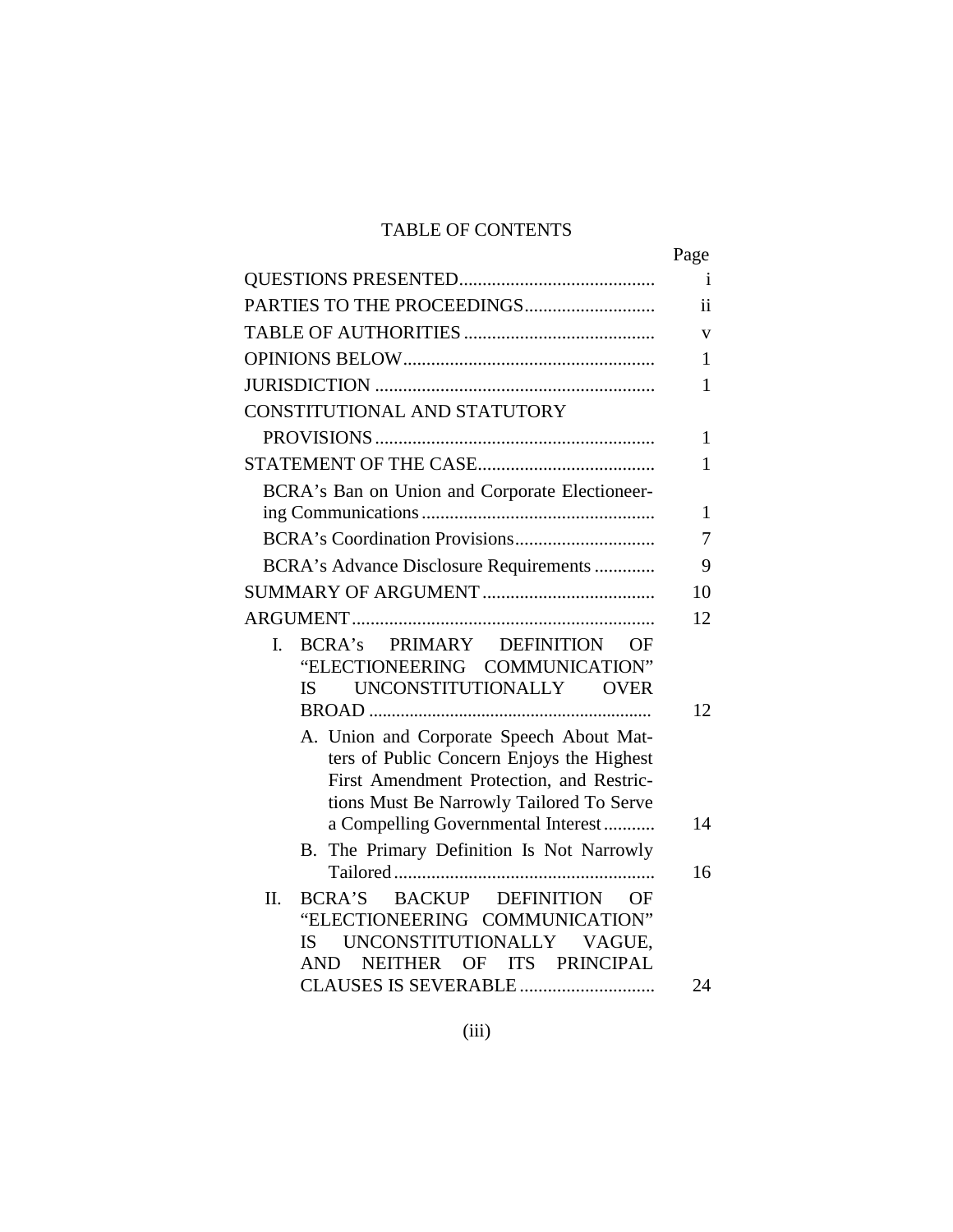### TABLE OF CONTENTS—Continued

|                                                                                                                                                                                       | Page |
|---------------------------------------------------------------------------------------------------------------------------------------------------------------------------------------|------|
| A. The Second Prong of the Backup Defi-<br>nition Is Unconstitutionally Vague                                                                                                         | 25   |
| B. The First Prong of the Backup Definition                                                                                                                                           | 28   |
| C. The Backup Definition Is Not Severable                                                                                                                                             | 31   |
| BCRA'S COORDINATION PROVISIONS<br>III.<br>ARE UNCONSTITUTIONALLY VAGUE                                                                                                                | 33   |
| A. BCRA's Coordination Provisions Directly<br>Regulate Protected Speech and Associa-                                                                                                  | 33   |
| BCRA's Provisions Regulating Coordi-<br><b>B.</b><br>nated Electioneering Communications And<br>Expenditures Are Vague And Overbroad                                                  | 36   |
| C. The Majority Below Erroneously Relied<br>On The "Possibility" of Corrective Regu-<br>lations In Rejecting The Vagueness And<br>Overbreadth Challenges to BCRA's Coor-              | 39   |
| D. The Majority Erroneously Determined<br>That "Agreement or Formal Collaboration"<br>Is Not A Constitutionally Required Ele-                                                         | 42   |
| IV.<br>BCRA'S ADVANCE DISCLOSURE RE-<br>QUIREMENTS ARE NOT NARROWLY<br>TAILORED TO SERVE A COMPELLING<br>GOVERNMENTAL INTEREST<br><b>AND</b><br>THEREFORE VIOLATE THE<br><b>FIRST</b> | 46   |
|                                                                                                                                                                                       | 49   |

iv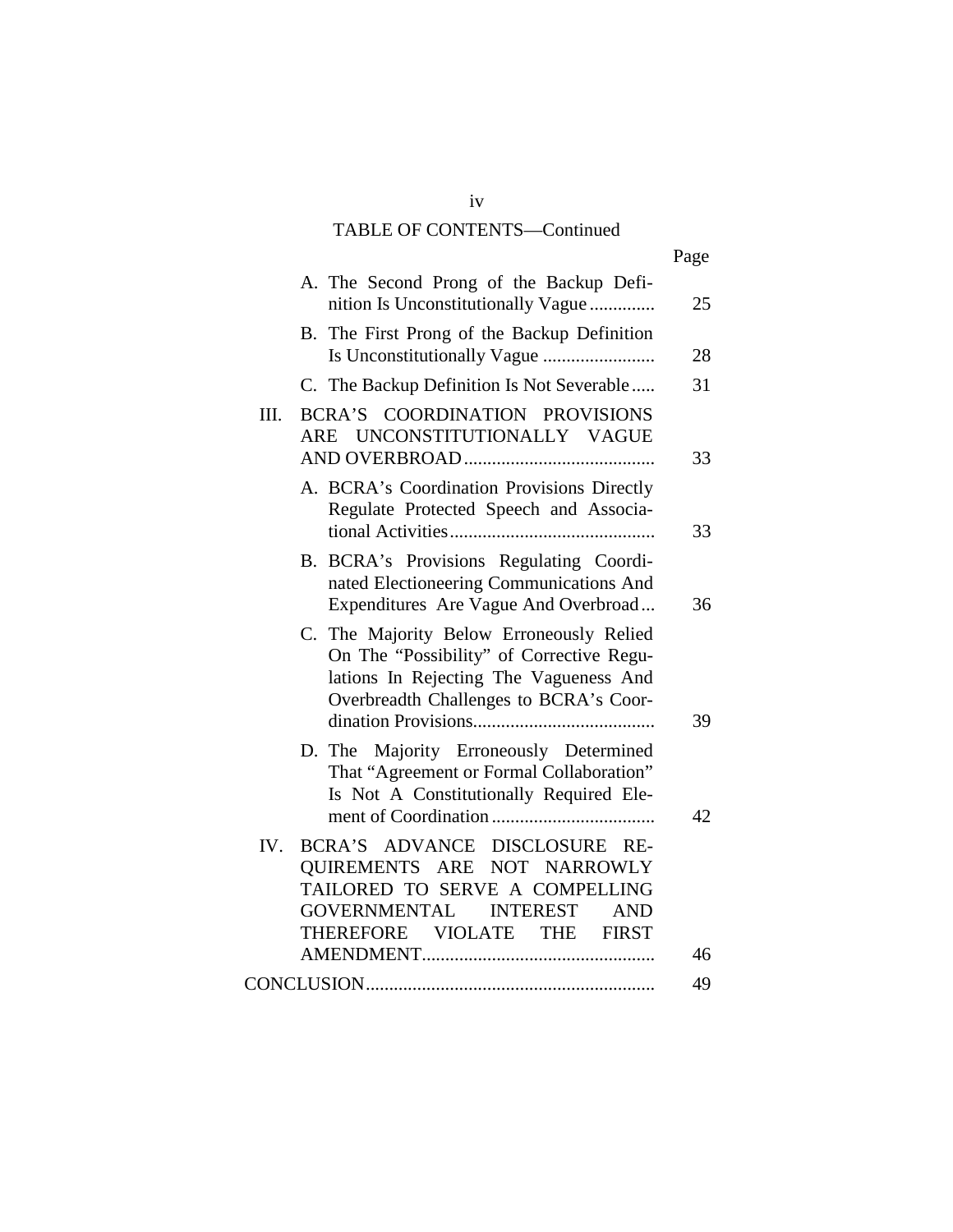### v TABLE OF AUTHORITIES

# CASES Page

| Abood v. Detroit Bd. of Education, 431 U.S. 209 |        |
|-------------------------------------------------|--------|
|                                                 | 20     |
| AFL-CIO v. Federal Election Comm'n, 177 F.      |        |
|                                                 | 35     |
| AFL-CIO v. Federal Election Comm'n,             |        |
| F.3d ____, No. 02-5069 (D.C. Cir., June 20,     |        |
| $2003)$                                         | 34, 35 |
| Arizona Right to Life Political Action Comm v.  |        |
| Bayless, 320 F.3d 1002 (9th Cir. 2003)          | 48     |
| Ashcroft v. Free Speech Coalition, 535 U.S. 234 |        |
|                                                 | 22     |
| Austin v. Michigan Chamber of Commerce, 494     |        |
|                                                 |        |
| Bates v. Little Rock, 361 U.S. 516 (1960)       | 46     |
| Brownsburg Area Patrons Affecting Change v.     |        |
| Baldwin, No. 96-3981, 1999 U.S. App. LEXIS      |        |
|                                                 |        |
| Buckley v. Valeo, 424 U.S. 1 (1976)             | 15     |
| Buckley v. Valeo, 519 F.2d 817 (D.C. Cir. 1975) |        |
| Citizens For Responsible Government State       |        |
| Political Action Comm. v. Davidson, 236 F.3d    |        |
|                                                 | 48     |
| City of Houston v. Hill, 482 U.S. 451 (1987)    | 24     |
| Clifton v. Federal Election Comm'n, 114 F. 3d   |        |
| 1309 (1st Cir. 1997), cert denied, 522 U.S.     |        |
|                                                 | 35     |
| Colorado Republican Federal Campaign Comm.      |        |
| v. Federal Election Comm'n, 518 U.S. 604        |        |
|                                                 |        |
| Connick v. Myers, 461 U.S. 138 (1983)           | 14     |
| Consolidated Edison Co. of N.Y. v. Public Serv. |        |
| Comm. of N.Y., 447 U.S. 530 (1980)  13, 16      |        |
| Dorchy v. Kansas, 264 U.S. 286 (1924)           | 31     |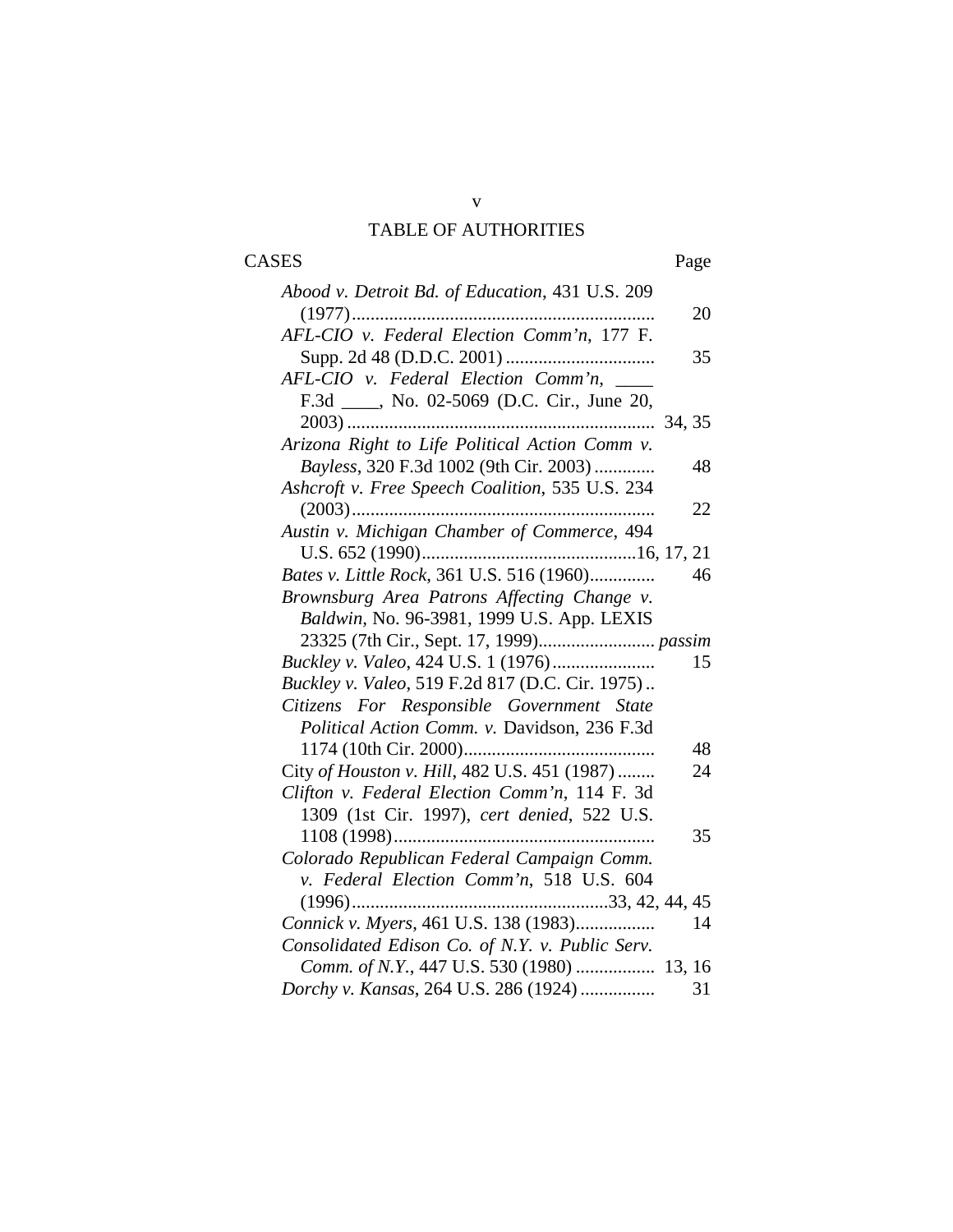| Eastern Railroad Presidents Conf. v. Noerr         |  |
|----------------------------------------------------|--|
| Motor Freight, Inc., 365 U.S. 127 (1961)<br>34     |  |
| Eastex, Inc. v. NLRB, 437 U.S. 556 (1978)<br>20    |  |
| Ellis v. Bhd. of Railway and Airline Clerks, 466   |  |
| 20                                                 |  |
| Erznoznik v. City of Jackson, 422 U.S. 205         |  |
| 23, 24                                             |  |
| Eu v. San Francisco County Democratic Central      |  |
| Comm., 489 U.S. 214 (1989) 15, 23, 34, 46          |  |
| Federal Election Comm'n v. Christian Coalition,    |  |
|                                                    |  |
| Federal Election Comm'n v. Colorado Repub-         |  |
| lican Federal Campaign Comm., 533 U.S. 431         |  |
| $(2001)$                                           |  |
| Federal Election Comm'n v. Furgatch, 807 F.2d      |  |
| 857 (9th Cir.), cert. denied, 484 U.S. 850         |  |
| 32                                                 |  |
| Federal Election Comm'n v. Machinists Non-         |  |
| Partisan Political League, 655 F.2d 380 (D.C.      |  |
| Cir.), cert denied, 454 U.S. 897 (1981)<br>34      |  |
| Federal Election Comm'n v. Massachusetts           |  |
| Citizens for Life, Inc., 479 U.S. 238 (1986)<br>17 |  |
| Federal Election Comm'n v. Nat'l Conservative      |  |
| Political Action Committee, 470 U.S. 480           |  |
| 17                                                 |  |
| Federal Election Comm'n v. Public Citizen, Inc.,   |  |
| 64 F. Supp. 2d 1327 (N.D. Ga. 1999), rev'd         |  |
| on other grounds, 268 F.3d 1283 (11th Cir.         |  |
| 35                                                 |  |
| First National Bank of Boston v. Bellotti, 435     |  |
| 16                                                 |  |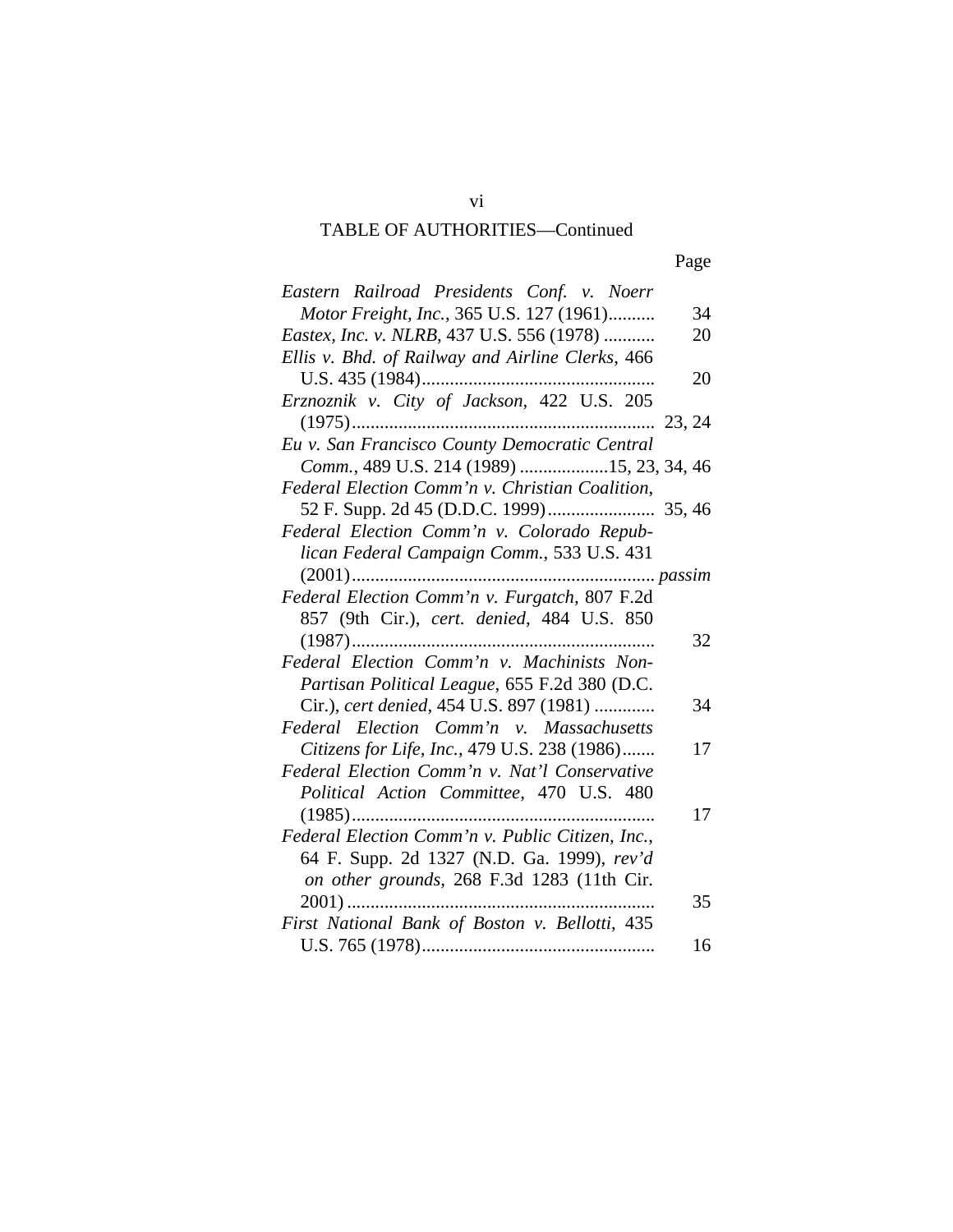| Florida Right to Life, Inc. v. Mortham, No. 98-   |        |
|---------------------------------------------------|--------|
| 770-CIV-ORL-19A, 1998 U.S. Dist. LEXIS            |        |
| 16694 (M.D.Fla., Sept. 30, 1998)                  | 48     |
| Frost v. Corporation Commission of Oklahoma,      |        |
|                                                   | 33     |
| Gibson v. Florida Legislative Comm., 372 U.S.     |        |
|                                                   |        |
| Grayned v. City of Rockford, 408 U.S. 104         |        |
|                                                   | 25     |
|                                                   |        |
|                                                   | 15     |
| Hill v. Colorado, 530 U.S. 703 (2000)             | 13     |
| Hagan v. Lavine, 415 U.S. 528 (1974)              | 40     |
| Hynes v. Mayor of Oradell, 425 U.S. 610 (1976)    | 27     |
| Kusper v. Pontikes, 414 U.S. 51 (1973)            | 34     |
| Lake Carriers' Ass'n v. MacMullan, 406 U.S.       |        |
|                                                   | 40     |
| Lehnert v. Ferris Faculty Ass'n, 500 U.S. 507     |        |
|                                                   | 20     |
| Lewis v. City of New Orleans, 415 U.S. 130        |        |
|                                                   | 24     |
| Machinists v. Street, 367 U.S. 740 (1961)  20, 21 |        |
| Mills v. Alabama, 384 U.S. 214 (1966)             | 15     |
| Minnesota v. Mille Lacs Band of Chippewa          |        |
|                                                   | 31     |
| Monitor Patriot Co. v. Roy, 401 U.S. 265 (1971)   | 15     |
| NAACP v. Alabama, 357 U.S. 449 (1958)             | 46     |
| NAACP v. Button, 371 U.S. 438 (1963)              | 46     |
| New York Times v. Sullivan, 376 U.S. 254          |        |
|                                                   |        |
| Nike, Inc. v. Kasky, 539 U.S. __ (2003)           | 16, 23 |
| Nixon v. Shrink Missouri Gov't PAC, et al., 528   |        |
|                                                   | 39     |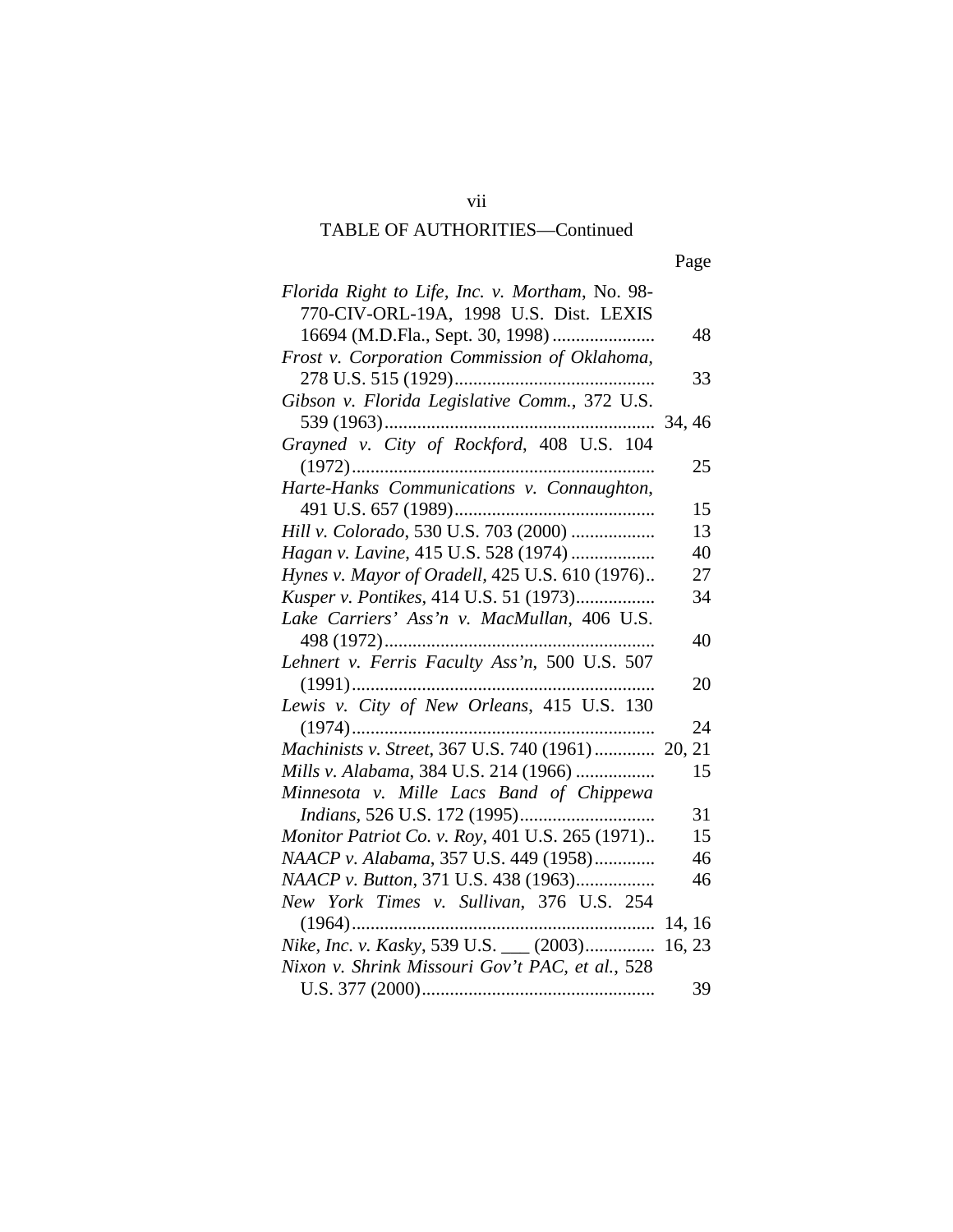viii

| Pacific Gas & Electric Co. v. Public Utilities     |    |
|----------------------------------------------------|----|
|                                                    | 16 |
| Philbrook v. Glodgett, 421 U.S. 707 (1975)         | 40 |
| Pipefitters v. United States, 407 U.S. 385 (1972)  | 20 |
| Reno v. American Civil Liberties Union, 521        |    |
|                                                    |    |
| Republican Party of Minnesota v. White, 536        |    |
|                                                    | 15 |
| Secretary of State of Maryland v. J.H. Munson      |    |
|                                                    | 22 |
| Sweezy v. New Hampshire, 354 U.S. 234 (1957)       | 34 |
| Tashjian v. Republican Party of Conn., 479 U.S.    |    |
|                                                    | 34 |
| Thomas v. Collins, 323 U.S. 516 (1945) 27, 47      |    |
| Thornhill v. Alabama, 308 U.S. 88 (1940)<br>14, 23 |    |
| Turner Broadcasting System, Inc. v. F.C.C., 512    |    |
|                                                    | 13 |
| United States v. CIO, 335 U.S. 106 (1948)          | 21 |
| United States v. Harriss, 347 U.S. 612 (1954)      | 34 |
| United States v. Jackson, 390 U.S. 570 (1968)      | 31 |
| United States v. National Treasury Employees       |    |
|                                                    |    |
| United States v. Robel, 389 U.S. 258 (1967)        | 23 |
| United States v. United Auto Workers, 352 U.S.     |    |
|                                                    | 21 |
| Village of Hoffman Estates v. Flipside, Hoffman    |    |
|                                                    | 26 |
| Virginia v. Hicks, 539 U.S. ____ (June 16,         |    |
|                                                    | 22 |
| Watchtower Bible & Tract Society v. Village of     |    |
|                                                    | 24 |
| Wisconsin Realtors Ass'n v. Ponto, 233 F. Supp.    |    |
|                                                    | 48 |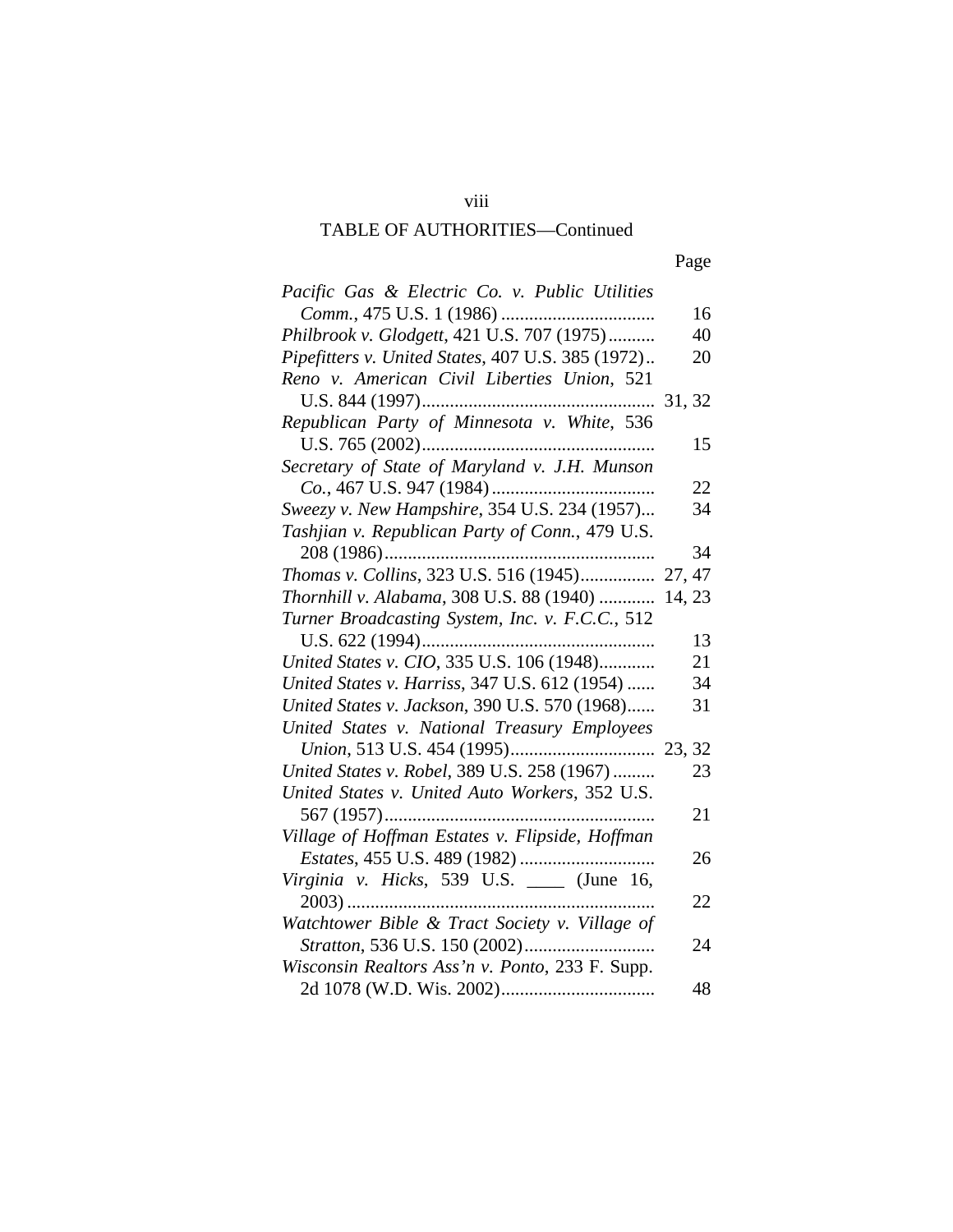## $i\mathbf{x}$ TABLE OF AUTHORITIES-Continued

### **STATUTES**

### Page

|                                                       | 25   |
|-------------------------------------------------------|------|
|                                                       | 17   |
|                                                       | 13   |
|                                                       |      |
|                                                       | 9    |
|                                                       | 30   |
|                                                       |      |
|                                                       |      |
|                                                       | 17   |
| 2 U.S.C. $\S\S 434(g)(1)(A)-(B)$ , $434(g)(2)(A)-(B)$ | 9    |
|                                                       | 39   |
|                                                       |      |
|                                                       | 36   |
|                                                       | 36   |
|                                                       | 13   |
|                                                       | 13   |
|                                                       |      |
|                                                       | 27   |
|                                                       | 27   |
|                                                       | 27   |
| Pub. L. 107-155, § 214(b), 116 Stat. 94-95            |      |
|                                                       | 38   |
| Pub. L. 107-155, § 403(a)(3), 116 Stat. 113-114       |      |
| $(2002)$<br>                                          | 1    |
| Pub. L. 107-155, § 403(a)(4), 116 Stat. 114           |      |
|                                                       | 1,40 |
|                                                       |      |

### **REGULATIONS**

| -41  |
|------|
| - 36 |
| - 42 |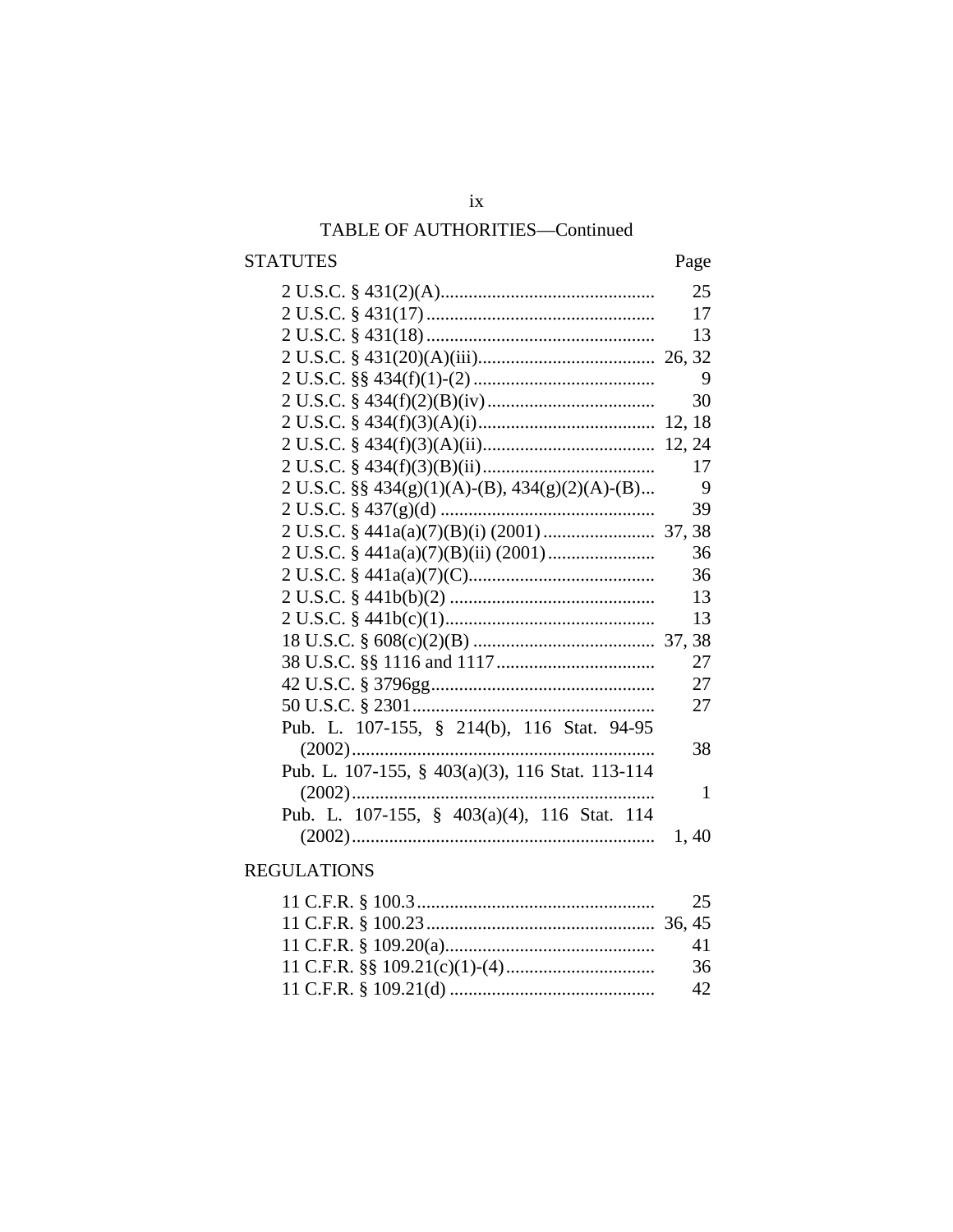|                                                       | 41 |
|-------------------------------------------------------|----|
|                                                       | 41 |
|                                                       | 42 |
|                                                       | 41 |
| 11 C.F.R. § $109.23(c)(2)(iii)$ , repealed by Pub. L. |    |
| 107-155, § 214(b), 116 Stat. 94-95 (2002)             | 45 |
|                                                       |    |

### MISCELLANEOUS

| 65 Fed. Reg. 76138 (Dec. 6, 2000)36, 38, 46  |    |
|----------------------------------------------|----|
|                                              |    |
|                                              |    |
|                                              | 41 |
| 147 Cong. Rec. S2704 (daily ed., March 22,   |    |
|                                              | 32 |
|                                              | 32 |
|                                              | 32 |
| 147 Cong. Rec. S3114 (daily ed., March 29,   |    |
|                                              | 30 |
|                                              | 32 |
| The Washington Post, p.A1 (May 17, 2003)     | 29 |
| www.vote-smart.org/election_president_state_ |    |
|                                              | 19 |
| www.fec.gov/press/20030630convention.html    | 20 |
| www.fec.gov/pdf/nprm/electioneering_comm/co  |    |
|                                              | 30 |
| Webster II New College Dictionary (1999:     |    |
|                                              |    |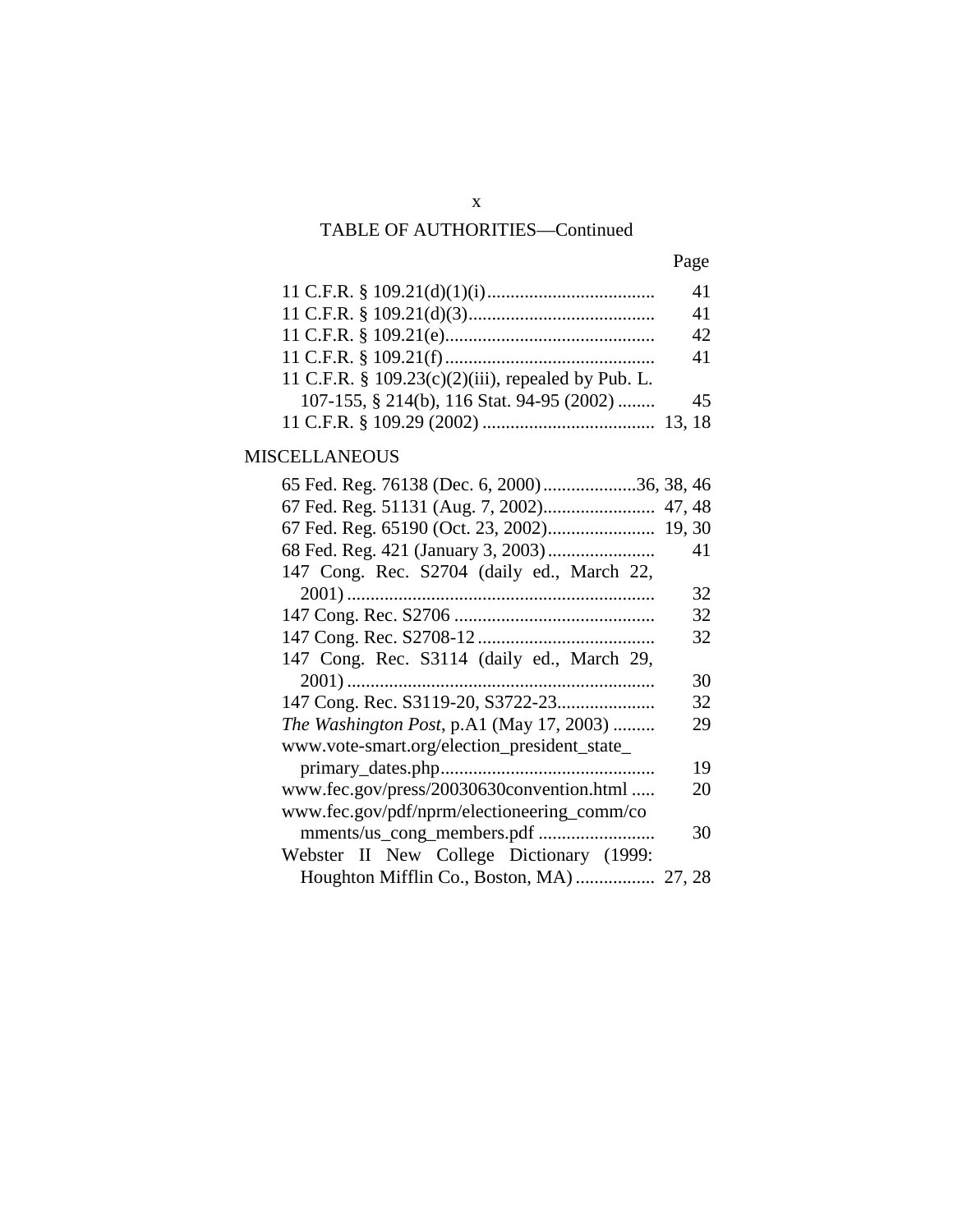#### **OPINIONS BELOW**

The district court's opinions dated May 1, 2003 are reported at 251 F. Supp. 2d 176 (D.D.C. 2003), and are reprinted in volumes I—IV of the Supplemental Appendix to Jurisdictional Statements ("S.A."). The district court's order dated May 19, 2003 staying its final judgment pending appeal and the related memorandum opinions are reported at 253 F. Supp. 2d 18 (D.D.C. 2003).

#### **JURISDICTION**

The district court entered judgment on May 2, 2003. The AFL-CIO plaintiffs filed their timely notice of appeal on May 7, 2003. J.S. App. 1a-2a. The jurisdiction of this Court is invoked under § 403(a) of the Bipartisan Campaign Reform Act of 2002 ("BCRA"), Pub. L. 107-155, § 403(a)(3), 116 Stat. 113-114 (2002).

#### **CONSTITUTIONAL AND STATUTORY PROVISIONS**

The First Amendment to the United States Constitution is reprinted in pertinent part in the jurisdictional statement filed on behalf of the AFL-CIO plaintiffs at 2. BCRA is reprinted in full in the appendices to the jurisdictional statements in Nos. 02-1674, 02-1675, and 02-1676. Sections 201, 202, 203 and 214 of BCRA are reprinted at J.S. App. 4a-13a.

#### **STATEMENT OF THE CASE**

In accordance with the Court's order dated June 5, 2003, all of the issues raised by the AFL-CIO plaintiffs in the district court are addressed in this Opening Brief.

#### **BCRA's Ban On Union and Corporate Electioneering Communications**

BCRA §203, which prohibits corporate and union expenditures for broadcast advertisements through a primary and backup definition of covered electioneering communications, poses an immediate, direct and substantial threat to the AFL-CIO's historic role in advocating for progressive social legislation, influencing other government actions affecting workers and their families, and educating union members and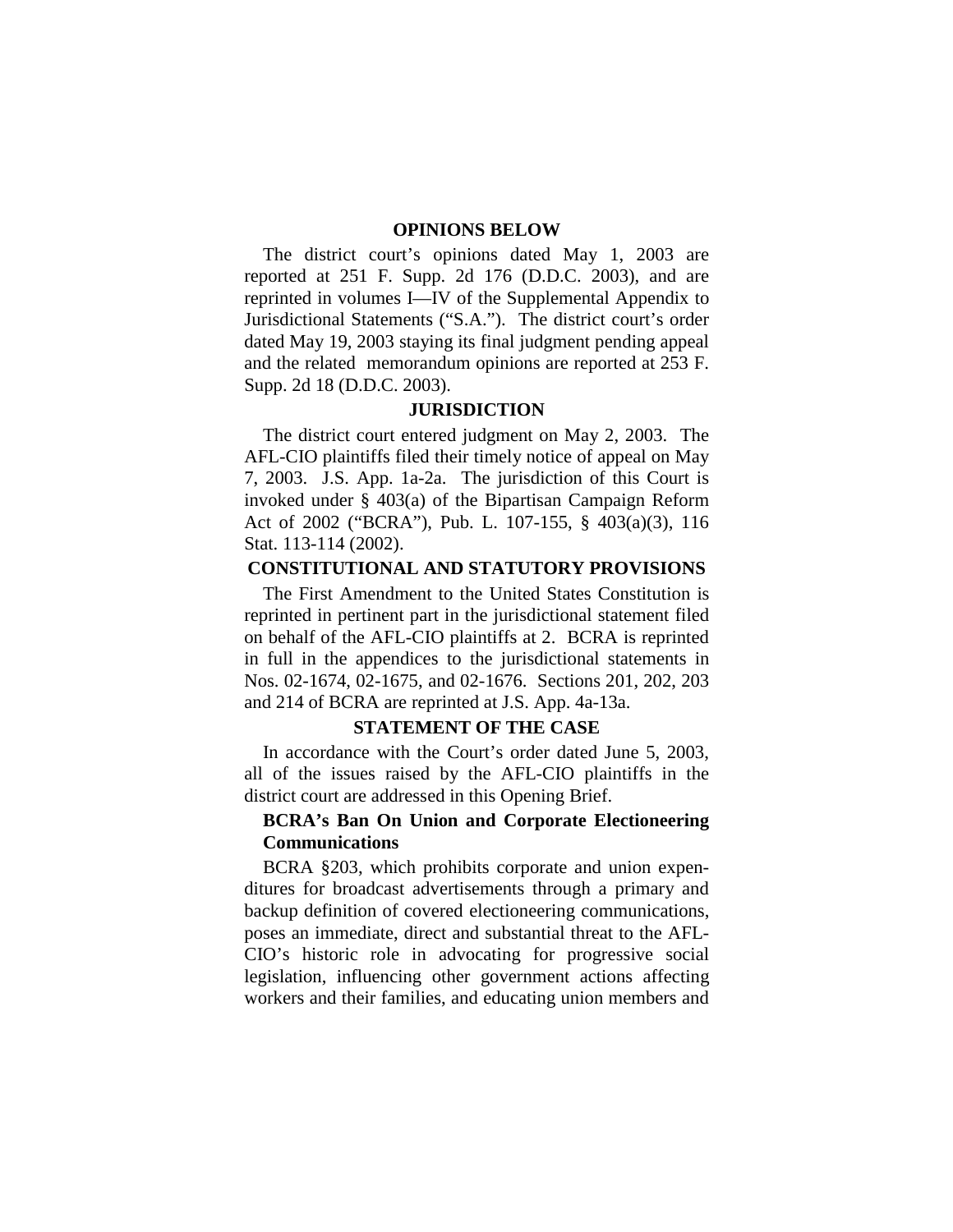the general public about these issues. The AFL-CIO spends millions of dollars annually for television, radio and cable advertisements on a wide variety of social and economic issues.<sup>1</sup> This program began in the wake of the 1994 national election, when the organization ran numerous radio and television ads to mobilize union households and the general public to oppose the new Republican-controlled Congress's attempts to enact the "Contract With America," including major cuts in federal funding for jobs, health and safety, housing, school lunches and the Medicare and Medicaid programs. Shea Dec. ¶¶ 20-27 and Exhs. 20-24, 27-28. Later, after President Clinton vetoed a draconian budget proposal adopted by the Congress and the federal government was forced to shut down, the AFL-CIO broadcast advertisements supporting the President's position and opposing the congressional budget cuts. Mitchell Dec., ¶¶ 30-32 and Exhs. 26-31; Shea Dec., ¶ 27 and Exh. 28. Virtually all of these ads urged viewers or listeners to call named Members of Congress to oppose the budget cuts. See Mitchell Dec., Exh. 1. Several of these ads would have been banned if BCRA § 203 had been in effect because they referred to President Clinton by name and were disseminated within 30 days of the Iowa presidential caucuses and the New Hampshire presidential primary election in which the President was a candidate. Mitchell Dec. ¶32 and Exh. 1.

The AFL-CIO broadcast program continued throughout 1996 in an effort to shape the federal legislative agenda and to establish pro-worker public policies, Mitchell Dec. ¶¶ 34- 36 and Exhs. 33-46; Shea Dec. ¶¶ 30-34 and Exhs. 38-41, including a long-overdue increase in the federal minimum

<sup>&</sup>lt;sup>1</sup> A comprehensive table summarizing the AFL-CIO's television and radio advertisements from 1995 through 2001, and videotapes and compact discs containing the actual ads themselves, are in the record. Mitchell Dec., Exhs. 1-22.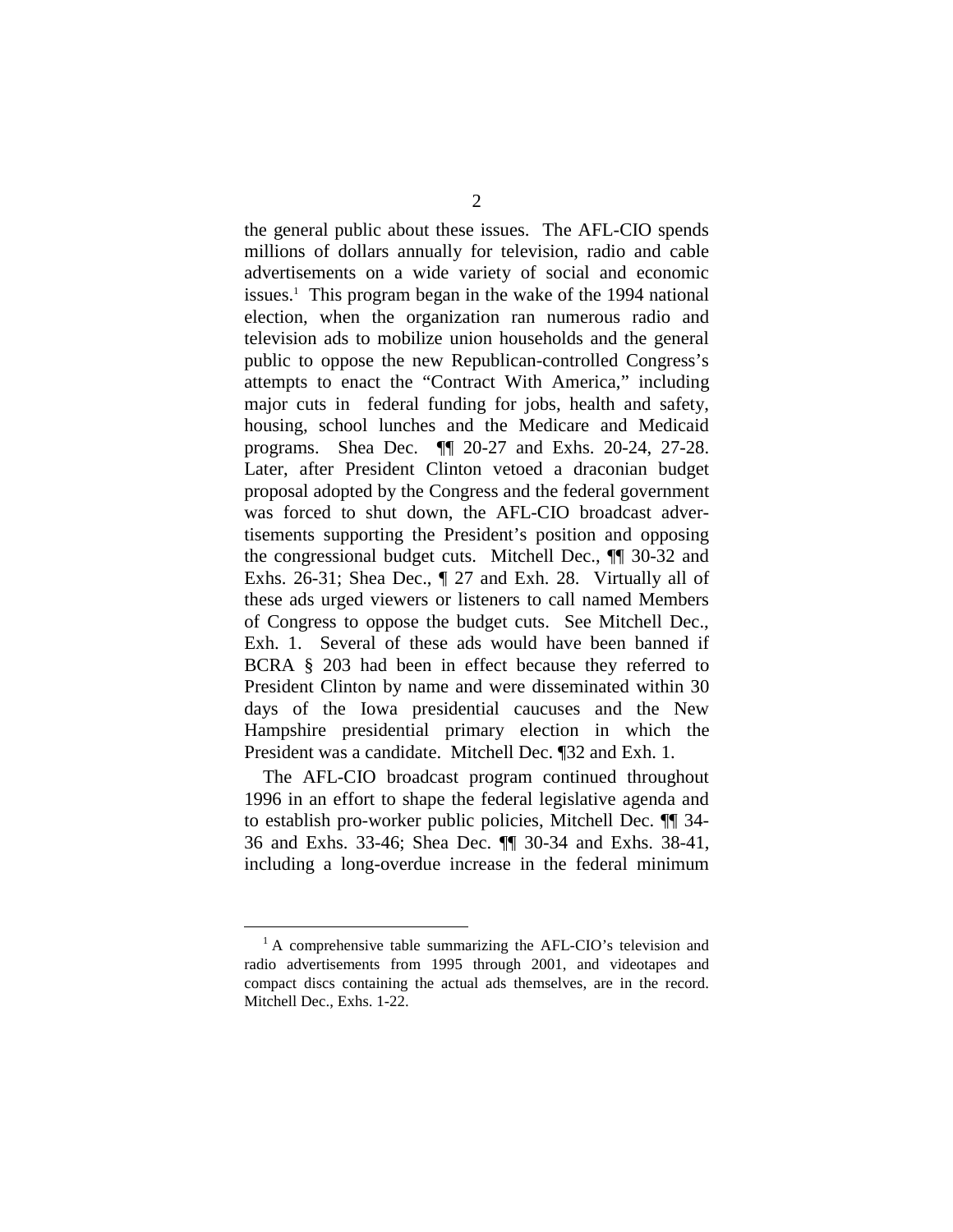wage. <sup>2</sup>*Id.*, ¶¶ 30-36 and Exhs. 33-46, 38-41. Most of these ads named individual Members of Congress and urged voters or listeners to contact them with a particular policy message. Mitchell Dec., Exh. 1. A large number of these ads also would have been banned if BCRA § 203 had been in effect because they ran within 30 days of primary elections, held throughout the election year, in which the named Members of Congress were candidates. Mitchell Dec. ¶¶ 32, 34-40, 50, 57-59 and Exh. 1. In addition, one of the AFL-CIO's ads on the subject of federal funding for education, an issue which was then pending before Congress, would have been banned by BCRA §203 because it ran within 60 days of the November 1996 general election and named a number of candidates for Congress. Mitchell Dec. ¶ 41 and Exh. 1.

The AFL-CIO's broadcast advocacy program was active throughout the next three Congresses as well, addressing issues such as tax fairness, Social Security and retirement, Medicare funding and prescription drug coverage, health care, minimum wage and overtime standards, workplace health and safety, international trade, and education. See Mitchell Dec., Exhs. 1-22. These ads continued to refer to individual Members of Congress because this is a key element of an ad's potency and effectiveness. Mitchell Dec.  $\P$ [ 11-12. And, while most of the ads named Republicans,<sup>3</sup>

 $2$  Other AFL-CIO ads in 1996 addressed congressional efforts to reduce Medicare and Medicaid benefits, Mitchell Dec., ¶¶ 37-38 and Exhs. 47- 56, a proposal to protect the retirement savings of working families, *id.,*  ¶ 40 and Exhs. 57-58, and another struggle over the federal budget. *Id., ¶* 42 and Exhs. 59-61.<br><sup>3</sup> In selecting the "targets" of its advertising, the AFL-CIO relied on

substantive and tactical factors: the nature of the issue; the Member of Congress's voting record, committee assignments and legislative role; whether the Member's response to an ad would generate "free media" coverage influencing other Members; the presence among viewers or listeners of substantial numbers of union members; and whether a seriously contested election was likely or underway, due to the ensuing heightened public and policymaker attention and the incumbent candidate's sensi-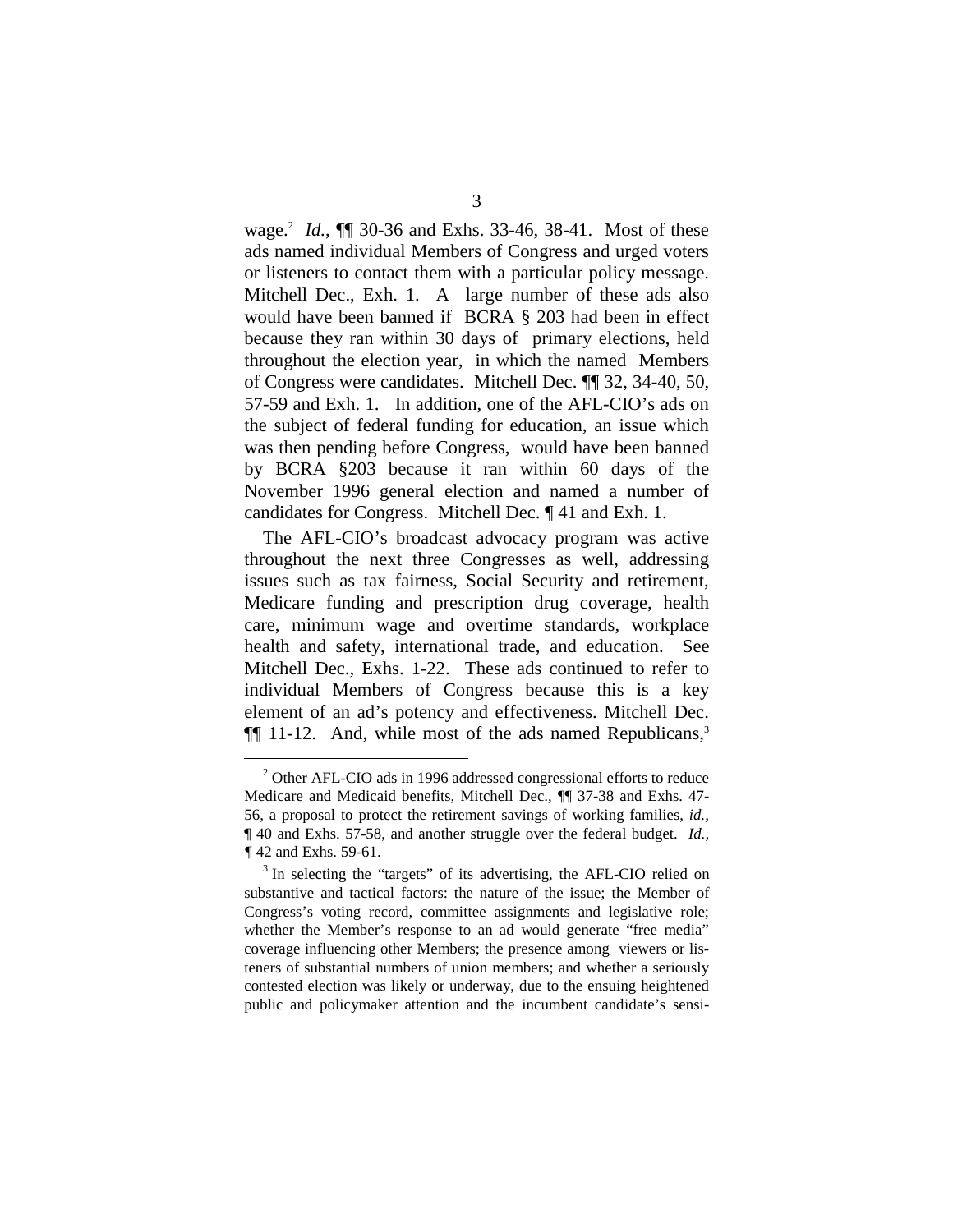this was because throughout this period Republicans in Congress aggressively pursued a host of policies and programs disfavored by the labor movement, and Congress was so polarized that few Republicans ended up voting "right" and few Democrats voted "wrong" by AFL-CIO policy standards. Mitchell Dec. ¶¶ 13, 30-44; Mitchell Dep. 163; Mitchell Cross 12, 101, 127-28, 198; Shea Dec. ¶¶ 20- 35, 38-39, 42, 55 and Exh. 18. On important legislative issues where Democrats' vote inclinations were suspect, including during election years, the AFL-CIO regularly targeted them as well. $4$ 

In striking down BCRA § 203's prohibition of union and corporate sponsorship of ads encompassed by the primary definition of electioneering communications, Judges Henderson and Leon both found that the prohibition would have a substantial effect on the AFL-CIO's legislative and policy program. Thus, Judge Henderson found that "BCRA's ban on corporate and labor disbursements for electioneering communications . . . will significantly interfere with the AFL-CIO's missions" of providing "an effective political voice to workers on public issues that affect their lives and to fight for an agenda at all levels of government for working families." S.A. 264sa. Judge Henderson also made detailed findings of fact regarding the AFL-CIO's television and radio advertisements, S.A. 264sa-75sa, including, *inter alia,* that

tivity to public opinion. Mitchell Dec., ¶¶ 12, 14; Mitchell Dep. 17-20, 27-30, 165, 204-06, 209-12; Mitchell Cross 102, 198-200; Shea Dep. 52- 53. Indeed, an effective way to influence an elected official's positions on issues is to make the official believe that embracing particular positions could win or lose him or her votes. Mitchell Cross 183, 189-90, 201; Shea Cross 14.

See, *e.g.,* Mitchell Dec. Exh. 1: "Call" (July 1998, patient's bill of rights: 5 Democrats out of 16 Members named); "Barker" (September 1998, "fast track" trade policy: 2 of 8); "Trust" (April-May 2000, trade relations with China: 7 of 15); "Now" (October-November 2001, fast track: 17 of 25).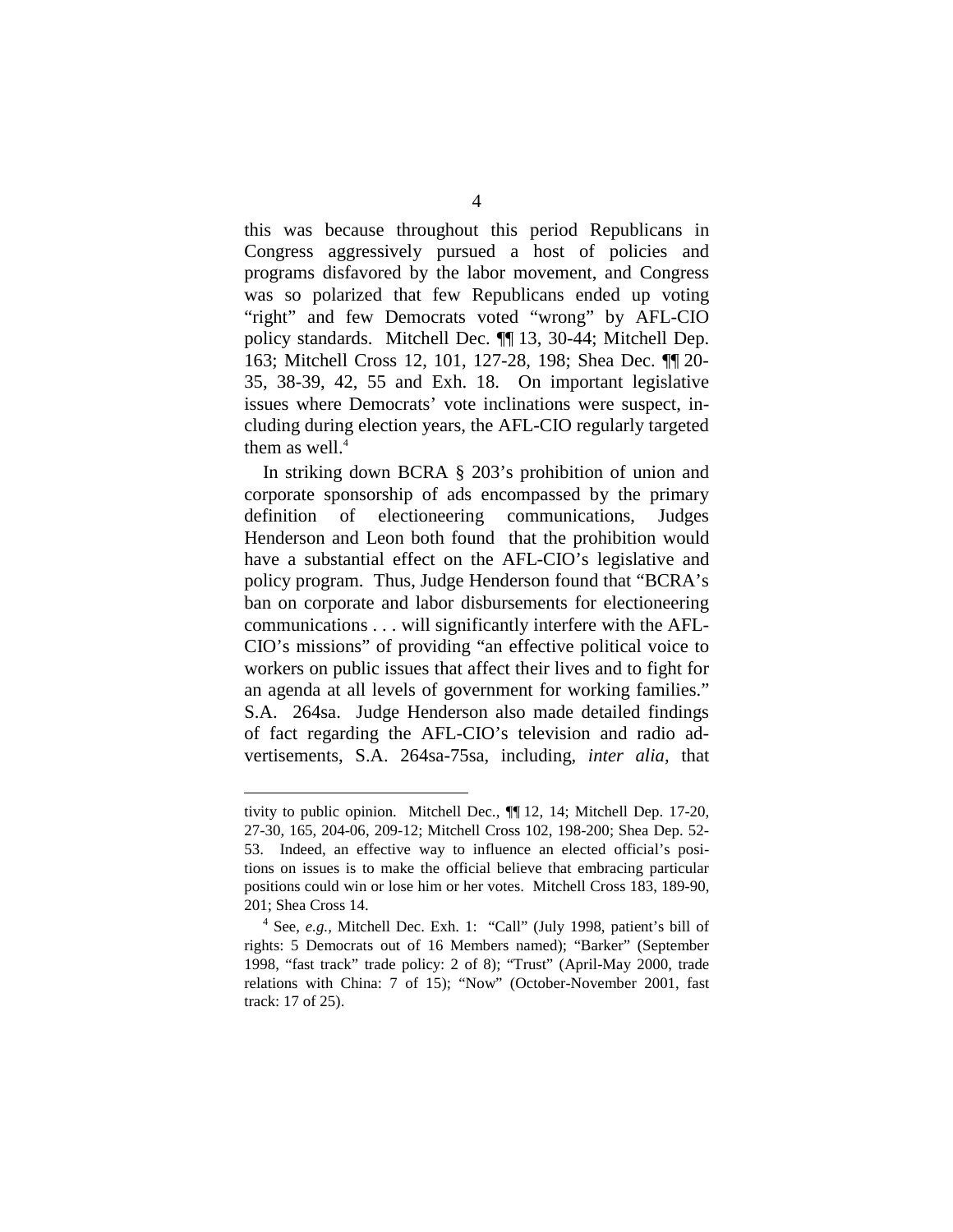numerous ads run by the AFL-CIO would be banned under BCRA, S.A. 268sa, and that they would be "significantly less effective" if they did not mention legislative events or had to be aired outside of the weeks immediately preceding primary and general federal elections. S.A. 269sa. Judge Leon cited one of the AFL-CIO's 1998 ads as "a classic example of a legislation-centered genuine issue advertisement," S.A.1150sa, and his findings of fact identify numerous other "genuine issue ads" run by the AFL-CIO that would have been prohibited under the primary definition of electioneering communications. S.A. 1370sa-1377sa.<sup>5</sup>

The majority's findings are supported by substantial evidence in the record. Had BCRA's prohibition on the use of union treasury funds to support "electioneering communications" been in effect between 1995 and 2001, it would have banned 18 flights of ads broadcast within 60 days of the 1996, 1998 and 2000 general elections in their entirety, with the exception of some versions of a 1998 ad that named Senators not then up for election. $6$  And, the primary definition would have banned from one to 12 versions of an AFL-CIO ad in 18 of 34 flights aired within 30 days of various primaries and conventions.<sup>7</sup> The ads that would have been banned include:

<sup>5</sup> Judge Leon also relied exclusively on AFL-CIO advertisements as examples of ads that, in some cases, would be protected under his revised backup definition of electioneering communications and, in other cases, would be prohibited under that definition because they are not "neutral as to a federal candidate," S.A. 1163sa, 1377sa-79sa, although Judge Leon failed to explain the basis for his conclusion that these ads are entitled to

less protection under the First Amendment than are the ads he approved.<br><sup>6</sup> See Mitchell Dec., Exh. 1: in 1996 "No Two Way," "Retire," "Kids," "Medicare," "Students," "Taxes," "Home"; in 1998: "Deny," "Spear," "Barker," "Save"; in 2000: "Help," "Teacher," "Job," "Who," "Sure," "Debate," "Work".<br><sup>7</sup> See Mitchell Dec., Exh. 1: in 1996: "Too Far" (banning 1 of 19 ver-

sions); "1991" (3 of 10); "Raise" (1 of 2); "People" (2 of 21); "Couple" (2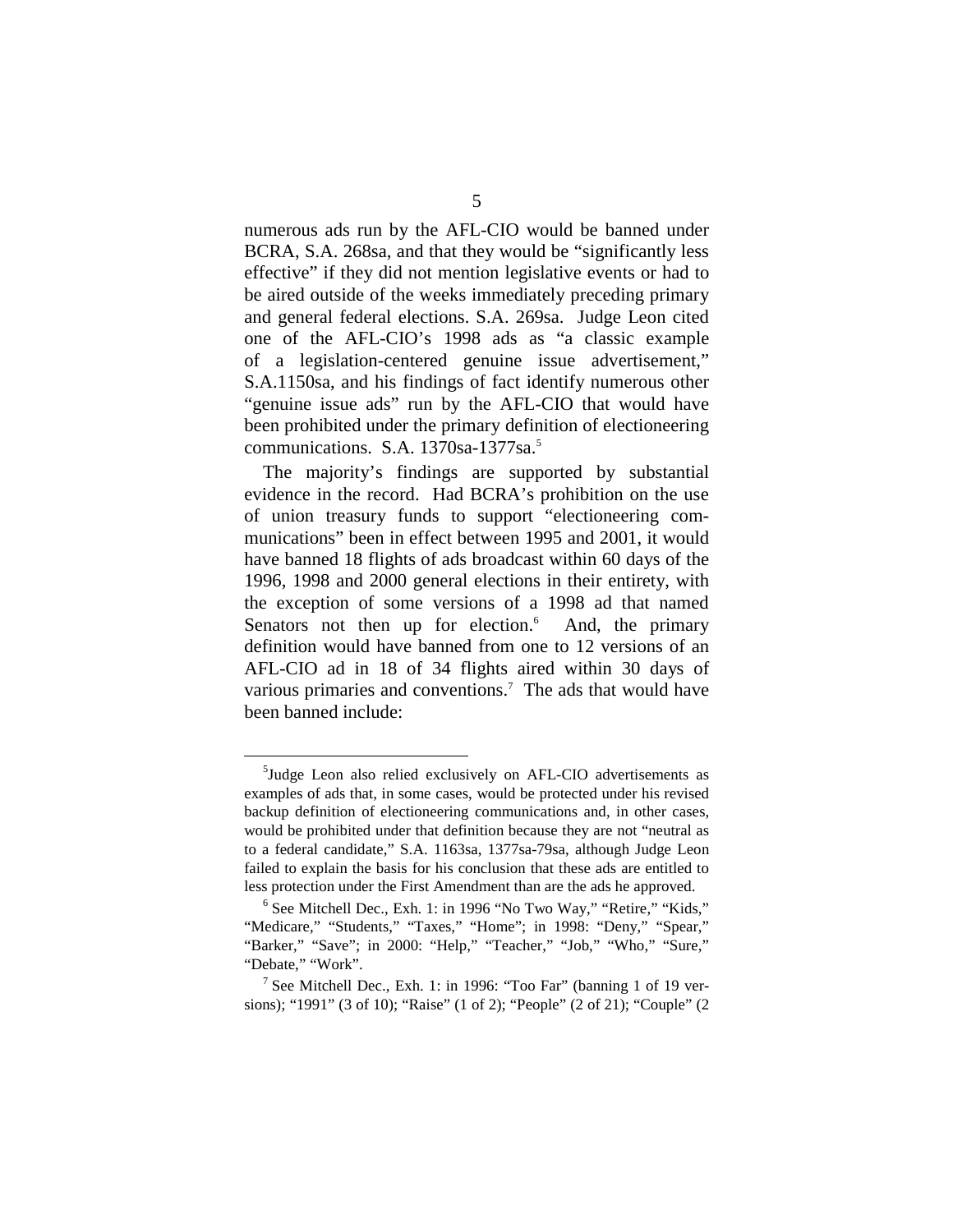- Several different flights of ads in 1996 that called on the House to schedule a vote on the first minimum wage increase since 1991; at least ten Representatives targeted in these ads who voted in March not to bring the bill up, later voted in August in favor of final passage. Shea Dec. ¶¶ 30-34.
- "Barker," an AFL-CIO radio advertisement that was broadcast in eight congressional districts beginning September 21, 1998 after a vote on "fast-track" legislation was hastily scheduled for September 25. Mitchell Dec., ¶ 53; Shea Dec., ¶ 47.
- "Job," a television advertisement that was broadcast between September 13 and 25, 2000 and targeted 14 Representatives who had voted to prevent an important OSHA regulation from being implemented; President Clinton had threatened to veto the Labor-HHS budget bill if it retained the rider removing the regulation. Mitchell Dec., ¶ 61.
- "No Two Way," a radio and television advertisement focusing on an incipient budget fight in Congress that ran between September 5 and 17, 1996 in media markets serving approximately 35 congressional districts. Mitchell Dec., ¶ 41.
- "Deny," a radio and television advertisement broadcast that ran between September 10 and 23, 1998, shortly before the Senate was scheduled to vote on an HMO reform bill that the AFL-CIO considered weak. Mitchell Dec., ¶ 51. "Deny" targeted approximately 17 Senators whom the AFL-CIO and its allies believed could be persuaded to vote for a stronger version of the bill; 13 of these Senators were not candidates in the imminent 1998 election, but four were. *Id.*

of 30); "Wither" (4 of 26); "5.15" (1 of 4); "Edith" (12 of 31); "Another" (6 of 26); and "No Two Way" (10 of 31; and the 60-day rule would have banned all 31). In 1998: "Call" (12 of 16) and "Soon" (1 of 3). In 2000: "Label" (2 of 14, including one Democrat); "Endure" (1 of 16, a Democrat); "Trust" (3 of 15, including one Democrat); "Sky" (1 of 12); "Protect" (2 of 14); and "Help" (3 of 12).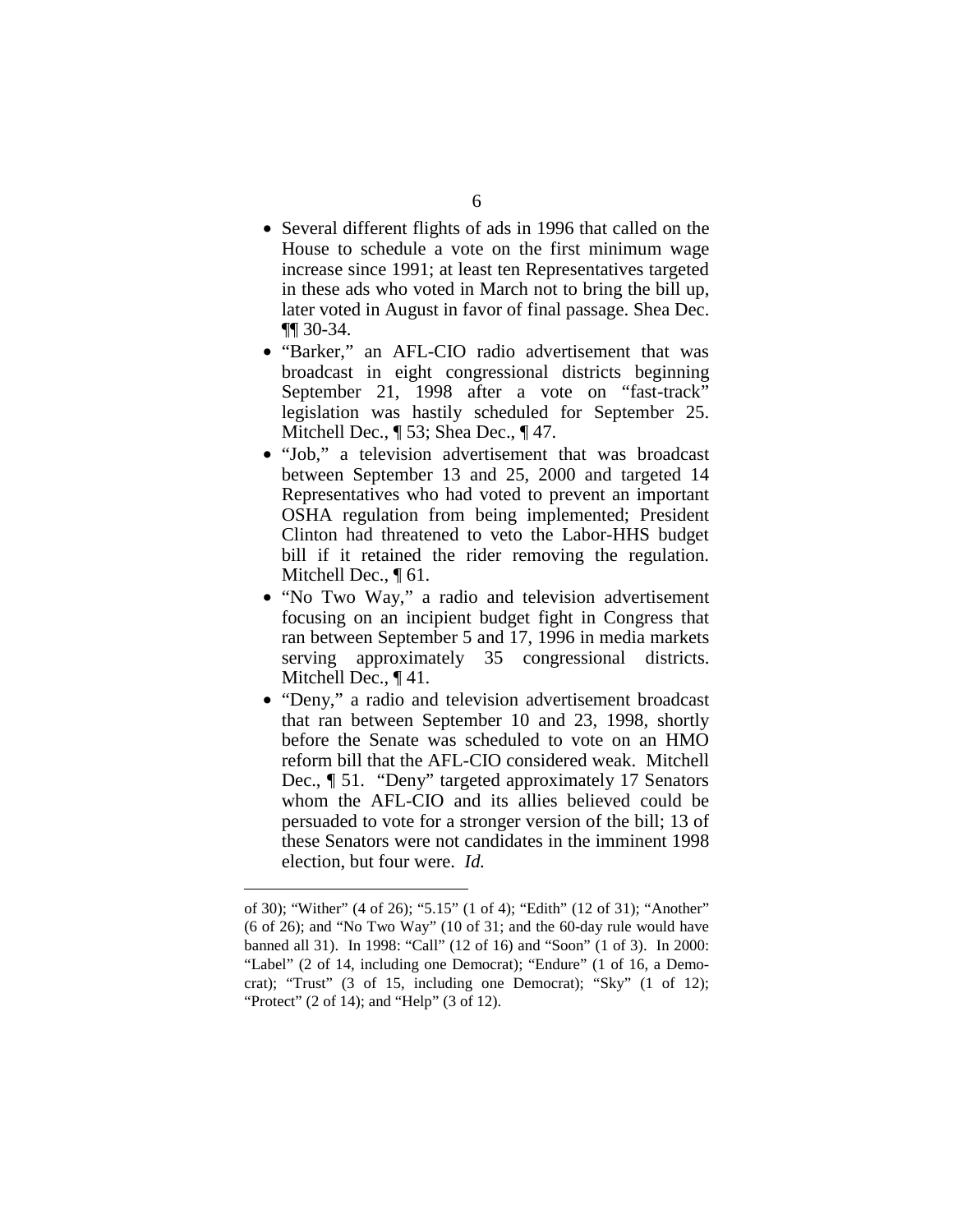While some of the AFL-CIO's broadcast advocacy may in some cases indirectly influence election outcomes by addressing issues of interest to the electorate, S.A. 684sa-685sa advancing specific electoral outcomes has never been the point of the AFL-CIO's broadcast advocacy. Mitchell Dec., ¶ 70. As the AFL-CIO's Director of Public Affairs testifed, these advertisements sought to "set the agenda for the legislative and political environment," put lawmakers "on notice that somebody is watching what they are doing," and make the AFL-CIO a "visible . . . champion[] for working families." Mitchell Dep. 18, 19; see also *id.* at 46-47.

#### **BCRA's Coordination Provisions**

BCRA's coordination provisions, like the statute's ban on corporate and union electioneering communications, will drastically limit the ability of the AFL-CIO and other unions to advocate the interests of workers and their families in connection with legislation and other government actions. It is critical for union representatives to be able to meet directly with Members of Congress and executive branch officials, including the President, Vice President and other senior White House officials. S.A. 285sa-286sa. Union representatives work with Congressional leaders and other legislators and executive branch officials to design and implement lobbying strategies aimed at passing or defeating specific legislation, including, as the record in this case amply demonstrates, grassroots lobbying efforts paid for by unions involving broadcast or other communications urging the public to take action. Union officers and members are also deeply involved in the operation of political party committees, particularly at the state and local levels where many union representatives serve on the parties' governing bodies and provide substantial volunteer services in support of party programs.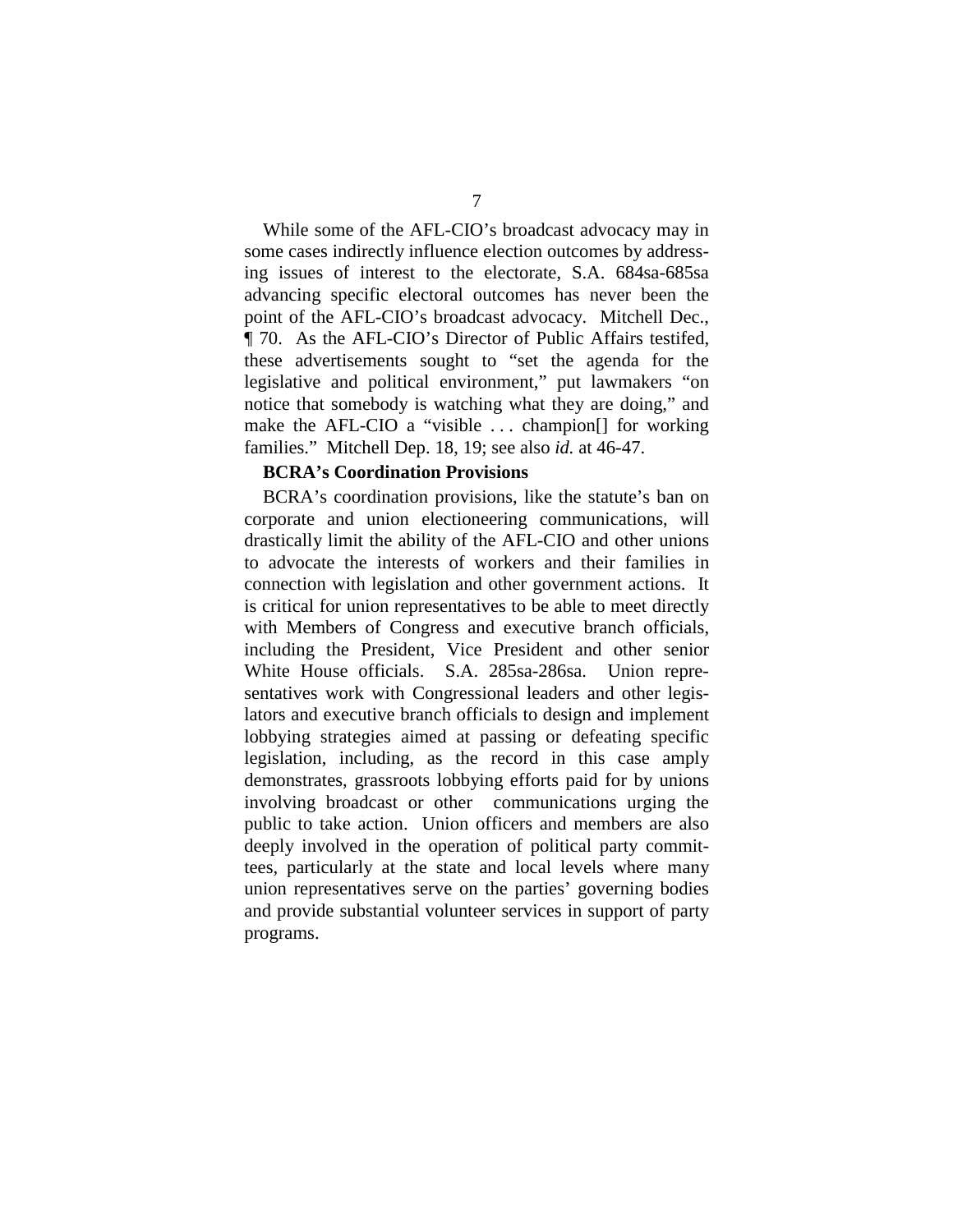The majority below found that BCRA §214(a), was neither unconstitutionally vague nor overbroad.8 S.A 135sa-143sa. With respect to vagueness, the majority held that "[i]t is  $\dots$ possible that many, perhaps all, of Plaintiffs' vagueness concerns have been remedied by the [FEC] regulations' contents." S.A.137sa. And, with respect to overbreadth, the majority held that the statute's failure to require the existence of an "agreement" as a predicate to the finding of coordination was not required by the Constitution as interpreted in this Court's prior decisions. S.A.138sa-143sa. The majority determined that BCRA § 202, which provides that "coordinated" electioneering communications shall be treated as contributions, was not unconstitutional for the same reasons as it upheld § 214(a). S.A. 130sa. Judge Henderson dissented, with respect to all of BCRA's coordination provisions, S.A. 384sa-396sa, finding that "[a]n association operating under a vague or overbroad definition of coordination faces serious risks each time it sponsors public communications either directly or through groups of likeminded organizations or individuals because any discussion with a legislator may later serve as the basis for an allegation that an association has coordinated a particular communication's content with the legislator." S.A. 282sa. Specifically with respect to the AFL-CIO, she also found that "if

<sup>8</sup> In their per curiam opinion, Judges Kollar-Kotelly and Leon also held that plaintiffs lacked standing to challenge BCRA § 214(c), S.A. 147sa-148sa, and, in a decision which paralleled their decision on BCRA §§ 202 and 214(a)(2), they alternatively ruled that plaintiffs' challenge to BCRA § 214(c) was not ripe for judicial review at this time because any vagueness in the statutory definition of coordination might be cured by the 2003 FEC regulations. S.A. 148sa-156sa. The majority also found that plaintiffs' challenge to BCRA §214(b), which repealed the December 2000 coordination regulations, was moot as a result of the promulgation of the January 2003 regulations. S.A.144sa. The Court need not address these decisions because, as we show, *infra,* the provisions of BCRA §§ 202 and 214(a)(2) clearly are ripe for decision and encompass all of the arguments made against §§ 214(b) and (c).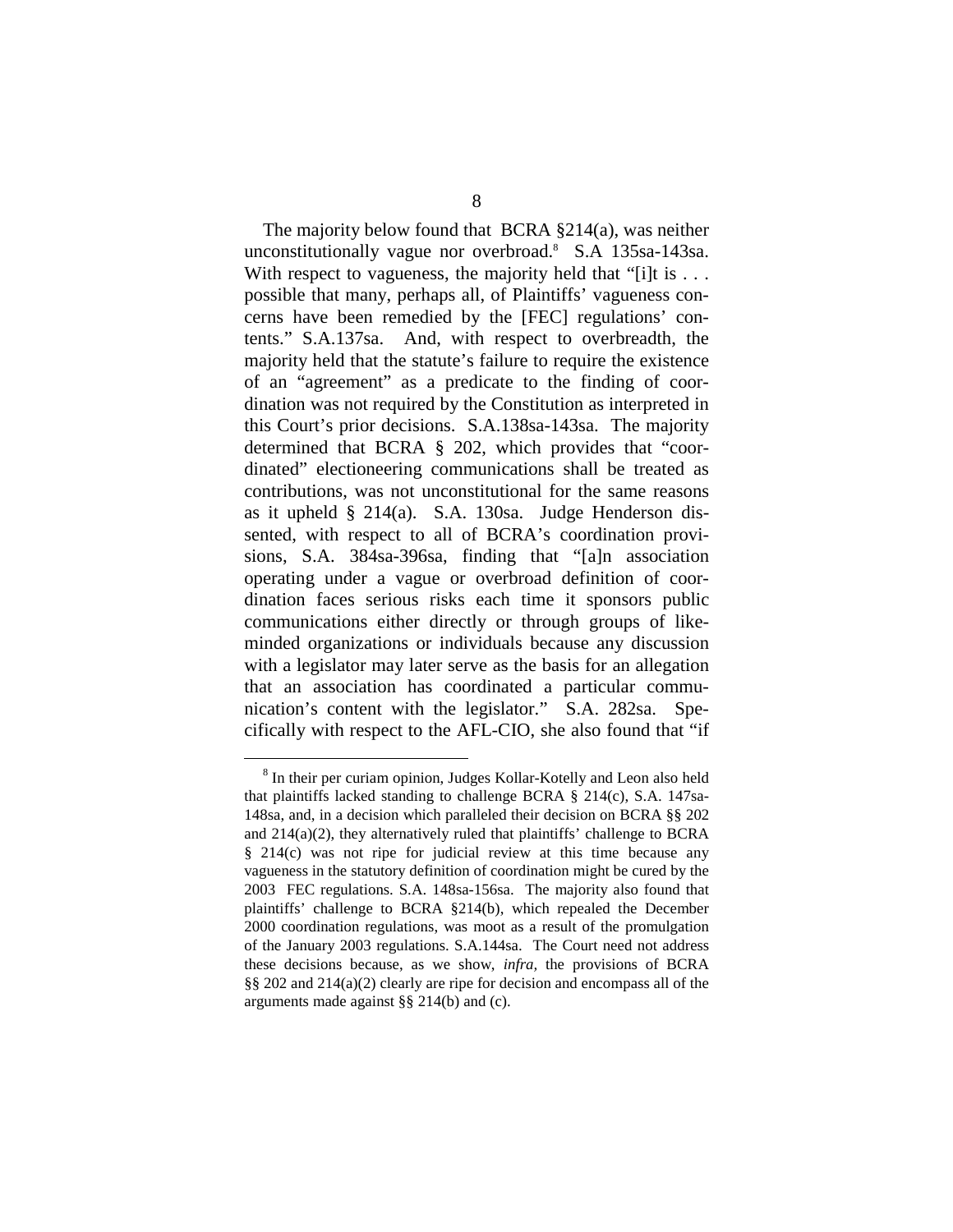the [organization] is prohibited from sponsoring broadcast ads because of its lobbying contacts with Members of Congress, it will be forced either to curtail its lobbying activities or to refrain from airing public communications during elections." S.A. 286sa. See *id.* at 281sa (finding that the ACLU's legislative activities would be covered by BCRA's coordination provisions "even though the ACLU does not engage in those activities for the purpose of influencing federal elections").

#### **BCRA's Advance Disclosure Requirements**

Two of BCRA's reporting provisions require that unions, corporations, individuals and other political actors must file reports with the FEC whenever they enter into a contract to make electioneering communications or independent expenditures, even though these communications have not yet aired. 2 U.S.C. § 434(f)(1)-(2); 2 U.S.C. §§ 434(g)(1)(A)-  $(B)$ ,  $434(g)(2)(A)$ - $(B)$ . Judge Henderson found these advance disclosure requirements to be unconstitutional, S.A. 381sa-384sa, noting with respect to the AFL-CIO in particular that advance disclosure will interfere with and have a chilling effect on the organization's broadcast program by allowing its opponents to intensify their efforts to pressure stations into refusing to run AFL-CIO ads, S.A. 271sa, by forcing the organization to reveal its plans and strategies before they are finalized, *id.*, and by giving opponents the opportunity to prepare counter-messages. *Id.* 

Although they upheld § 201(a)'s reporting requirement for electioneering communications in most respects, Judges Kollar-Kotelly and Leon also found that the statute's requirement of disclosure whenever a person has executed a contract to make a disbursement has the effect of "requiring disclosure of contracts to make electioneering communications prior to their public dissemination," S.A. 115sa, and therefore "lacks a 'relevant correlation' or 'substantial relation' . . . to a legitimate governmental interest." *Id.,* quoting *Buckley,* 424 U.S. at 64. With respect to §212's parallel advance disclosure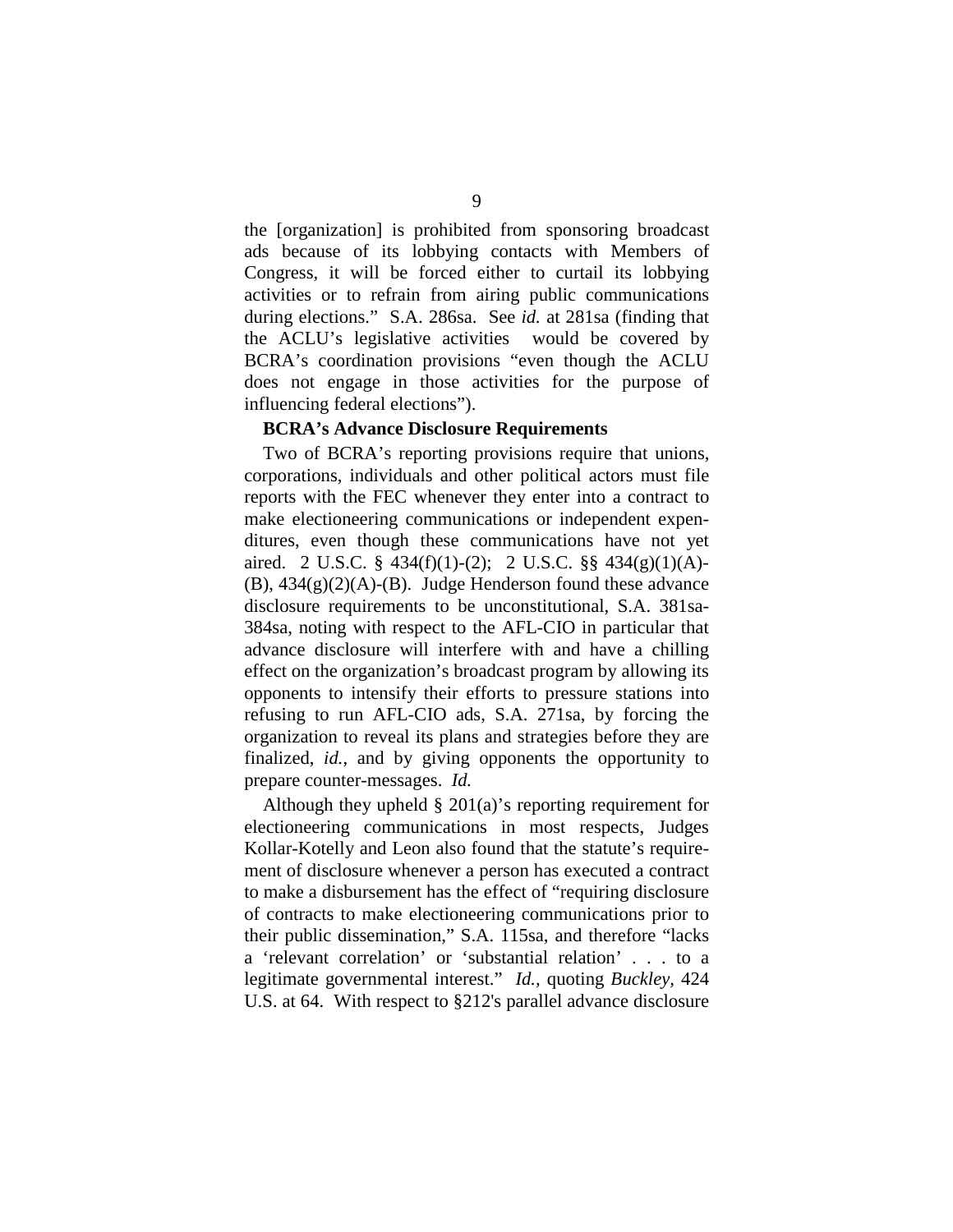requirement for independent expenditures, however, Judges Kollar-Kotelly and Leon found that plaintiffs' challenge was not ripe for review because of the FEC's promulgation of final regulations which, in their view, "provide Plaintiffs with the exact remedy they seek: the FEC will not require disclosure of independent express advocacy expenditures prior to their '[p]ublic disseminat[ion].'" S.A. 133sa.

#### **SUMMARY OF ARGUMENT**

1. BCRA's prohibition of union and corporate spending for a newly defined category of speech in the law, "electioneering communications," must be narrowly tailored to serve a compelling governmental interest. This prohibition applies where the First Amendment has its greatest and most urgent application, to speech concerning matters of public concern, including commentary on the activities of government officials, speech that inextricably intertwines discussion of issues, candidates and elections, and speech about the qualifications of candidates themselves. And, our jurisprudence establishes that the First Amendment's applica-tion to these matters is just as strong when the speaker is a union or a corporation. This Court has countenanced a governmental proscription only of express advocacy independent expenditures by a corporation, and solely because that spending was facilitated by the state-supported corporate form.

BCRA's primary definition of "electioneering communication" fails to adhere to the express advocacy line drawn by this Court since *Buckley v. Valeo*, 424 U.S. 1 (1976), and even if the government could ban other speech that is somehow connected with an election, the primary definition is overbroad. As applied to unions it substantially interferes with their core mission of advocating on behalf of all workers in the public sphere, and as applied to both unions and corporations it sweeps in a vast range of First-Amendment protected speech whose connection with elections is at most attenuated because its reliance on a candidate reference at certain places and times as a substitute for express advocacy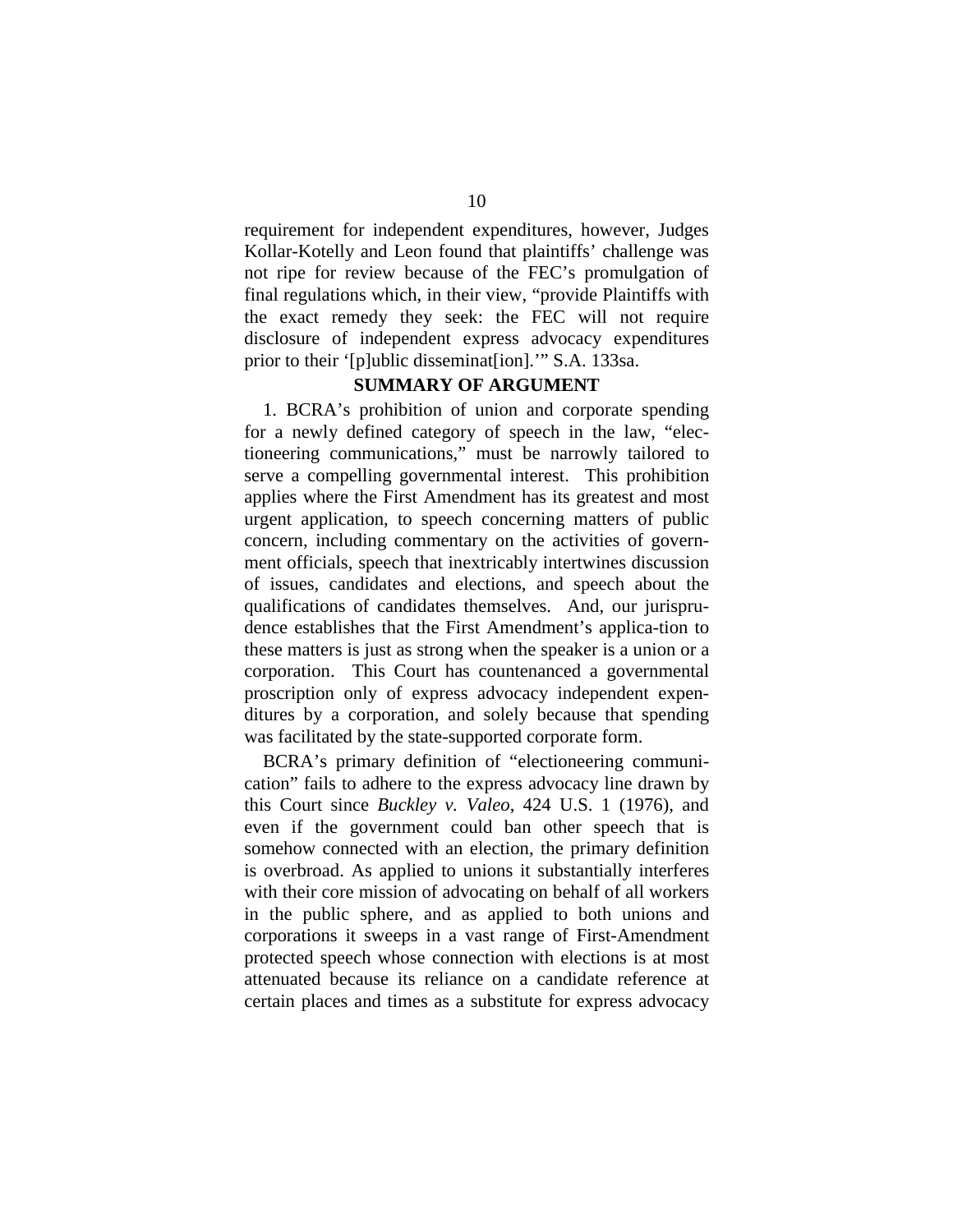fails accurately or narrowly to measure a range of speech that the government may regulate.

Each prong of BCRA's backup definition of "electioneering communication" is unconstitutionally vague. The phrase "suggestive of no plausible meaning other than an exhortation to vote for or against a specific candidate" depends on context for its meaning, its key words are undefined and imprecise, and its final phrase tracks a formulation that this Court held was overly vague in *Buckley*. The phrase "promotes or supports...or attacks or opposes a candidate" also depends on context and is undefined and imprecise, and the district court's construction of it rendered it unconstitutionally overbroad. Finally, the backup definition is non-severable, because Congress intended that either definition survive a constitutional challenge intact.

2. BCRA's definition of coordination must be narrowly and clearly drawn in order to avoid interfering with the freedom of speech, freedom of association, and the right to petition the government. BCRA  $\S$  214(a)(2)'s regulation of expenditures made "in cooperation, consultation, or concert with, or at the request or suggestion" of a political party is vague and may reach a broad range of protected activities through which citizens interact with political parties. The majority's reliance on the fact that similar language appears in FECA's regulation of coordination with federal candidates was misplaced, since Congress has explicitly rejected the limiting construction given to that provision by the courts and the FEC, and four Justices have already found that FECA's language is overbroad.

The majority also erred in not reviewing the regulations issued by the FEC when it determined that those regulations might "possibly" cure any vagueness in the statutes. The district court had jurisdiction to consider the regulations, at least to the extent necessary to determine whether they saved the constitutionality of the statutes, and, even a cursory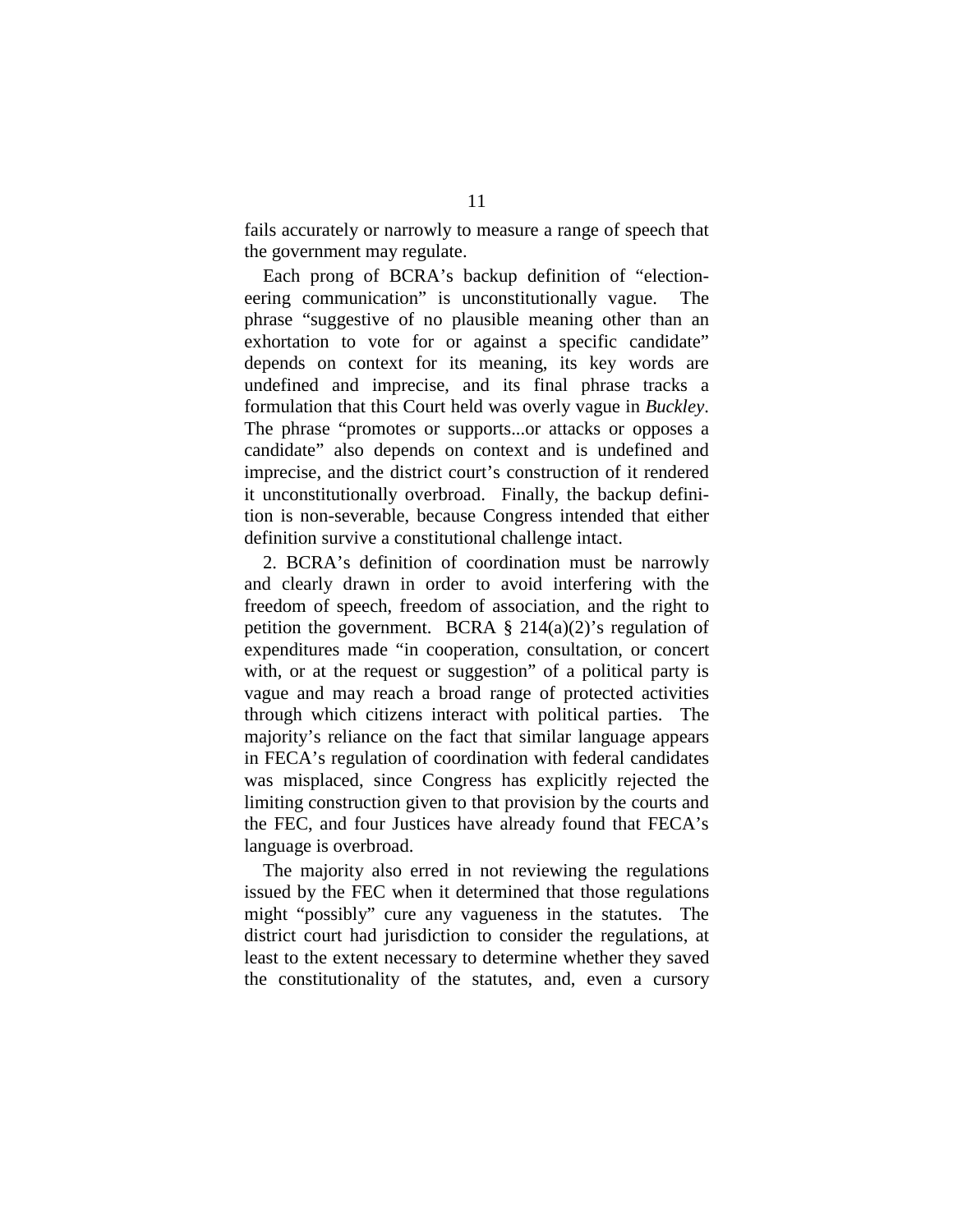examination of the regulations would have shown that they are vague and overbroad in critical respects.

Finally, the majority erred in concluding that "agreement or formal collaboration," which BCRA prohibits from being a required element of "coordination," is not constitutionally required. This Court's prior decisions strongly suggest that proof of an "agreement" is required, and, as the FEC previously recognized, "agreement or formal collaboration" is necessary to prevent the coordination provisions from infringing significant protected activities involving candidates and parties.

3. BCRA's provision requiring advance disclosure of electioneering communications within 24 hours after an individual, corporation or union has contracted to make such communications but *before* they have aired will have significant chilling effect on the right to speak on public issues by forcing speakers to disclose their plans and strategies before they are implemented, giving their opponents the opportunity to prepare counter-messages, and allowing opponents to induce broadcasters not to run the communications at all. The advance notice requirement is not narrowly tailored to serve a compelling governmental interest, because all of the interests which this Court has recognized are served by disclosure of political expenditures are fully served by after-the-fact disclosure, as the lower federal courts have uniformly concluded.

#### **ARGUMENT**

### **I. BCRA's PRIMARY DEFINITION OF "ELECTIONEERING COMMUNICATION" IS UNCONSTITUTIONALLY OVERBROAD**

Section 201(a) of BCRA, codified at 2 U.S.C. § 434(f) (3)(A), defines a category of speech new to the law, "electioneering communication,<sup>9</sup>" and § 203, codified at 2 U.S.C.

 $9$  Section 434(f)(3)(A)(i) contains what is generally termed the "primary definition" of this term, and section  $434(f)(3)(A)(ii)$  contains a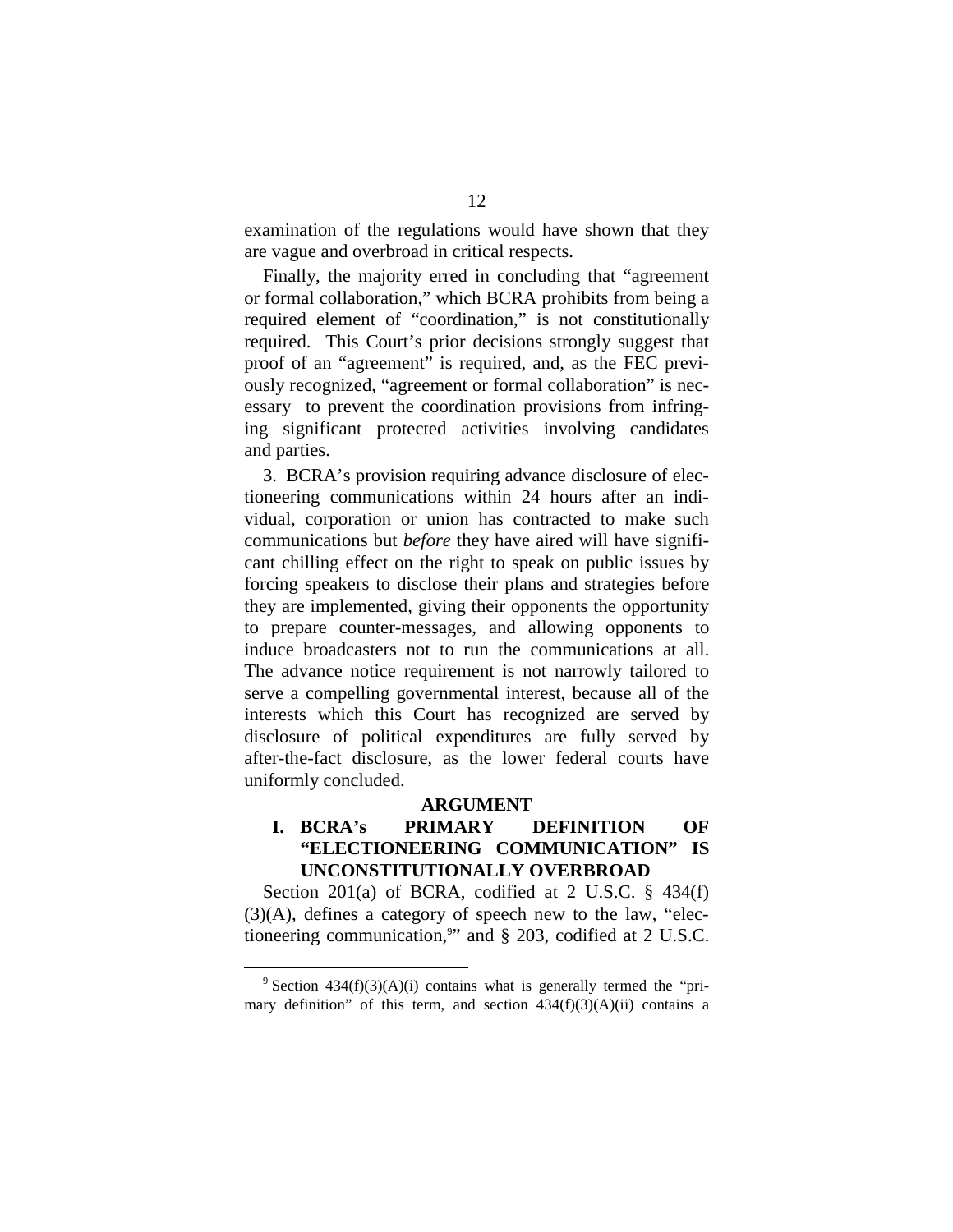§§ 441b(b)(2) and (c), proscribes labor organizations and corporations from financing such a communication. Section 203 prohibits speech on the basis of its content—namely, a "refer[ence]" to a "candidate" for federal office. "The First Amendment's hostility to content-based regulations extends not only to restrictions on particular viewpoints, but also to prohibition of public discussion of an entire topic." *Consolidated Edison Co. of N.Y. v. Public Serv. Comm. of N.Y.*, 447 U.S. 530, 537 (1980). For, it "place[s] the weight of government behind the disparagement or suppression of some messages, whether or not with the effect of approving or promoting others... [T]he government is held to a very exacting and rarely satisfied standard when it disfavors the discussion of particular subjects . . ." *Hill v. Colorado*, 530 U.S. 703, 735 (2000) (Souter, J., concurring). *See also Turner Broadcasting System, Inc. v. F.C.C.*, 512 U.S. 622, 642 (1994). ("Our precedents apply . . . the most exacting scrutiny to regulations that suppress, disadvantage, or impose

<sup>&</sup>quot;backup definition" that would apply instead if the primary definition is finally held to be unconstitutional. The primary definition includes a transmission element ("any broadcast, cable or satellite communication"); a content element ("refers to a clearly identified candidate for federal office"); a temporal element (within 60 days before "a general, special or runoff election," or within 30 days before "a primary or preference election" or nominating "convention or caucus" "for the office sought by the candidate") and an audience element ("can be received by 50,000 or more persons" in the relevant electoral jurisdiction). The term "clearly identified" means the candidate's "name," "photograph" or "drawing," and where "the identity of the candidate is apparent by unambiguous reference" otherwise. See 2 U.S.C. § 431(18). As elaborated by an FEC regulation, "the identity of the candidate is otherwise apparent through an unambiguous reference such as 'the President,' 'your Congressmen,' or 'the incumbent''', or "through an unambiguous reference to his or her status as a candidate such as 'the Democratic presidential nominee' or 'the Republican candidate for Senate in the State of Georgia'". See 11 C.F.R. § 100.29 (2002).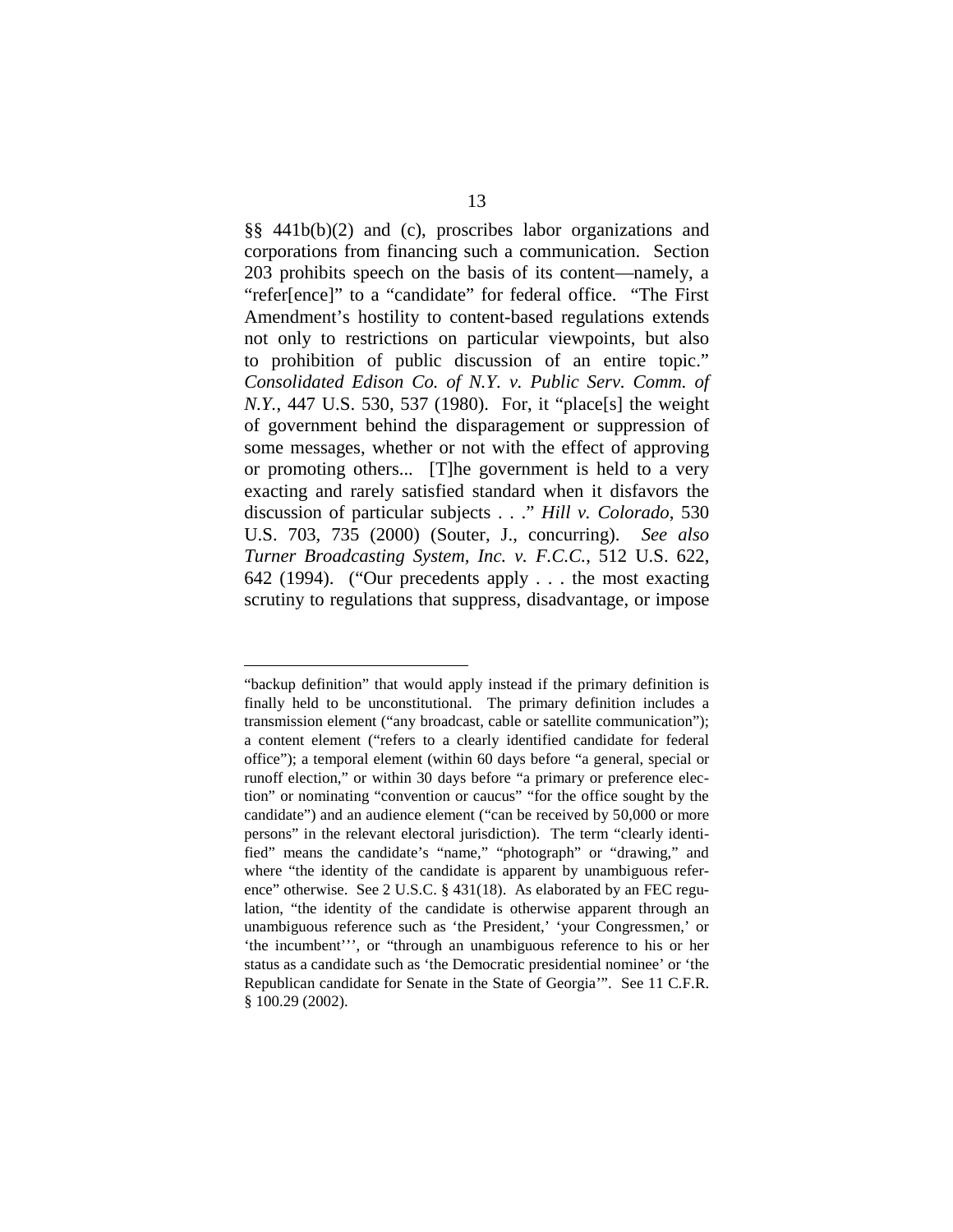differential burdens upon speech because of its content."). Section 203 cannot bear that scrutiny.

> **A. Union and Corporate Speech About Matters of Public Concern Enjoys the Highest First Amendment Protection, and Restrictions Must Be Narrowly Tailored Serve a Compelling Governmental Interest**

Nearly 40 years ago this Court spoke of "a profound national commitment to the principle that debate on public issues should be uninhibited, robust, and wide-open, and that it may well include vehement, caustic, and sometimes unpleasantly sharp attacks on government and public officials." *New York Times Co. v. Sullivan*, 376 U.S. 254, 270 (1964). Thus, "[s]peech an public issues occupies the highest rung of the hierarchy of First Amendment values, and is entitled to special protection." *Connick v. Myers*, 461 U.S. 138, 145 (1983) (interior quotation marks omitted). *See also Thornhill v. Alabama*, 308 U.S. 88, 101-04 (1940). In *Sullivan* itself, the Court applied that principle to protect the right to criticize public officials through the medium of a paid newspaper advertisement, "an important outlet for the promulgation of information and ideas by persons who do not themselves have access to publishing facilities." *Id*. at 266.

When this Court last reviewed a substantial rewriting of the Federal Election Campaign Act, it held that when speech on public issues dovetails with speech concerning elections, the First Amendment abides no limitation of the former. *Buckley v. Valeo*, 424 U.S. 1, 42-44 (1976). FECA then limited, to \$1,000 a year, spending on independent expenditures—by all persons, including unions and corporations—for "advocating the election or defeat of a candidate." See *id.* at 39-40. The Court held that this phrase was unconstitutionally vague, because "the distinction between discussion of issues and candidates and advocacy of election or defeat of candidates may often dissolve in practical application," as "[c]andidates, especially incumbents, are intimately tied to public issues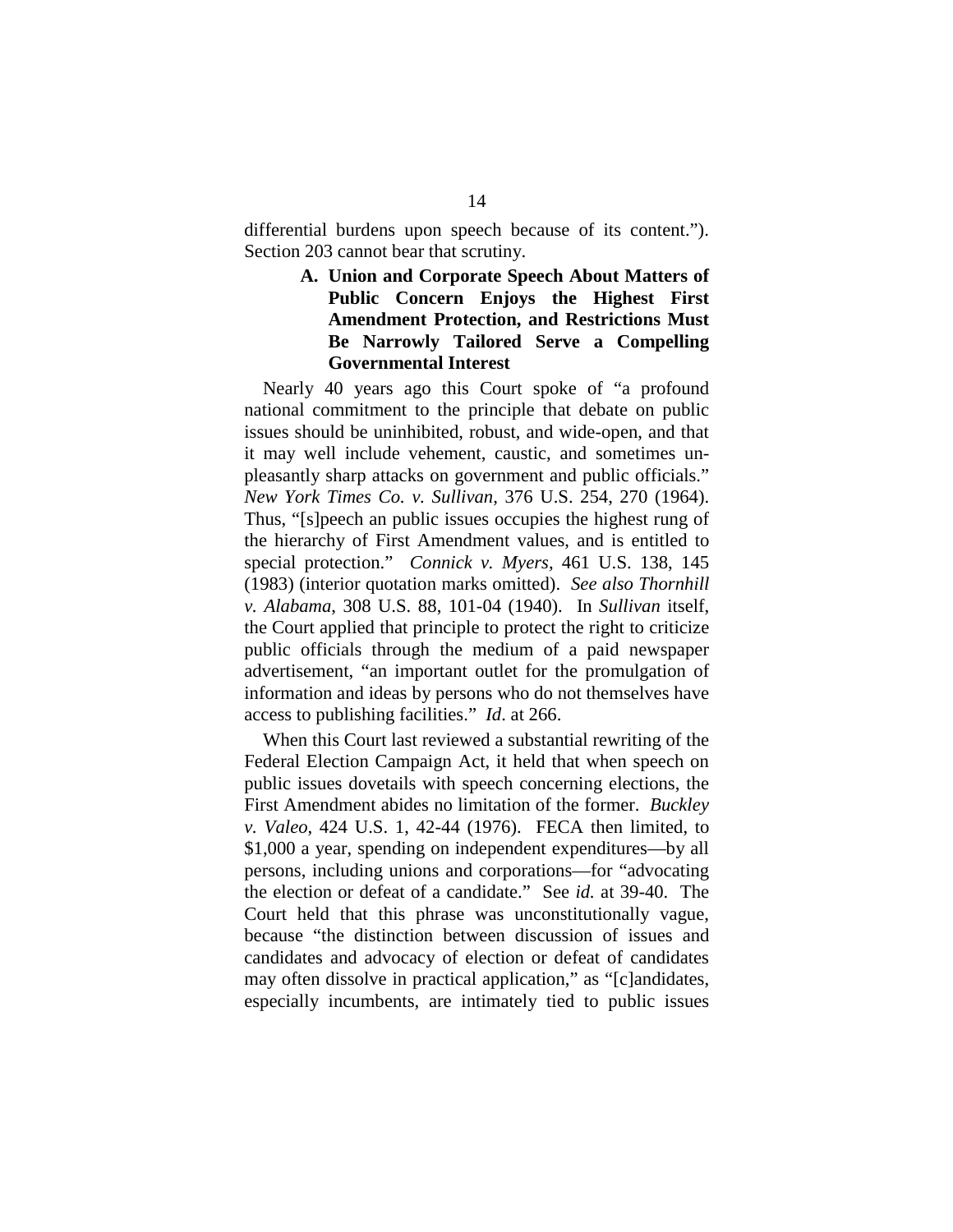involving legislative proposals and governmental actions," "candidates campaign on the basis of their positions on public issues," and "campaigns themselves generate issues of public interest." *Id.* at 42 (footnote omitted). And*, "'[d]iscussions of those issues, as well more positive efforts to influence public opinion on them, tend naturally and inexorably to exert some influence on voting at elections.'" Id.* at 42 n.50 (emphasis added), quoting *Buckley v. Valeo*, 519 F.2d 817, 875 (D.C. Cir. 1975).

*Buckley's* crucial insight concerning the inextricable connection between issues and elections, the futility of regulating public speech on the basis of perceived "intent" or "effect," and the compelling public interest, guaranteed by the First Amendment, in persons making and receiving commentary on candidates *because* they are candidates, and on issues *because* they are pertinent to an ongoing election, are now deeply embedded in the law and our political culture. "[T]he notion that the special context of electioneering justifies an *abridgment* of the right to speak out on disputed issues sets our First Amendment jurisprudence on its head. '[D]ebate on the qualification of candidates' is 'at the core of our electoral process and of the First Amendment freedoms,' not at the edges." *Republican Party of Minnesota v. White*, 536 U.S. 765, 781 (2002) (emphasis in original), quoting *Eu v. San Francisco Democratic Central Comm*., 489 U.S. 214, 222-23 (1989). *See also Harte-Hanks Communications v. Connaughton*, 491 U.S. 657, 686-87 (1989); *Buckley v. Valeo*, 424 U.S. at 14; *Monitor Patriot Co. v. Roy*, 401 U.S. 265, 271-72 (1971) ("the constitutional guarantee has its fullest and most urgent application precisely to the conduct of campaigns for political office"); *Mills v. Alabama,* 384 U.S. 214, 218-19 (1966).

This Court has also repeatedly affirmed that where the speaker on matters of public concern is a labor union, a corporation or some other organized group, no lesser or different First Amendment protection is at stake, for "the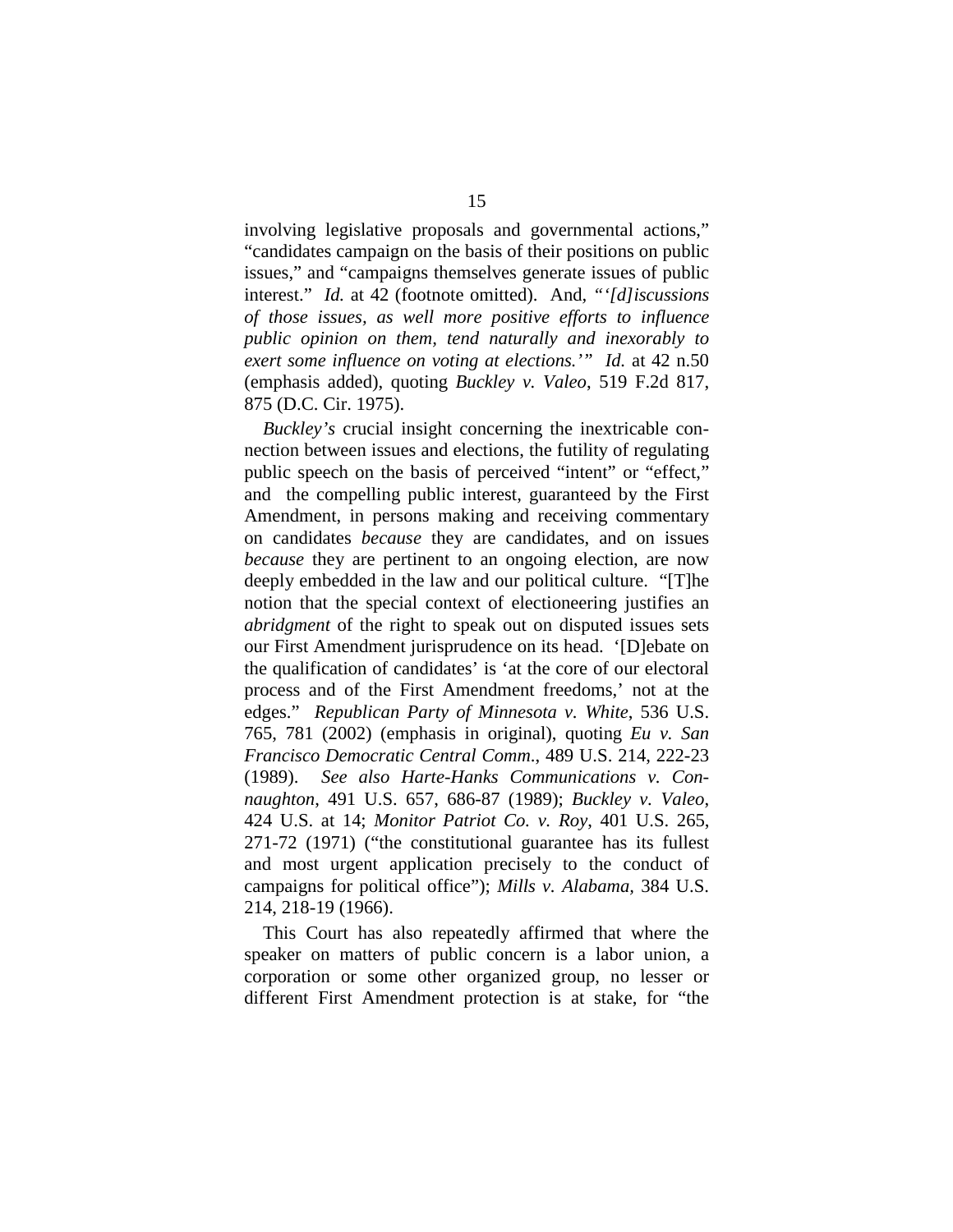inherent worth of the speech in terms of its capacity for informing the public does not depend upon the identity of its source, whether corporation, association, union, or individual." *First National Bank of Boston v. Bellotti*, 435 U.S. 765, 777 (1978). In *Bellotti*, this Court invalided a criminal statute barring corporations from making contributions or expenditures in connection with ballot measures, because permitting such advocacy "afford[s] the public access to discussion, debate, and the dissemination of information and ideas." *Id*. at 783 (footnote omitted). *See also Pacific Gas & Electric Co. v. Public Utilities Comm.,* 475 U.S. 1, 8-9 (1986) (state cannot require corporation to include statements of citizens group in its newsletter to customers); *Consolidated Edison Co. v. Public Service Comm.*, 447 U.S. 530 (1980) (state cannot preclude corporation from including with customer bills its own newsletter that discusses public policy matters).<sup>10</sup>

### **B. The Primary Definition Is Not Narrowly Tailored**

This Court has just once endorsed a governmental proscription of candidate-related speech by an entity regulated by § 203, upholding, in *Austin v. Michigan Chamber of Commerce*, 494 U.S. 652 (1990), a state's ban on the corporate financing of independent express advocacy expenditures. In doing so, the Court "emphasize[d]" that its decision turned

 $10$  Precisely because "speech on matters of public concern needs 'breathing space'. . . . in order to survive," *Nike, Inc. v. Kasky*, 539 U.S.

\_\_\_\_(2003), slip op. 13 (Breyer, J., dissenting), *quoting New York Times v. Sullivan*, 376 U.S. at 272, Justice Breyer recently stated that where a corporation's regulable "purely commercial" speech is "inextricably intertwined" with "non-commercial (public issue-oriented") speech, it must not be subject to state "false advertising" and related "unfair competition" regulation because that would chill corporations from "issu[ing] significant communications relevant to public debate" and "thereby limit the supply of relevant information available to those, such as journalists, who seek to keep the public informed about important issues." *Id*. at 12- 19 (interim quotation marks omitted). *See also id.* at 9-10 (Stevens J., concurring).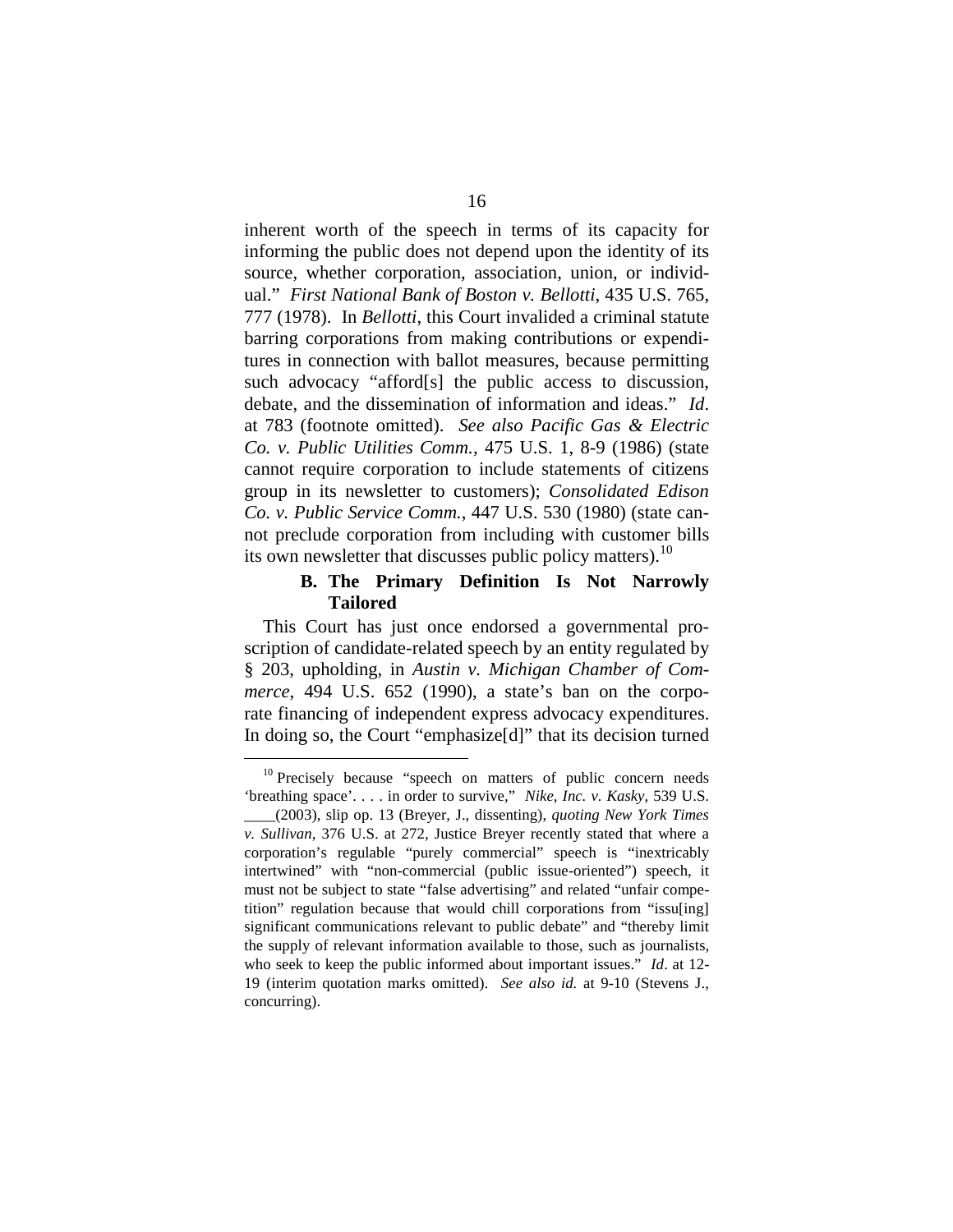only on "the unique state-conferred corporate structure that facilitates the amassing of large treasuries" that "have little or no correlation to the public's support for the corporation's political ideas" and that, accordingly, renders corporate influence via independent expenditures "unfair[ ]" and regulable. *Id.* at 660.<sup>11</sup> *Austin* does not identify any other governmental interest that might be served by § 203, which only proscribes speech *other* than express advocacy, as the term "electioneering communication" does not include either an "expenditure" or an "independent expenditure" under FECA, see 2 U.S.C. §  $434(f)(3)(B)(ii)$ , which comprise the field of independent of express advocacy speech. See 2 U.S.C. 431(17); *FEC v. Massachusetts Citizens For Life, Inc.*, ("MCFL"), 479 U.S. 238, 248-49 (1986).

Even assuming that § 203's proscription of "electioneering communication" under the primary definition is aimed at serving the interests identified by the Court in *Austin*, it is not narrowly tailored to do so. First, insofar as the definition forecloses speech on matters of public concern that does not include express advocacy, *Buckley* and *MCFL* teach that, perforce, it is not narrowly tailored and is unconstitutional. We adopt the briefs of other plaintiffs on this point. Second, because § 203 necessarily reaches a wide variety of speech that is *not* election-related—whatever that means—or whose connection with an election is at most attenuated, it is not narrowly tailored because, as *Bellotti* demonstrates, a substantial amount of First Amendment protected speech by cooperations and unions is necessarily covered.

 $11$  This Court has recognized no other rationale for regulating independent expenditures, and has repeatedly rejected the notion that they either implicate corruption or its appearance, or could serve as conduits to circumvent contribution limits. See *FEC v. Colorado Republican Federal Campaign Committee ("Colorado II")*, 533 U.S. 431, 440-41 (2001); *FEC v. Nat'l Conservative Political Action Comm*, 470 U.S. 480, 490-501 (1985); *Buckley v. Valeo*, 424 U.S. at 39-58.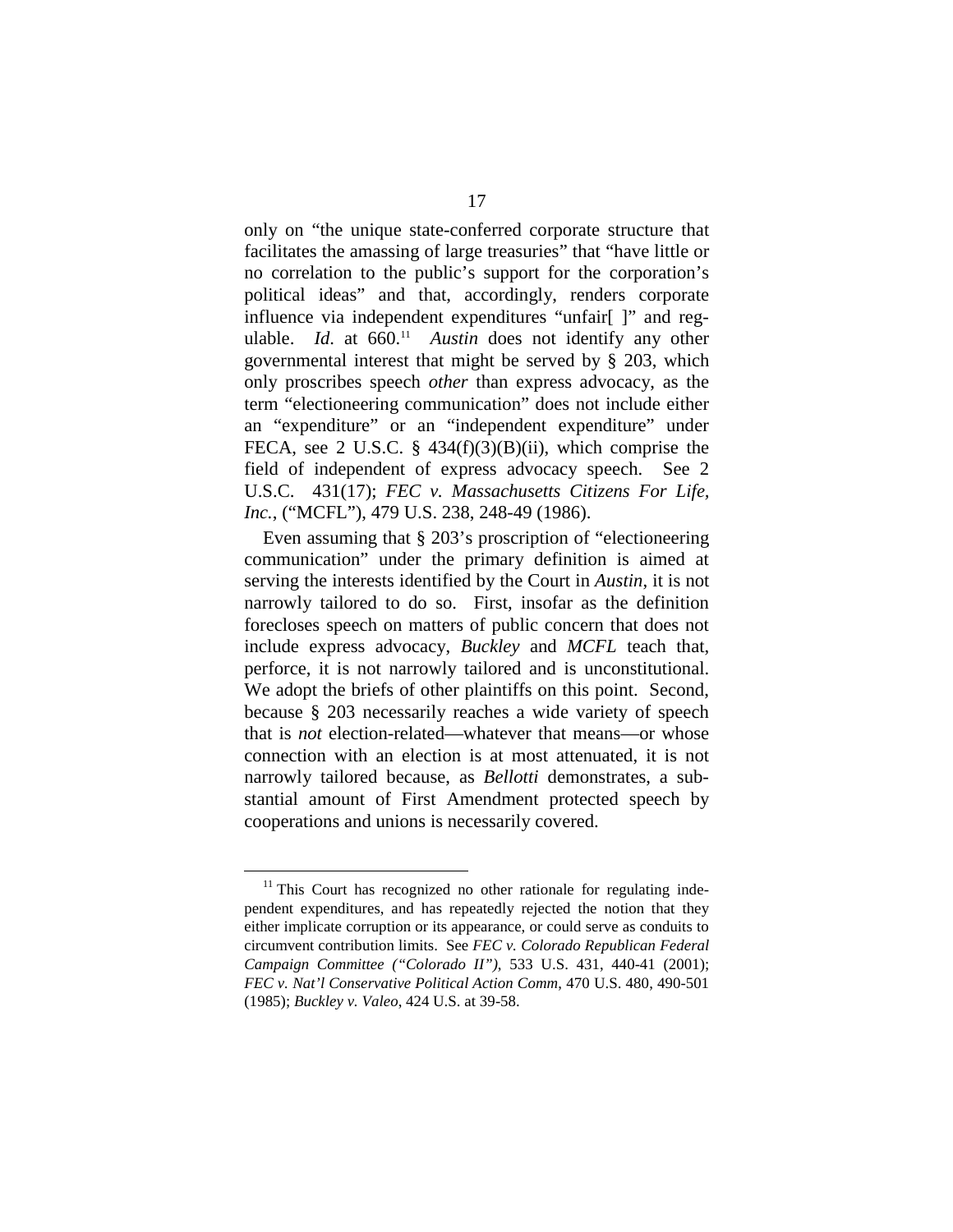The Government and BCRA's congressional proponents claim that § 203 captures only broadcast advertising that comprises the virtual equivalent of express advocacy because speech that "refers" to a candidate within 30 days of a primary or convention, or 60 days before a general election, either must seek the candidate's election or defeat or have that effect. For that proposition they rely almost exclusively upon the *Buying Time* reports of the Brennan Center, which purport to analyze some ads broadcast during the 60 days preceding the 1998 and 2000 general elections. Plaintiffs' opening brief in No. 02-1674, *McConnell v. FEC*, demonstrates how these reports are deeply flawed and unreliable, and we rely on that analysis here. But regardless of those reports' empirical worth, and even if this Court decides that Congress could proscribe some union and corporate nonexpress advocacy speech whose "intent" or "effect" is electoral, § 203 is unconstitutionally overbroad because it necessarily sweeps in too much speech that the First Amendment protects.

By its very terms § 201 encompasses a substantial scope of protected speech. Any kind of "refer[ence]" to a candidate is included, even one that neither names nor visually depicts a candidate so long as it refers to the candidate's governmental position or candidacy status, or makes some other "unambiguous reference" to the candidate. See 2 U.S.C. § 434(f)(3) (A)(i); 11 C.F.R. § 100.29 (2002). Nor does this reference have to have anything to do with the candidate's status *as* a candidate; any "reference" whatsoever to the individual that satisfies § 201(a)'s transmission, temporal and audience elements is proscribed, regardless of any other content or context. Indeed, that context may include the fact that the candidate is unopposed for reelection or faces only taken opposition, rendering electoral considerations moot. And, we already know from the FEC's BCRA rulemaking that the primary definition includes communications referring to the popular name of legislation that includes the name of a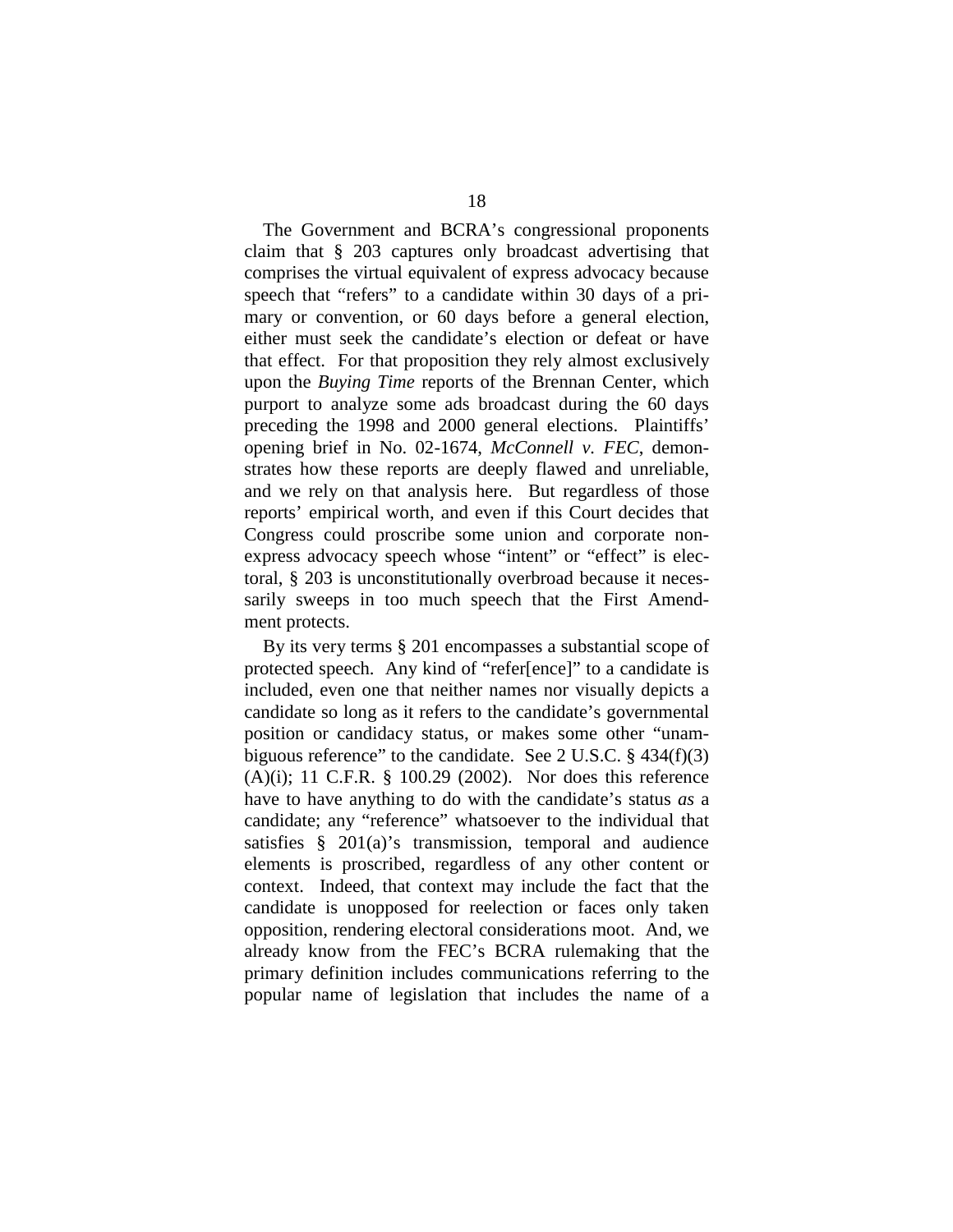candidate; promoting a candidate's business; promoting a ballot initiative or referendum, even without a reference to a candidate; making public service announcements that include the candidate; and promoting local tourism with reference to the candidate. See Final Rule, "Electioneering Communications", 67 Fed. Reg. 65190, 65200-03 (Oct. 23, 2000).

The potentially limitless variety of broadcast messages that § 203 precludes, includes for example, communications that, as the record demonstrates:

- ••Call upon a Member of Congress to support or oppose imminent legislation, or ask viewers or listeners to urge the Member to do so;
- ••Inform the public, or express an opinion, about a Member of Congress's votes, legislative proposals or performance otherwise;
- ••Respond directly to a Member who has criticized the organization or taken issue with its activities or policies; or
- ••Encourage candidates to commit that, if elected, they will support or oppose particular legislation or policies.

The prohibition will have an even more startling impact when the President is a candidate for reelection, a situation that, of course, now exists. Beginning 30 days before the first primary or caucus—for the 2004 election that date is December 14, 2003, see www.vote-smart.org/election\_ president\_state\_primary\_dates—§ 203 will criminalize broadcast references to the President in a series of geographic blackouts<sup>12</sup> that will continuously ripple throughout the Nation, blocking every broadcast outlet, wherever located, whose signal can reach 50,000 persons in an upcoming primary or caucus state, until June 8, 2004. *S*ee *id*. This

<sup>&</sup>lt;sup>12</sup> Additional 30-day blackout periods will transpire from July 18 until the August 17, 2004 Wyoming caucus, and from July 25 until the August 24 Alaska primary. See www.vote-smart.org/election\_president\_state\_ primary\_dates.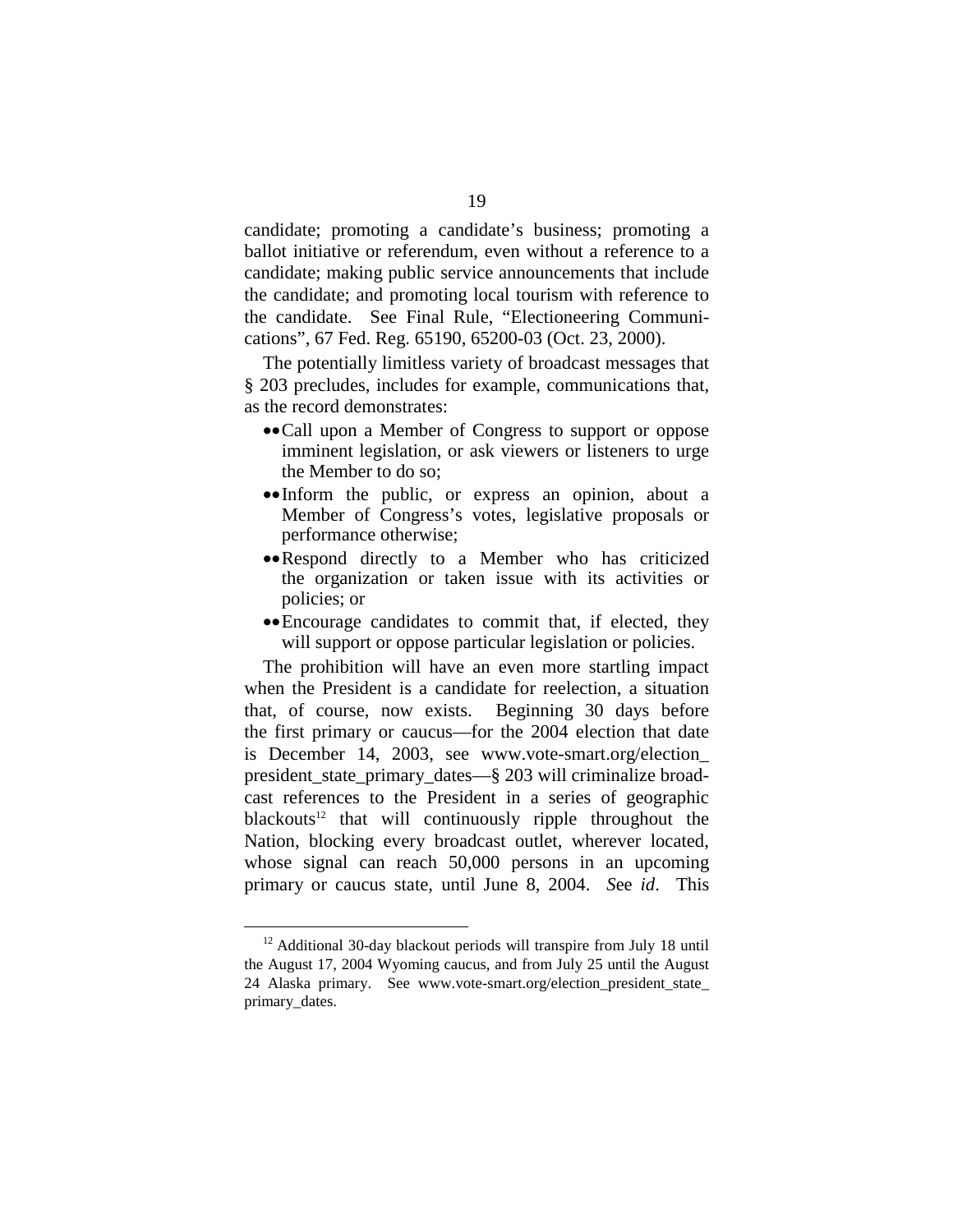blackout will become national in scope on July 31, 2004, 30 days before the August 30 - September 2 Republican National Convention, see www.fec.gov/press/20030630convention, and it will then continue without interruption throughout the remaining 60 days until the November 2 election. Thus, from July 31, 2004 until the election, it will be a crime for a union, corporation or incorporated non-profit organization to pay to broadcast any "refer[ence]" to the President, by "name," "photograph," "drawing" or other "unambiguous" means, anywhere in the United States.

It is very much to the point in this case that "[u]nions have traditionally aligned themselves with a wide range of social, political and ideological viewpoints," *Lehnert v. Ferris Faculty Ass'n*, 500 U.S. 507, 516 (1991) and they have always played a vital role in the public area as advocates for both their members and all workers. *See generally Ellis v. Bhd. of Railway and Airline Clerks*, 466 U.S. 435, 446 (1984); *Eastex, Inc. v. NLRB*, 437 U.S. 556, 565-66 (1978); *Abood v. Detroit Bd. of Education*, 431 U.S. 209, 227-32 (1977); *Pipefitters v. United States*, 407 U.S. 385, 402-32 (1972); *Machinists v. Street*, 367 U.S. 740, 767 (1961); *id*. at 798, 800-03, 812-816 (Frankfurter, J., dissenting); 13 *United* 

 $13$  Of the AFL-CIO itself and its predecessor, the AFL, Justice Frankfurter wrote over 40 years ago:

American labor's initial role in shaping legislation dates back 130 years. With the coming of the AFL in 1886, labor on a national scale was committed not to act as a class party but to maintain a program of political action in furtherance of its industrial standards. . . . When one runs down the detailed list of national and international problems on which the AFL-CIO speaks, [t]he notion that economic and political concerns are separable is pre-Victorian. Presidents of the United States and Committees of Congress invite views of labor on matters not immediately concerned with wages, hours, and conditions of employment. And this Court accepts briefs as *amici* from the AFL-CIO on issues that cannot be called Industrial, in any circumscribed sense. It is not true in life that political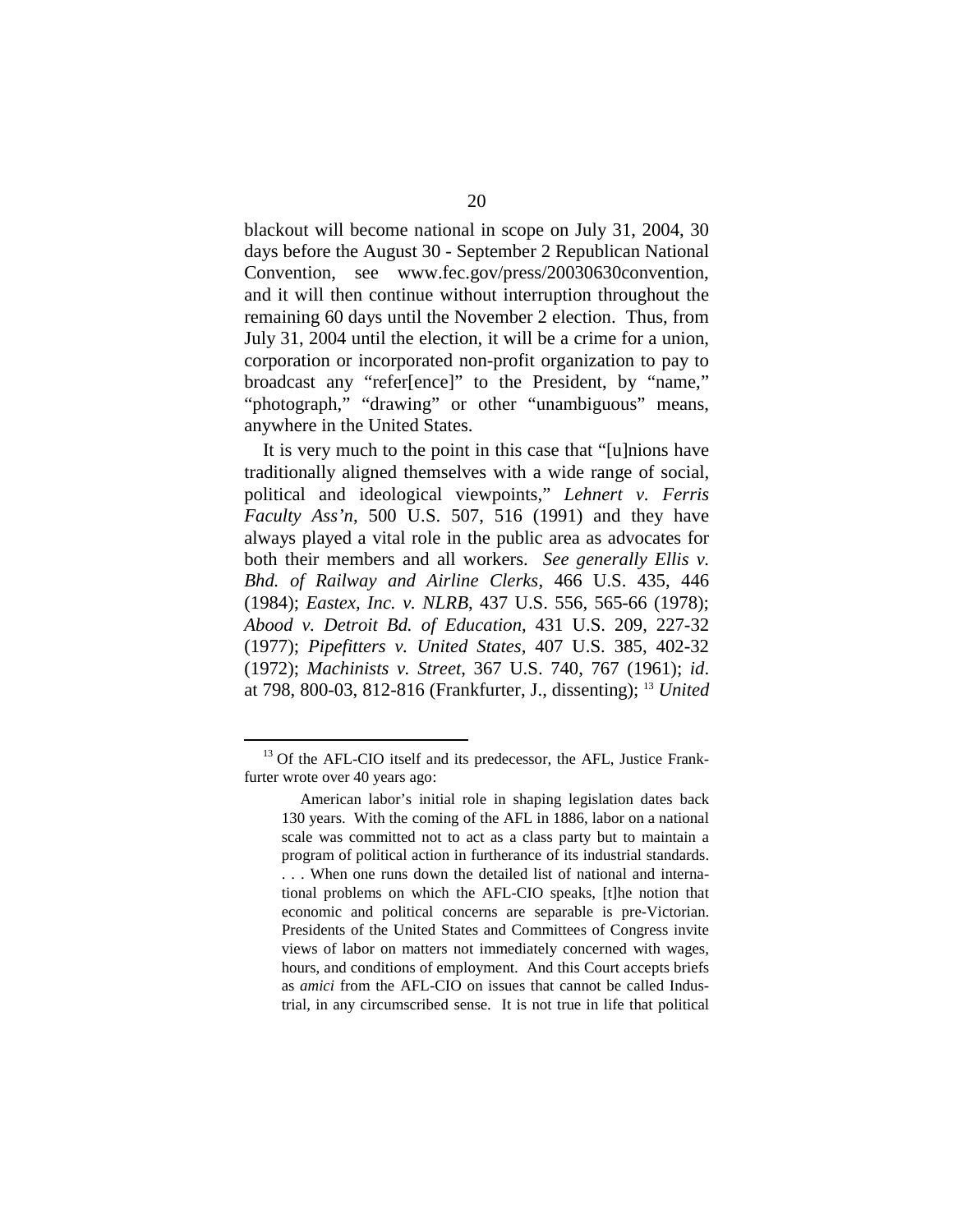*States v. United Auto Workers, 352 U.S. 567, 578-86 (1957); United States v. CIO*, 335 U.S. 106, 115-21 (1948); *id*. at 143-46 (Rutledge, J., concurring). $^{14}$ 

Thus, when unions engage in speech on matters of public concern, they "amplify[] the voice of their adherents." *Buckley*, 424 U.S. at 22. And, as we have shown the AFL-CIO's broadcast advocacy over a seven-year period has been a seamless year-in, year-out effort to shape the national issue agenda, encourage congressional action, engender public support for the labor movement's policy priorities, and influence debate during election periods to reflect worker concerns. This advocacy certainly might "affect," or be perceived to "affect," elections in the sense of influencing the electoral issue climate, forcing candidates to address union priority matters, informing the public and generating popular pressure on candidates to embrace particular policies. In turn, the labor movement's impact on public policy is only enhanced when electoral considerations motivate officeholders. But these are essential and inevitable aspects of "speech on matters of public concern."

The overbreadth doctrine affords recourse against a law that "may deter or 'chill' constitutionally protected speech—

protection is irrelevant to and insulated from economic interests. It is not true for industry or finance. Nor is it true for labor.

*Machinists v. Street*, 367 U.S. at 812, 814-15 (Frankfurter, J., dissenting) (footnote omitted). 14 In *Austin*, the Court determined that the ban on corporate inde-

pendent expenditures, which did not apply to unincorporated labor organizations, was not fatally underinclusive for that reason because there are "crucial differences between unions and corporations," *id*. at 666, namely, unions do *not* partake of the "significant state-conferred advantages of the corporate structure," and while they "may be able to amass large treasuries" otherwise, "the funds available for a union's political activities more accurately reflect members' support for the organization's political views than does a corporation's general treasury." *Id*. at 665-66.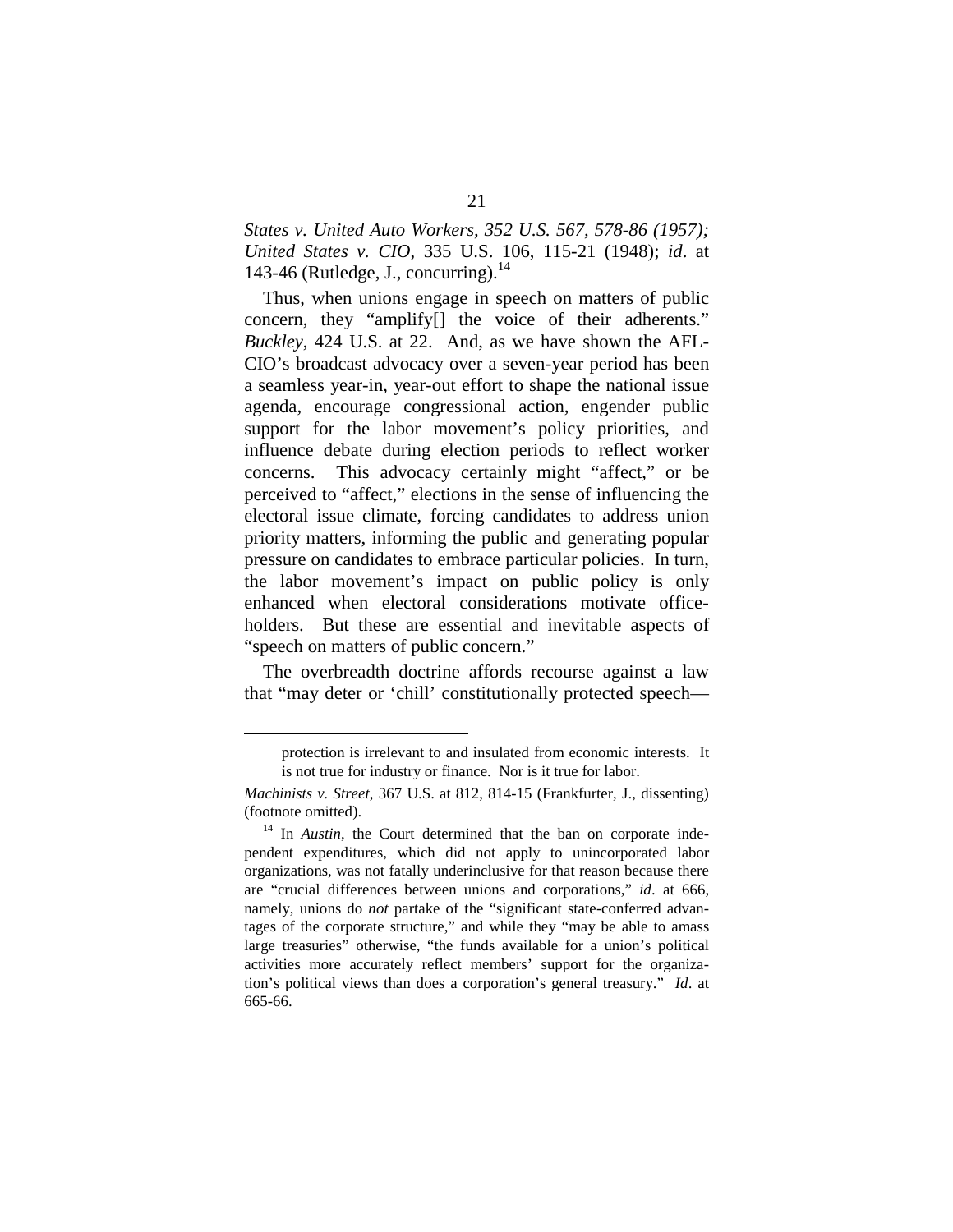especially when the overbroad statute imposes criminal sanctions." *Virginia v. Hicks*, 539 U.S. \_\_\_\_, slip op. 5 (June 16, 2003). Those who "abstain from protected speech" "rather than undertake the considerable burden (and sometimes risk) of vindicating their rights through case-by-case litigation... harm[ ] not only themselves but society as a whole, which is deprived of an uninhibited marketplace of ideas." *Id*. For that reason, the First Amendment does not permit a prohibition of *all* candidate-referential speech merely because *some* of that speech could be viewed, and might even be intended, to have an electoral impact. "[T]he argument. . . . that protected speech may be banned as a means to ban unprotected speech. . . . turns the First Amendment upside down. The Government may not suppress lawful speech as the means to suppress unlawful speech. Protected speech does not become unprotected merely because it resembles the latter. The Constitution requires the reverse." *Ashcroft v. Free Speech Coalition*, 535 U.S. 234, 255 (2003). Section 203, however, is predicated on just such an assumed "resembl[ance]," and even identity, between express advocacy and references to candidates in particular times and places. As we have shown, § 203's reliance upon a candidate reference as a proxy for express advocacy widely misses that mark.

In *Secretary of State of Maryland v. J. H. Munson Co.*, 467 U.S. 947 (1984), the Court held that an anti-fraud statute prohibiting a charity from paying fundraising expenses in an amount more than 25% of the amount raised was unconstitutionally overbroad, because this condition restricted First Amendment—protected solicitations yet encompassed charities that legitimately incurred high costs because they engaged in that protected conduct. "The flaw in the statute is not simply that it includes within its sweep some impermissible applications, but that in all its applications it operates on a fundamentally mistaken premise that high solicitation costs are an accurate measure of fraud." *Id*. at 965 (footnote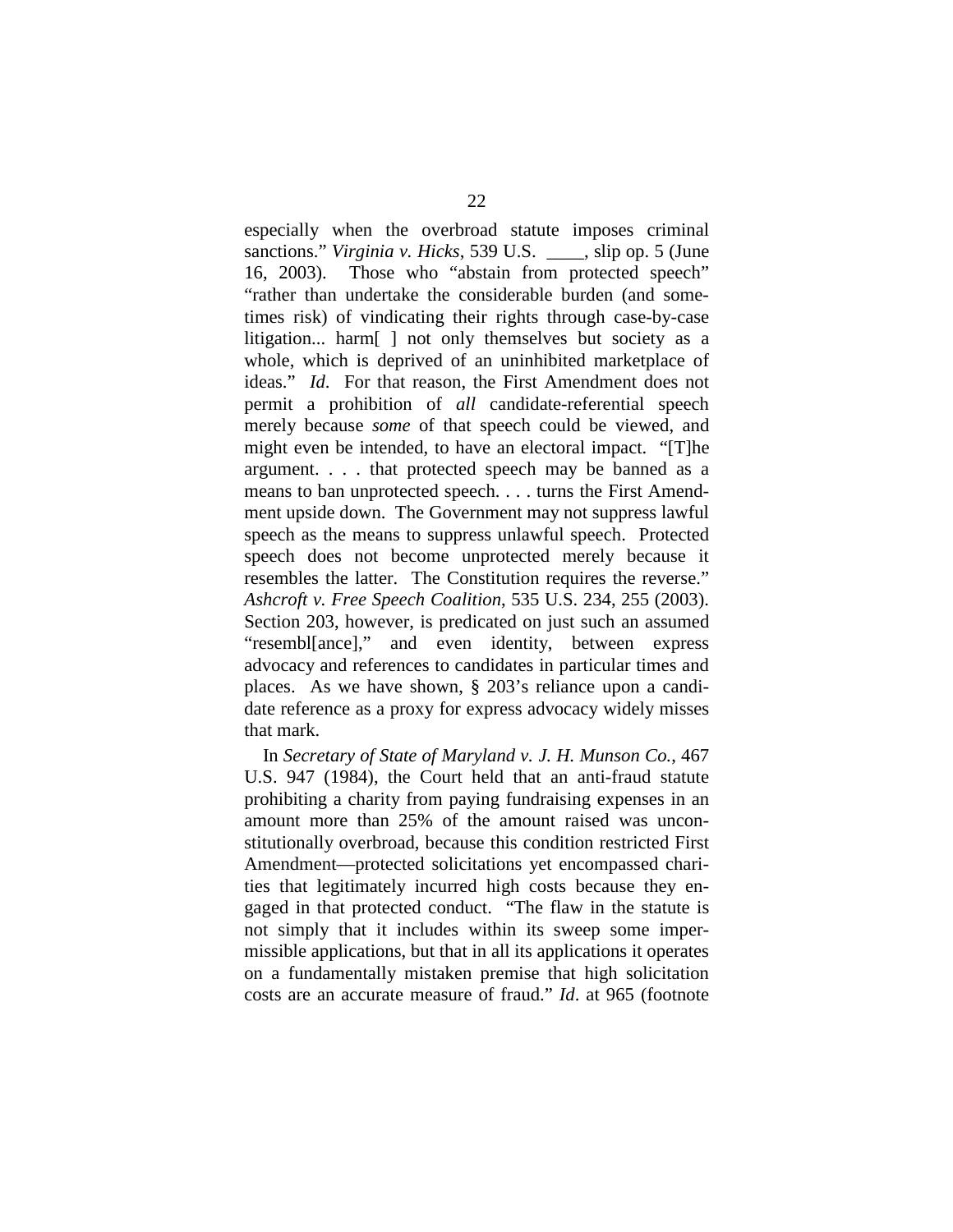omitted). So too here. Section 203's premise that *any* broadcast reference to a candidate, including, of course, an incumbent legislator, during certain times and to certain audiences, is an accurate measure of "electioneering" utterly fails to account for speakers who make such references in the course of First Amendment—protected non-electoral communications; *See also Erznoznik v. City of Jackson*, 422 U.S. 205 (1975); *United States v. National Treasury Employees Union*, 513 U.S. 454, 472-73 (1995); *United States v. Robel*; 389 U.S. 258, 262-66 (1967); *Thornhill v. Alabama*, 310 U.S. at 97-98. *Cf. Nike v. Kasky*, slip op*.* at 12-19 (Breyer, J., dissenting) (mixed commercial and public-issue speech cannot be subject to state false advertising laws.)

Finally, the overbreadth inquiry here cannot rise and fall on the limited experience of two 60-day periods, $^{15}$  irrespective of what the Brennan Center reports purported to conclude. The widespread use of paid broadcast advertising for non-public service messages is a relatively recent phenomenon, yet § 203 would ban a substantial amount of such advertising for all time in reliance upon only a fraction of even the experience to date. And, the novelty of these broadcasts lies only in their medium, not in their content, which falls well within the American tradition of freewheeling commentary on public affairs and public officials. Both experience, as the AFL-CIO and other plaintiffs have shown, and common sense advise that unions, corporations and other groups are likely to continue to broadcast a wide range of messages that include references to candidates, and that § 203 overbroadly restrains

<sup>&</sup>lt;sup>15</sup> Even defendants' studies did not review advertising proximate to primary elections, so there is no "empirical" evidence whatsoever regarding the 30-day ban. Yet "[f]ree discussion about candidates for public office is no less critical before a primary than before a general election." *Eu v. San Francisco Democratic Central Comm*., 489 U.S. at 223, especially in an era when redistricting has rendered party nominations for House seats tantamount to election in most districts. Nor do defendants' studies consider the 30-day period preceding national party conventions.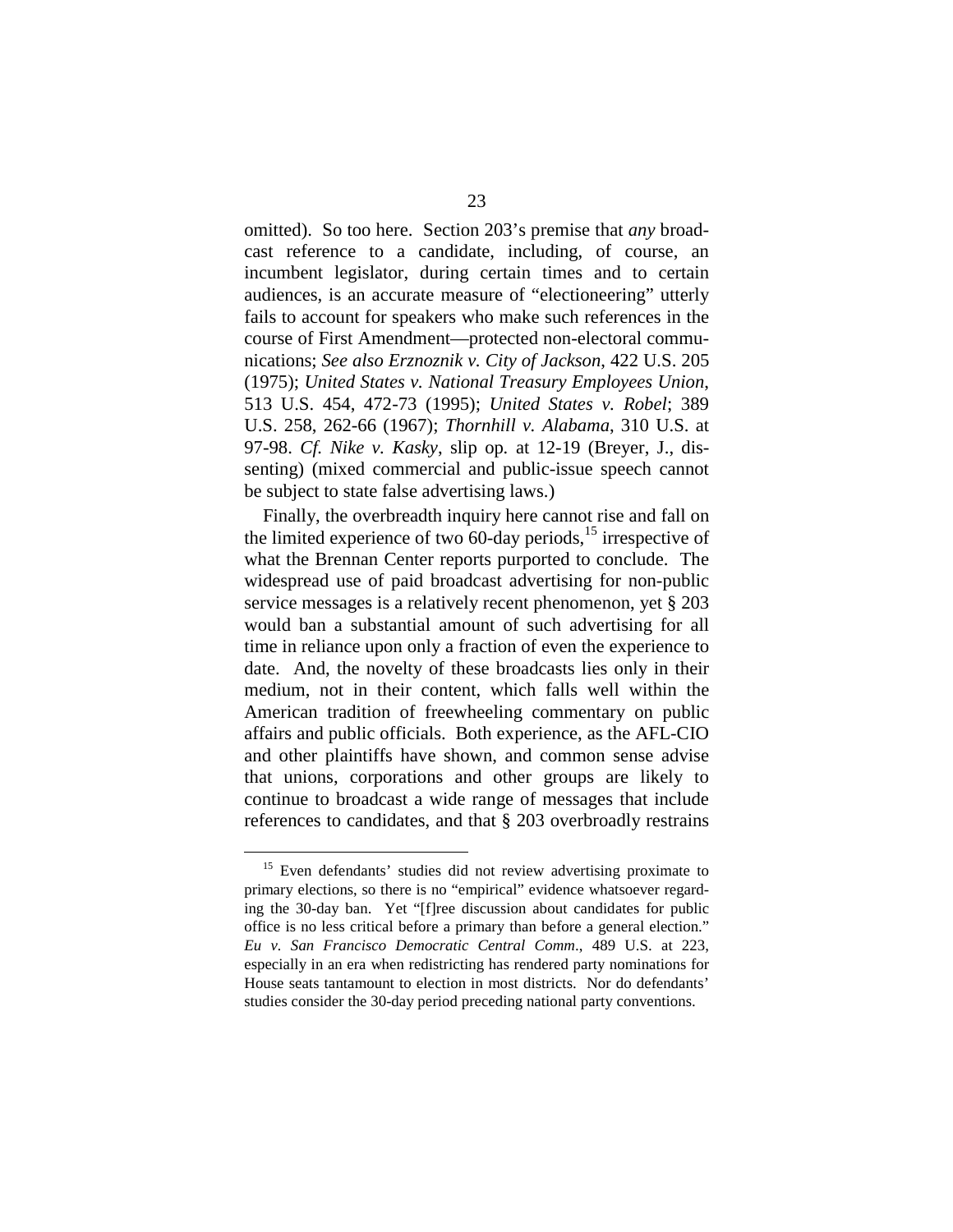their ability to do so. *See generally Watchtower Bible & Tract Society v. Village of Stratton,* 536 U.S. 150, 167 (2002); *City of Houston v. Hill*, 482 U.S. 451, 465-66 (1987); *Erznoznik v. City of Jacksonville*, 422 U.S. at 213; *Lewis v. City of New Orleans*, 415 U.S. 130, 134 (1974). And, it is equally reasonable and pertinent to anticipate that Congress will take advantage of the broadcast silence imposed by § 203 to schedule particular legislation when those most affected are denied their preferred medium to respond swiftly and effectively. Section 203 both suppresses essential speech and facilitates official mischief and should be struck down.

**II. BCRA'S BACKUP DEFINITION OF "ELEC-TIONEERING COMMUNICATION" IS UNCONSTITUTIONALLY VAGUE, AND NEITHER OF ITS PRINCIPAL CLAUSES IS SEVERABLE** 

BCRA § 201(a) alternatively provides a backup definition of "electioneering communication," codified at 2 U.S.C.  $§$  434(f)(3)(A)(ii), that is to apply in the event that the primary definition discussed above "is held to be constitutionally insufficient by final judicial decision. . . ." The backup definition includes any "broadcast, cable or satellite communication" that (1) "promotes or supports a candidate for that office, or attacks or opposes a candidate for that office (regardless of whether the communication expressly advocates a vote for or against a candidate)" "and" (2) "is suggestive of no plausible meaning other than an exhortation to vote for or against a specific candidate." Unlike the primary definition, the backup definition entails no temporal or audience restriction; it applies to *all broadcasts, any time, anywhere*. And, under FECA, "candidate[s]" include virtually all incumbent Representatives and Senators at all times, first-term Presidents and Vice Presidents during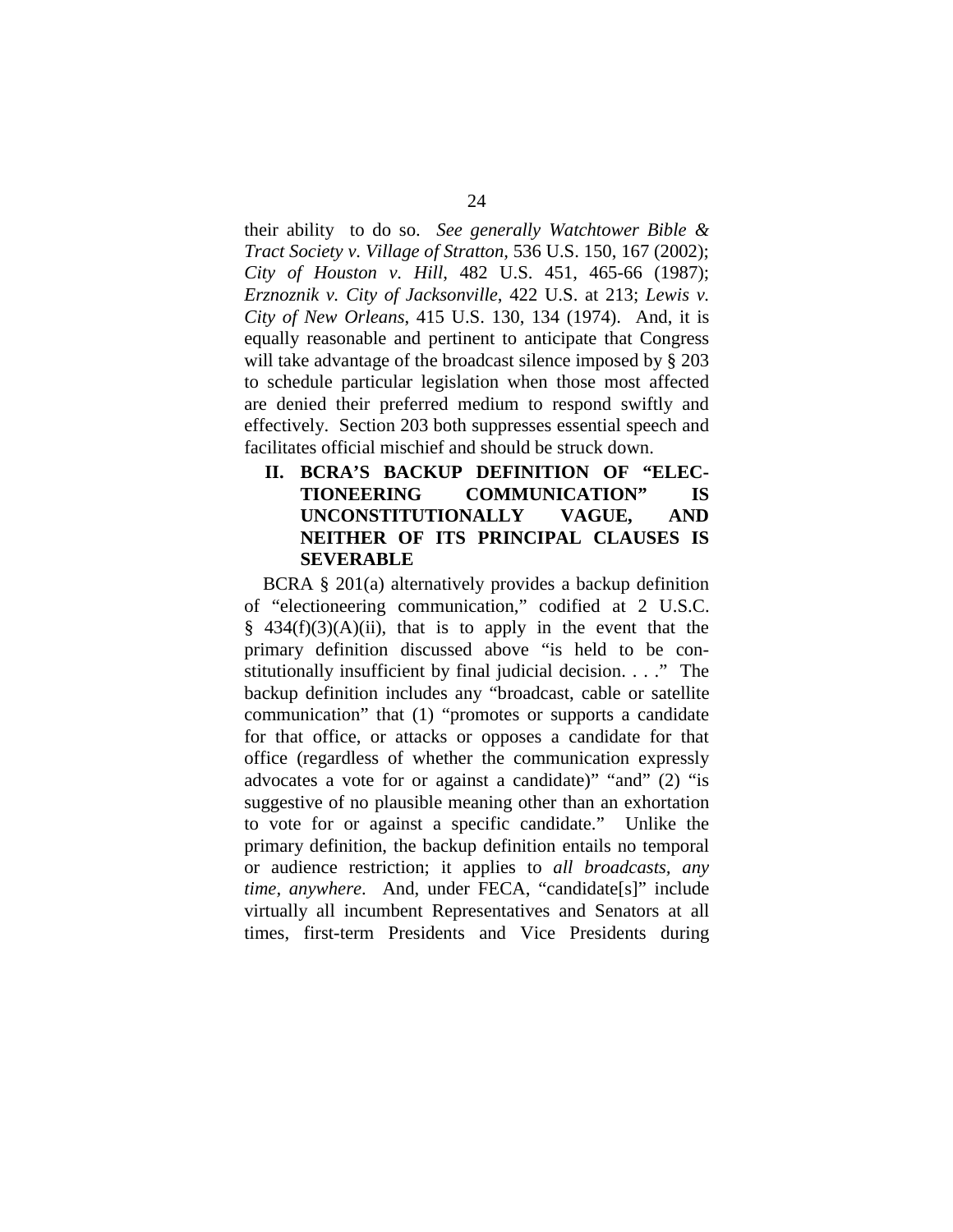substantial periods of time, and Vice Presidents whenever they run for President.<sup>16</sup>

Since the backup definition, like the primary definition, on its face eschews any limitation to express advocacy, Judge Henderson correctly concluded that the backup definition is unconstitutional. See S.A. 362sa. If this Court reaffirms its prior holdings that Congress may not proscribe corporations and unions from undertaking non-express advocacy communications to the general public on matters of public concern, then it must similarly strike down the backup definition. But, even if the Court finds that its earlier decisions on these matters are not controlling, the backup definition should be struck down as impermissibly vague and overbroad.

#### **A. The Second Prong of the Backup Definition Is Unconstitutionally Vague**

This Court has explained that "[i]t is a basic principle of due process that an enactment is void for vagueness if its prohibitions are not clearly defined," for "where a vague statute abut[s] upon sensitive areas of basic First Amendment freedoms,' it 'operates to inhibit the exercise of [those] freedoms." Uncertain meanings inevitably lead citizens to '"steer far wider of the unlawful zone" . . . than if the boundaries of the forbidden areas were clearly marked.'" *Grayned v. City of Rockford*, 408 U.S. 104, 108-09 (1972) (footnotes and citations omitted). Moreover, "adequate notice to a person of ordinary intelligence that his contemplated conduct is illegal" is particularly important in a

<sup>&</sup>lt;sup>16</sup> A person becomes a "candidate" within the meaning of FECA, for example, upon receiving contributions in excess of \$5,000, 2 U.S.C. § 431(2)(A), a threshold routinely met by incumbent Members of Congress almost immediately after winning their most recent election. See also 11 C.F.R. § 100.3. As a practical matter, only a Member who has announced his or her retirement or has lost a nomination contest is not a "candidate."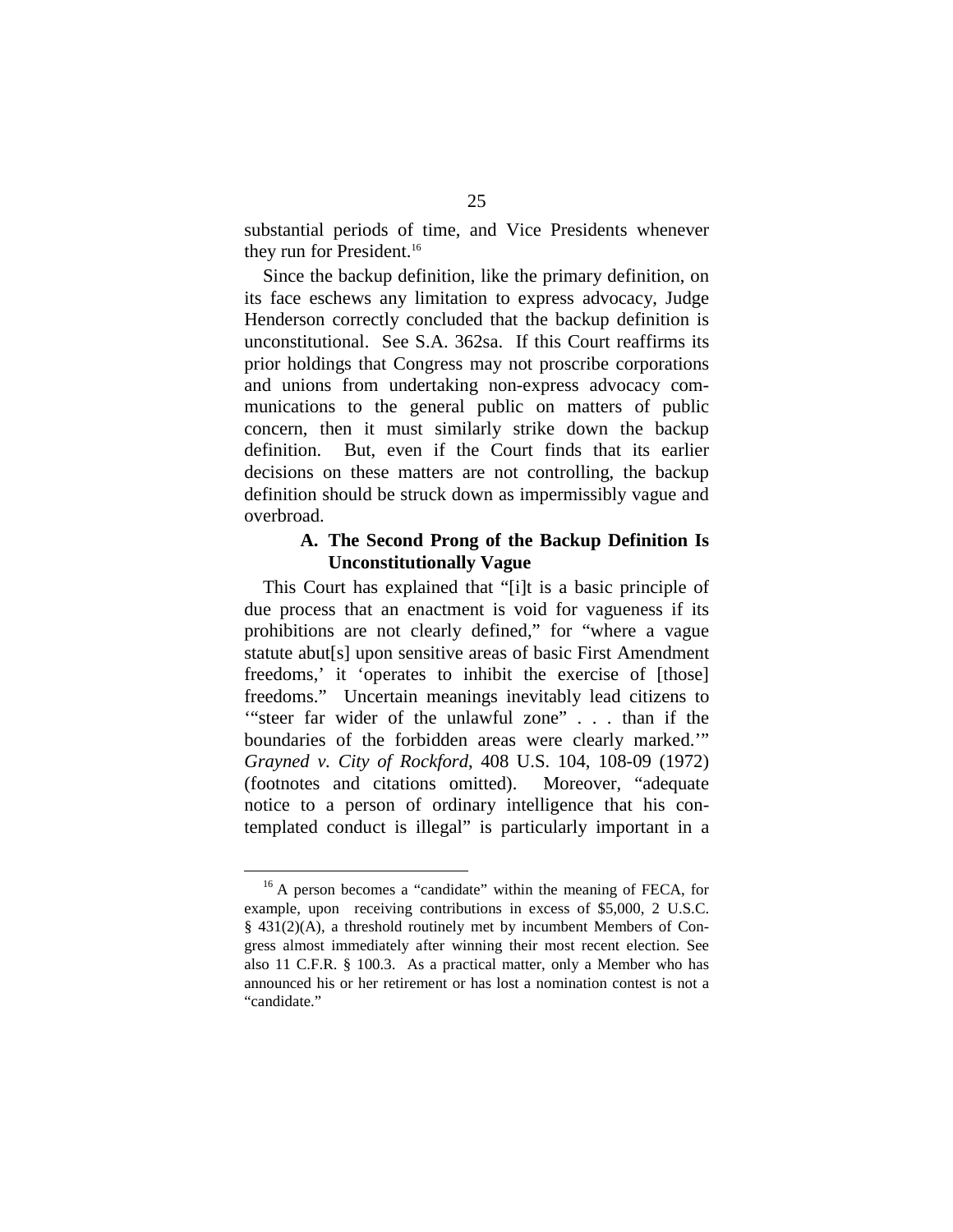criminal statute, *Buckley*, 424 U.S. at 77, and "where First Amendment rights are involved, an even greater degree of specificity is required." *Id*. (interior quotation marks omitted). *See also Village of Hoffman Estates v. Flipside, Hoffman Estates*, 455 U.S. 489, 499 (1982).

Judge Leon, joined by Judge Kollar-Kotelly, see S.A. 885sa-86sa, correctly determined that the phrase "suggestive of no plausible meaning other than an exhortation to vote" was unconstitutionally vague because it "depends on a number of variables such as the context of the campaign, the issues that are the centerpiece of the campaign, the timing of the ad, and the issues with which the candidates are identified." See S.A. 1164sa (footnote omitted). Additionally, the subsequent language "for or against a specific candidate," unlike the phrase "refers to a clearly identified candidate" in the primary definition, both is undefined and entails no requirement that the communication itself name or otherwise unambiguously refer to a candidate; instead, it admits the possibility that a viewer or listener, again solely as a subjective function of context, might independently conjure up the thought of a candidate.<sup>17</sup> Because this prong of the

<sup>&</sup>lt;sup>17</sup> In *Buckley*, this Court approvingly equated to express advocacy the clarity of the statutory phrase "clearly identified" (then in FECA § 608(e)(2)), because it required "an explicit and unambiguous reference to the candidate . . . as part of the communication." 424 U.S. at 43 (footnote omitted). That observation strongly suggests that statutory terms defining prohibited communications that encompass less direct references to a candidate are unconstitutionally vague. If so, the backup definition plainly falls short, for it variously uses the formulation "candidate for that office" (and the phrase "that office" has no certain previous referent in the statute); "candidate," with no qualifier, which also appears in new 2 U.S.C.  $\S$  431(20)(A)(iii); and "specific candidate," a formulation not otherwise found in FECA, and which presumably differs, somehow, from both "candidate" and "refers to a clearly identified candidate". (The latter formulation, approved in *Buckley*, appears in both the primary definition, at 2 U.S.C.  $\S$  434(f)(3)(A)(1)(I), and in 2 U.S.C.  $§$  431(20)(A)(iii).)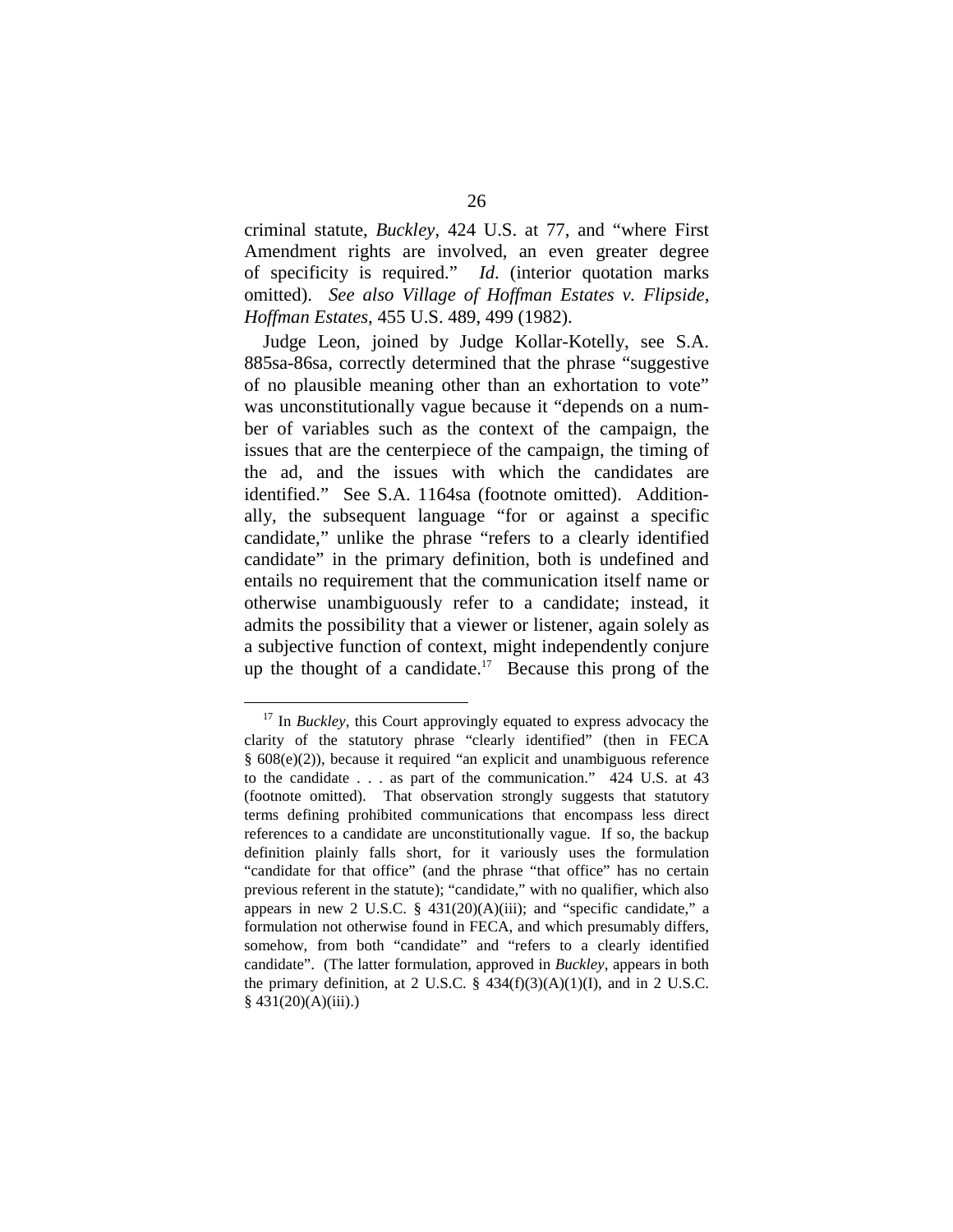backup definition does not solely rely upon the text of a communication, a person's concern that a court might find that his speech is "suggestive" of only one "plausible" express electoral advocacy—meaning, unacceptably "'puts the speaker wholly at the mercy of the varied understanding of his hearers,'" "'blankets with uncertainly whatever may be said," and "'compels the speaker to hedge and trim." *Buckley,* 424 U.S. at 43, *quoting Thomas v. Collins*, 323 U.S. 516, 535 (1945).

Moreover, BCRA defines neither of the key terms "suggestive" and "plausible", and their ordinary definitions palpably demonstrate their imprecision. The word "suggestive" means "[t]ending to suggest thoughts or ideas" or "[c]onveying a suggestion or hint." Webster II New College Dictionary (1999: Houghton Mifflin Co., Boston, MA) ("*Webster*"). The word "plausible" means "[s]eemingly or apparently valid, likely, or acceptable." *Id.* Plainly, both "suggestive" and "plausible" leave much to the subjective imagination. *Cf. Hynes v. Mayor of Oradell,* 425 U.S. 610, 622 (1976) (invalidating a municipal ordinance requiring persons to give advance notice of door-to-door canvassing for a "recognized charitable cause" or a "political . . . cause" because, *inter alia*, those terms are unconstitutionally vague). And, the final phrase "exhortation to vote for or against" is also undefined in the statute and is hardly distinguishable from the phrase "advocating the election or defeat," which, as noted earlier, *Buckley* held to be unconstitutionally vague. 18

<sup>&</sup>lt;sup>18</sup> A Lexis search reveals that each of these BCRA terms is either unique or virtually unique in the United States Code. Neither "exhortation" nor "exhort" appears at all. "Suggestive" appears but once, in the phrase "injuries suggestive of rape and sexual assault." See 42 U.S.C. § 3796gg. And "plausible" appears only in the phrases "plausible biological mechanism", see 38 U.S.C. §§ 1116 and 1117, and "plausible denialable." See 50 U.S.C. § 2301. None of these usages concern the nature or meaning of language or communications.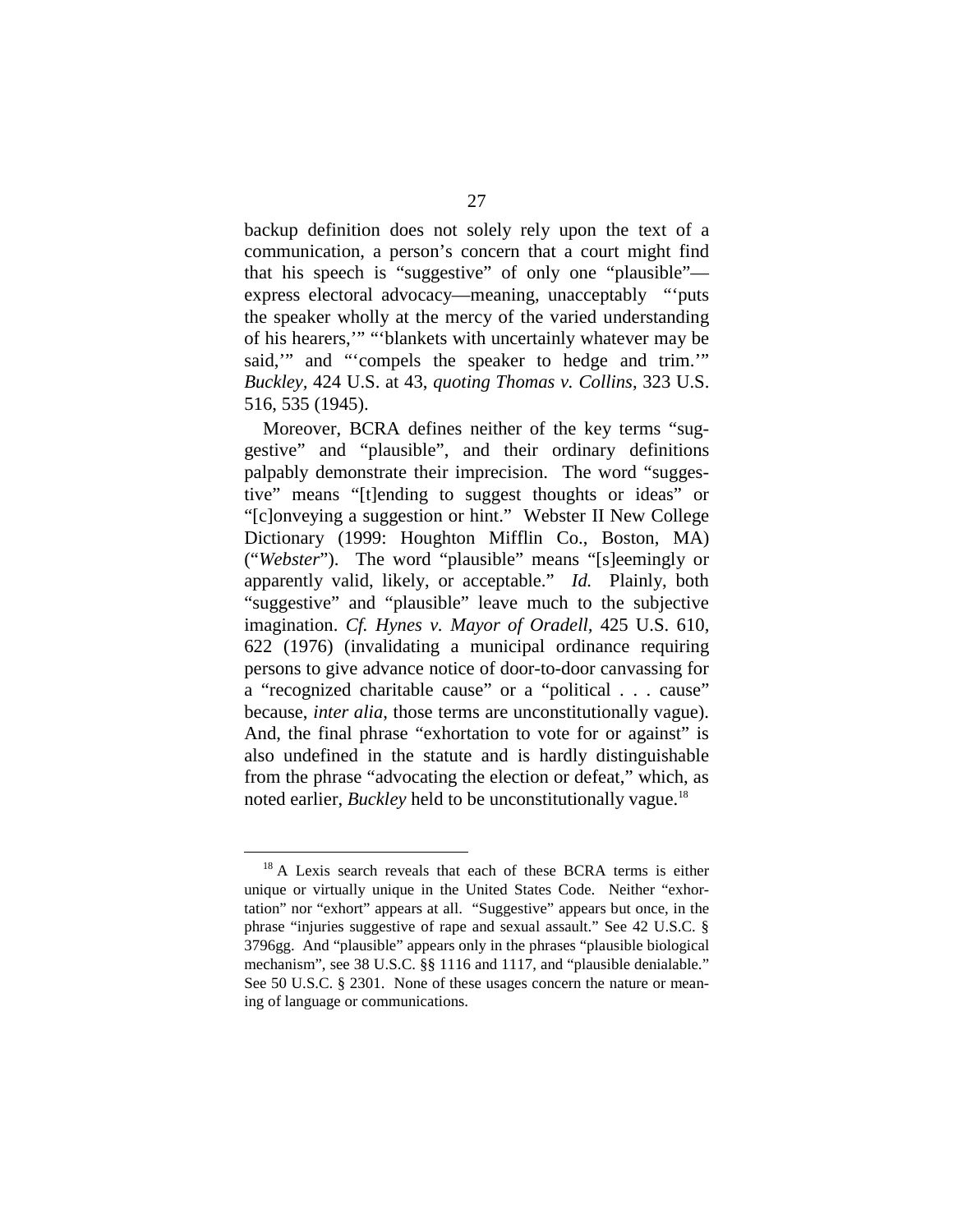#### **B. The First Prong of the Backup Definition Is Unconstitutionally Vague**

The key language of the first prong of the backup definition "promotes or supports a candidate . . . or attacks or opposes a candidate"—is also unconstitutionally vague. BCRA defines none of these terms, and they too have no precise meanings. Thus, "promote" can mean "contribute to the progress or growth of" or "attempt to sell or popularize by advertising." *Webster.* "Support" can mean "aid the cause of by approving, favoring or advocating." *Id.* "Attack" can mean "criticize strongly or in a hostile manner." *Id.* And, "oppose" can mean "be in conflict or contention with"; "be in disagreement with or resistant to"; "place in opposition or be in opposition to"; or "act or be in opposition to." *Id.* 

Moreover, the "promote or support. . ." prong inherently invites the same examination of an ad's context that Judge Leon correctly found fatal to the "suggestive of no plausible meaning. . ." prong. Thus, the communication need not even refer to the candidate if its context might somehow remind the viewers or listeners about the candidate. Yet even, for example, an advertisement's request that viewers or listeners contact a *named* candidate might be considered "promoting" or "opposing" the candidate if viewers were called upon to ask the candidate to oppose legislation with which he or she is identified as a sponsor; the candidate's position on the matter at issue was both firmly held and widely known, so the "call" request in the ad reminded viewers of that position; or the bill or issue cited was central to an ongoing campaign, so raising it in the context of a "call" request underscored the issue to the candidate's benefit or detriment. Given these entirely ordinary scenarios, a would-be speaker could not be confident that even a "call" ad would pass muster.

Judge Leon, again joined by Judge Kollar-Kotelly, see S.A. 885sa-86sa, concluded below, however, that this prong is not unconstitutionally vague, declaring simply that "a person of ordinary intelligence would understand what is prohibited"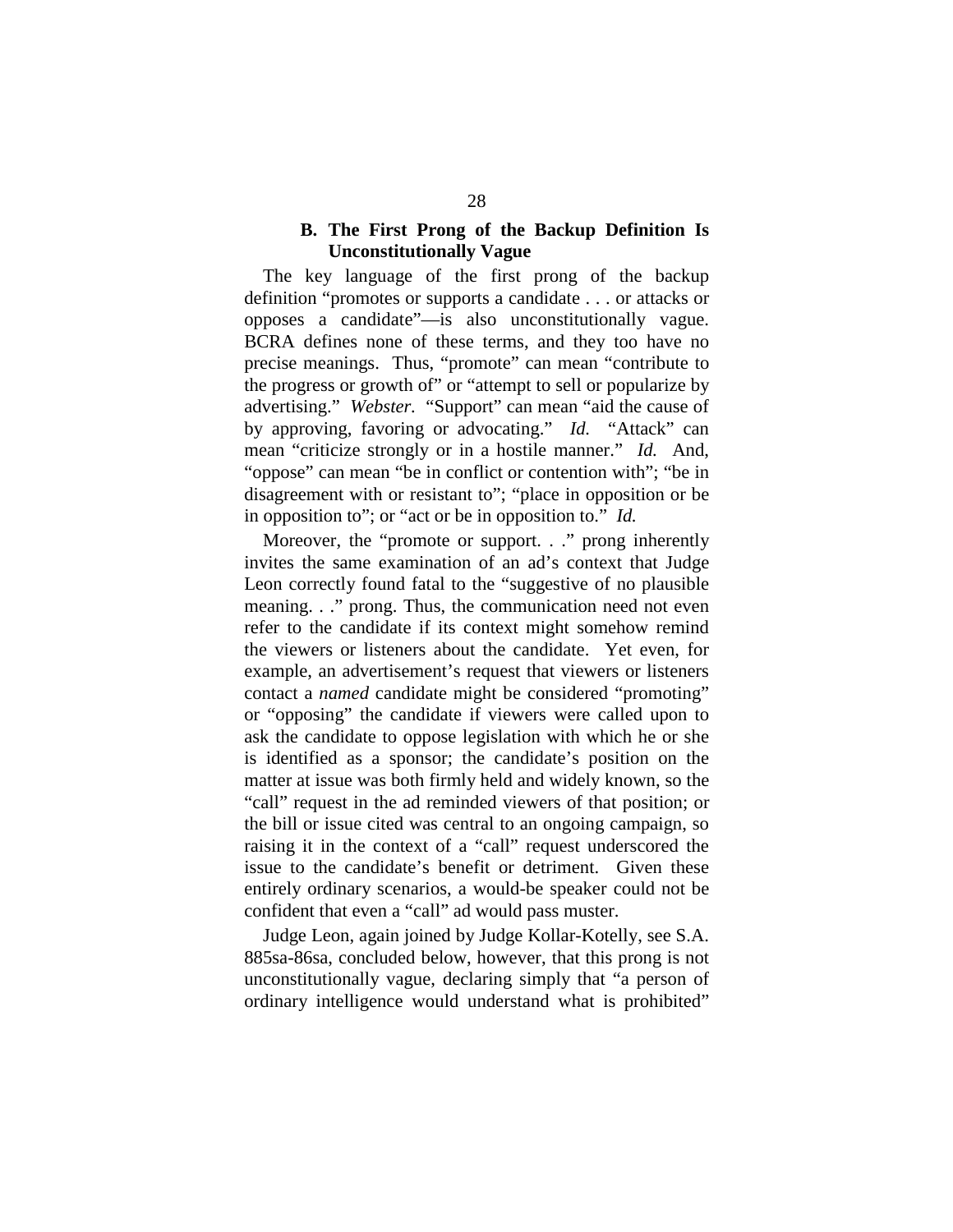because "one need only conclude, in effect, that the ad is *not*  neutral as to both candidates for it to have satisfied the backup definition" (emphasis in original).<sup>19</sup> See S.A. 1163sa. But, what does "not neutral" mean? Judge Leon elaborated with an AFL-CIO advertisement entitled "No Two Way," which discussed a Representative in his or her legislative capacity and that, Judge Leon concluded, "was not neutral as to a federal candidate, as it attacks his or her position on the federal budget." See S.A. 1163sa. And, Judge Leon's examples of what he classified as permissible "[g]enuine [i]ssue [a]dvertisements" and impermissible "[c]andidate-[c]entered [i]ssue [advertisements"—all of which are ads broadcast by the AFL-CIO—provide no clearer guidance. See S.A. 1165sa, 1372sa-79sa.

Whatever "not neutral" may mean, Judge Leon's construction plainly would preclude a union, business corporation, or incorporated non-profit group from broadcasting anything anywhere at any time that conveyed any of a substantial range of non-electorally referential opinions about the actions and qualities of any individual who is a "candidate"—including, as we have shown, virtually every incumbent Senator and Representative at virtually all times, and an incumbent President for a substantial period of time. In fact, from May 16, 2003, when President Bush legally became a candidate for reelection, see *Washington Post*, p. A1 (May 17, 2003), until May 19, when the district court stayed its May 2 decision below, it was a federal crime for a union, corporation or incorporated non-profit organization to broadcast anything

<sup>&</sup>lt;sup>19</sup> Nonetheless, Judge Leon's certitude on this point was apparently short-lived; on May 19, he declared that a stay of the court's May 2 judgment invalidating the primary definition was warranted because "the FEC's unfortunate failure to promulgate regulations for the backup definition, as it did for the primary definition, has sufficiently deprived the parties of guidance regarding the contours of the backup definition." Memorandum Opinion, at 3 (May 19, 2003) (Leon, J., dissenting in part and concurring in part) (footnote omitted).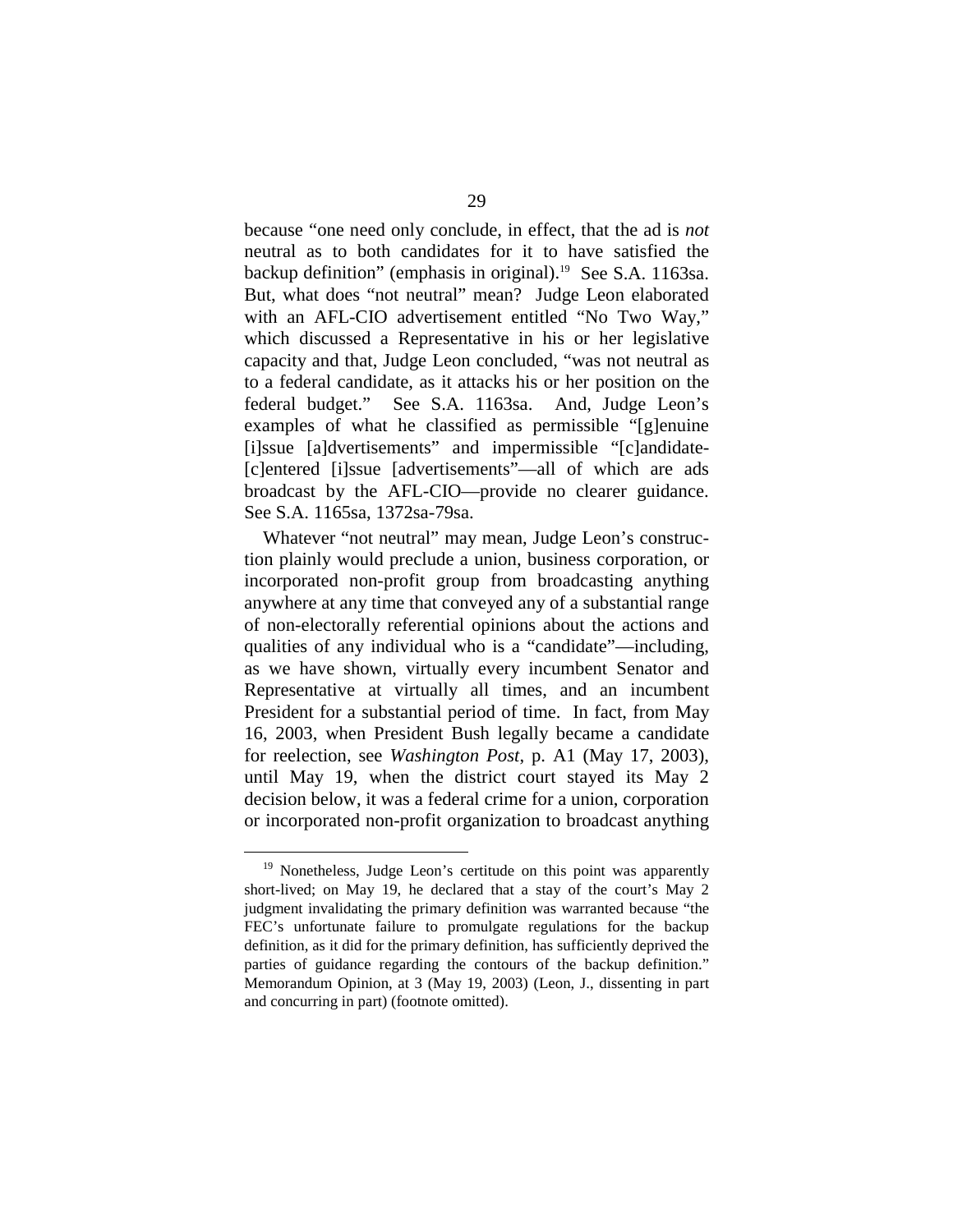that was "not neutral" about the President, irrespective of its subject matter or its urgency to a policy or legislative goal of the organization. Such overbreadth is an unacceptable cure for vagueness. *Cf. Buckley*, 424 U.S. at 44-47 (construing FECA  $§608(e)(1)$  to reach only express advocacy but then invalidating its limit on independent expenditures because it "severely restricts all independent advocacy despite its substantially diminished potential for abuse").

Notably, in its BCRA rulemaking, the FEC declined to adopt numerous exceptions to the primary definition of "electioneering communication" because 2 U.S.C.  $\S$ § 434(f)(2) (B)(iv) bars a regulatory exception for any communication that "promotes," "supports," "attacks" or "opposes" a candidate, and the FEC concluded that virtually *any* reference to a candidate might be so considered. See Final Rule, "Electioneering Communications," 67 Fed. Reg. at 65200-03. And, in this same rulemaking, the defendant-intervenors urged the FEC not to include the "promotes or supports. . ." phrase in any exception because it was "subjective" and would "create[ ] uncertainty about whether a communication will be covered by the law." Detailed Comments of BCRA Sponsors Senator John McCain, Senator Russell Feingold, Representative Christopher Shays, Representative Martin Meehan, Senator Olympia Snowe and Senator James Jeffords, at 8, 6 (August 23, 2002). www.fec.gov/pdf /nprm/electioneering\_comm/comments/us\_cong\_members. pdf.20 Certainly, if this phrase cannot provide sufficient clarity in an *exception* to the primary definition of "electioneering

 $20$  In the same vein, principal BCRA sponsor and defendant-intervenor Senator McCain urged the defeat of an amendment to his bill proposed by Senator Bingaman that would have afforded a "clearly identified candidate" who was "attack[ed] or oppose[d]" by a person in any broadcast an opportunity, without charge, to respond on the same broadcast station, because, in part, "[i]t is very difficult to define what a negative ad is" that the amendment would cover. See 147 Cong. Rec. S3114 (daily ed., March 29, 2001).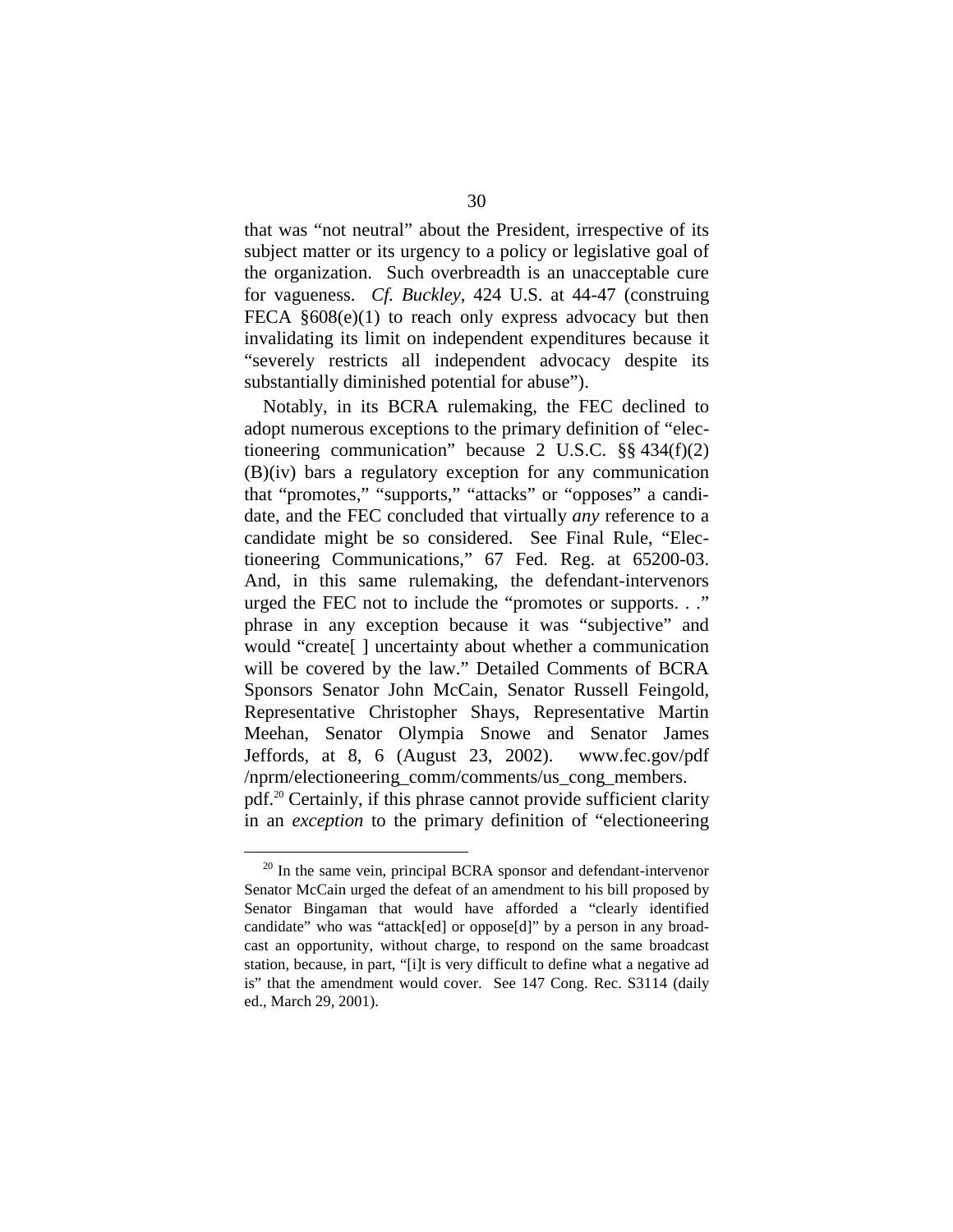communication," then it is unconstitutionally vague as an explicit *component* of the backup definition itself.

#### **C. The Backup Definition Is Not Severable**

Even if the majority below was correct that the first prong of the backup definition is sufficiently clear, its decision to save that prong by severing it from the second prong, which it acknowledged was unconstitutionally vague, see S.A. 1165sa (Leon, J.), was wrong for two reasons.

First, the legislative history<sup>21</sup> of BCRA makes evident that Congress's highly unusual enactment of a backup definition of a statutory term was the product of a legislative compromise intended to ensure that one of these particular formulations would survive constitutional challenge intact, and not that a mere fragment of either would remain. As introduced, the original Senate bill contained only what is now the primary definition of "electioneering communication." See S. 27, Section 201, 107th Cong., 1st Sess. (2001). Senator Specter initially offered an amendment to incorporate in that definition both the "promotes or supports. . ." clause as it now appears in the backup definition and the clause "when read as a whole, and in the context of external events, is unmistakable, unambiguous and suggestive of no plausible meaning other than an exhortation to vote for

 $21$  The question of severability requires "essentially an inquiry into legislative intent." *Minnesota v. Mille Lacs Band of Chippewa Indians*, 526 U.S. 172, 191 (1995). Although BCRA contains a severability clause, Section 401, providing that if any "provision" or "amendment," or the "application" of either, to "any person or circumstance" is "held to be unconstitutional," the "remainder" of the act and its "application . . . to any person or circumstance, shall not be affected," a severability clause "is an aid merely; not an inexorable command," *Reno v. American Civil Liberties Union*, 521 U.S. 844, 885 n. 49 (1997), *quoting Dorchy v. Kansas*, 264 U.S. 286, 290 (1924), because "separation-of powers concerns" compel courts to steer clear of engaging in legislative conduct or rewriting laws. *Reno*, 521 U.S. at 884-85 and n.50. *See also United States v. Jackson*, 390 U.S. 570, 586 n.27 (1968).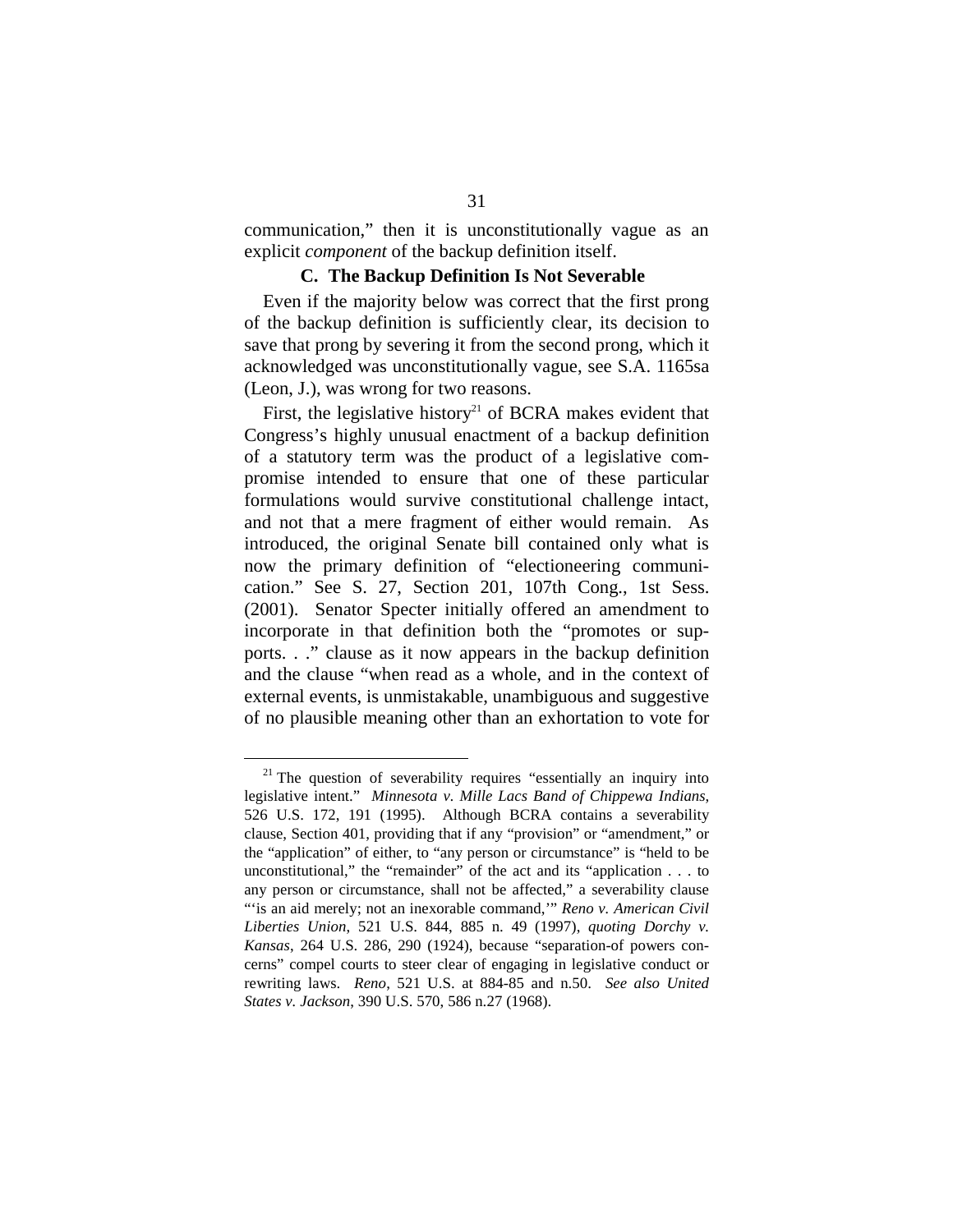or against a specific candidate." See Amendment No. 140, 147 Cong. Rec. S2704 (daily ed., March 22, 2001). Senator Specter explained that he drew the first clause from "language...existing in McCain-Feingold" (in what is now 2 U.S.C.  $\S$  431(20)(A)(iii)) and the second clause from *FEC v*. *Furgatch*, 807 F.2d 857 (9th Cir.), *cert. denied*, 484 U.S. 850 (1987), and that he offered the amendment because he feared that, without them, the definition in the bill was highly vulnerable to invalidation under *Buckley.* See 147 Cong. Rec. at S2706.

In the ensuing debate, Senators Thompson, Biden and Snowe (one of the two co-authors of the primary definition) stressed the importance of maintaining a bright-line definition of "electioneering communication." *Id.* at S2708-12. Senator Specter responded by offering to convert his amendment from a modification of the definition to a separate, *alternative*  definition: "to put in the 'or', the disjunctive instead of 'and', the conjunctive so that there is severability. And where one is decided to be inefficient [sic] to satisfy the vagueness standards of Buckley, the other might be sufficient—picking up on what [Senator Biden] said, having the safeguard." *Id.*  at S2712. It was this alternative that was ultimately enacted as the backup definition. See *id.* at S3119-20, S3122-23.

Thus, the explicit legislative compromise was an either-or pairing of two palatable definitions of "electioneering communication"—the primary definition and the backup definition. The Court should refrain from severing either prong of the backup definition from the other if it finds either to be unlawful, for "drawing one or more lines between categories of speech covered by an overly broad statute . . . involves a . . . serious invasion of the legislative domain." *United States v. National Treasury Employees Union*, 513 U.S. 454, 479 n.26 (1995). *See also Reno v. American Civil Liberties Union*, 521 U.S. at 884-85.

Second, by severing the first prong after invalidating the second, the majority below adopted a definition of "elec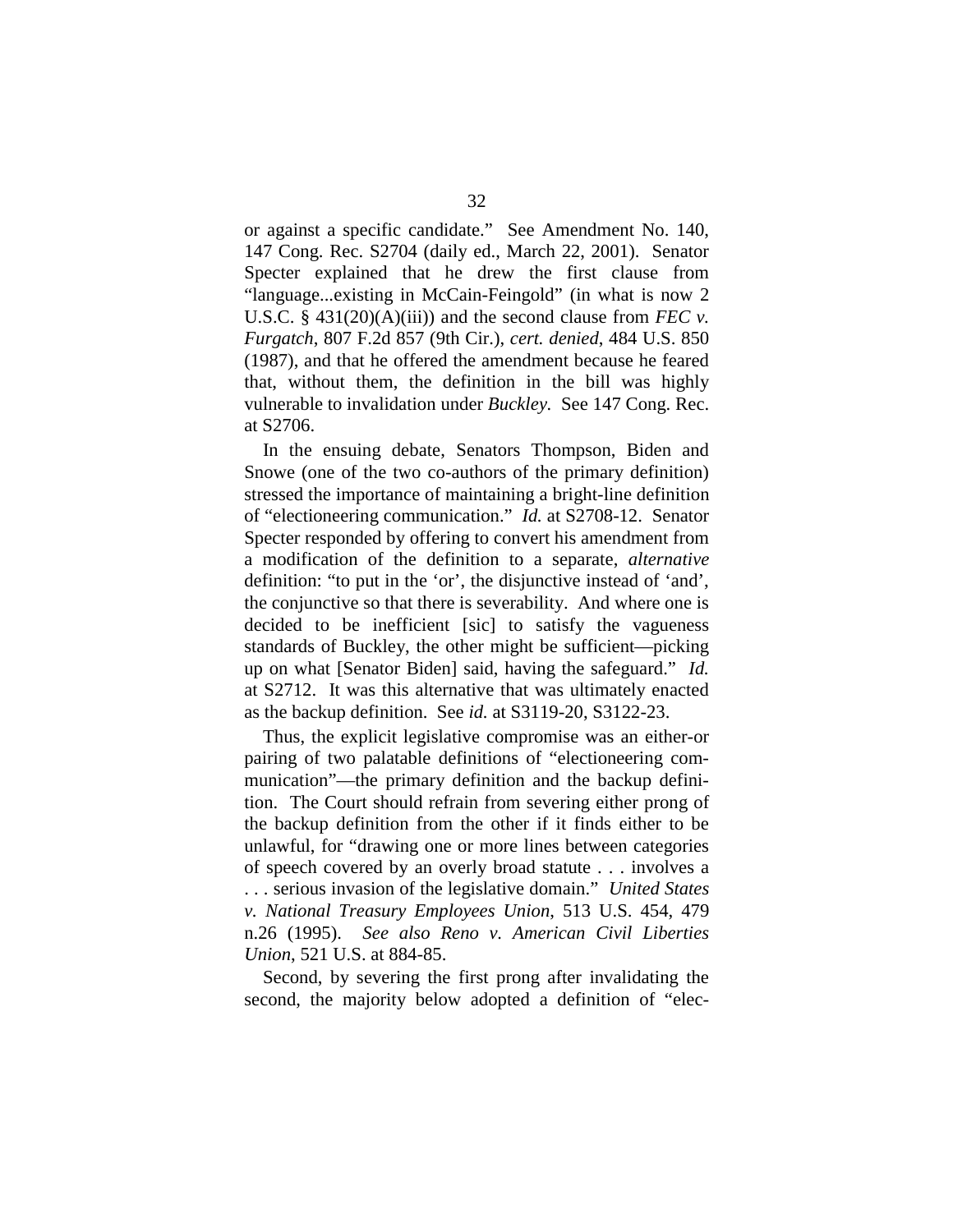tioneering communication" that, whatever its actual scope, is undeniably a significantly broader prohibition than *either* the full backup definition *or* the primary definition, and it simply cannot be concluded that Congress intended that result. *Cf. Frost v. Corporation Commission of Oklahoma,* 278 U.S. 515, 525 (1929) (when an "excepting proviso is found unconstitutional the substantive provisions which it qualifies cannot stand," because "to hold otherwise would be to extend the scope of the law...so as to embrace [circumstances] which the legislature passing the statute had, by its very terms, expressly excluded").

Accordingly, if this Court determines that either prong of the backup definition is unconstitutional, then the entire definition should be held non-severable and void.

**III. BCRA'S COORDINATION PROVISIONS ARE UNCONSTITUTIONALLY VAGUE AND OVERBROAD.** 

### **A. BCRA's Coordination Provisions Directly Regulate Protected Speech and Associational Activities.**

All three judges below correctly recognized that BCRA's definition of coordination must be narrowly and clearly drawn in order to avoid interfering with First Amendment rights. S.A. 143sa (Per Curiam), 386sa-387sa (Henderson, J.). In holding that the FEC could not define coordination to include all expenditures by political party committees in support of their candidates, the Court recognized that the definition of coordination implicates both freedom of speech and freedom of association because it determines whether communications are fully protected as independent expenditures or are subject to the lesser degree of constitutional protection afforded to contributions. *Colorado Republican Federal Campaign Comm. v. Federal Election Commission*, 518 U.S. 604, 615-16, 619-22 (1996) ("*Colorado I*"). Moreover, insofar as the definition of "coordination" depends on a speaker's contacts with his elected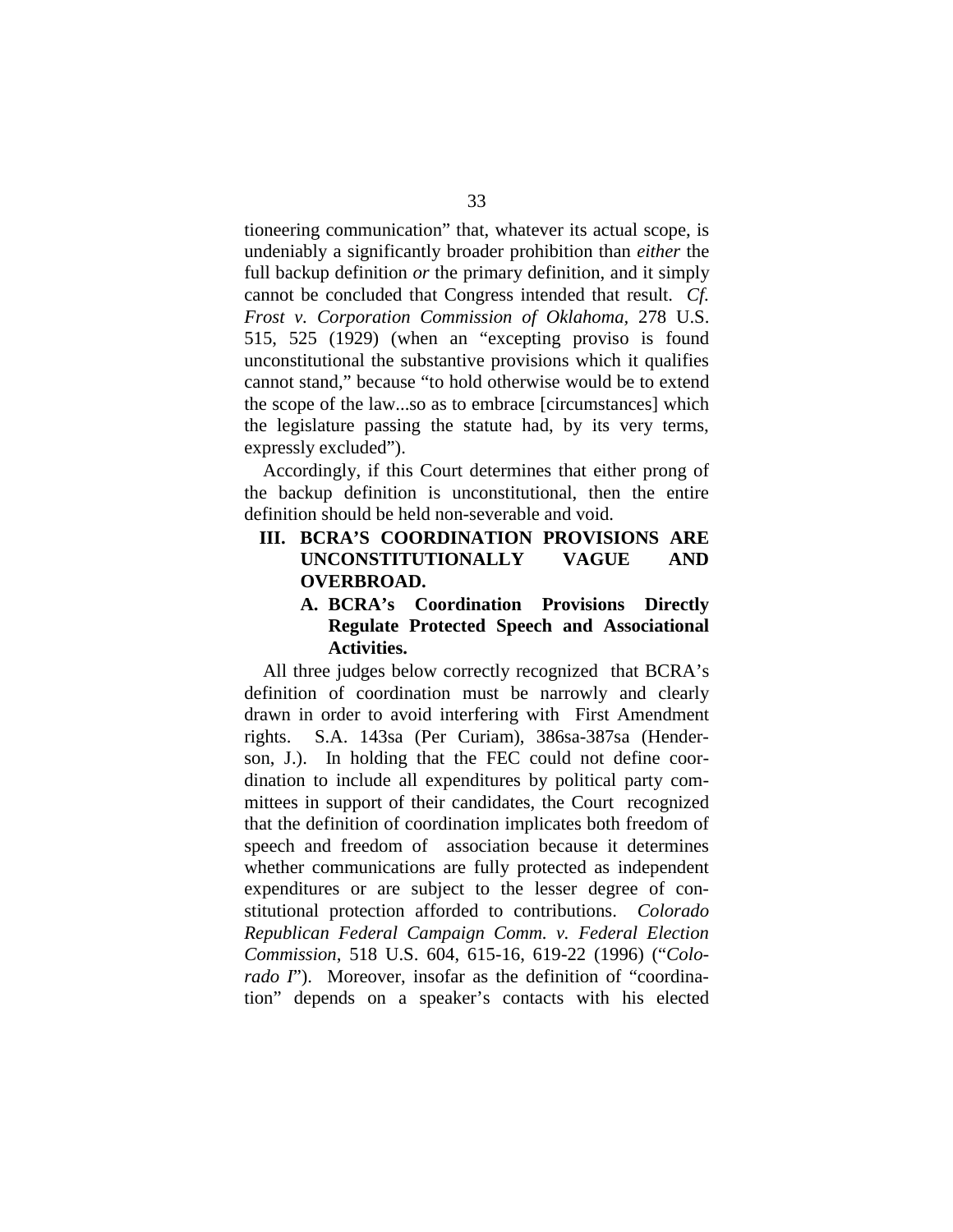representatives and candidates, it implicates the fundamental right of citizens "to make their wishes known to their representatives." *Eastern Railroad Presidents Conf. v. Noerr Motor Freight, Inc.,* 365 U.S. 127, 137 (1961). *See also United States v. Harriss,* 347 U.S. 612, 635 (Jackson, J. dissenting). And, insofar as the definition of "coordination" depends on the contacts between a speaker and a political party, it implicates the equally fundamental right "to associate with the political party of one's choice." *Kusper v. Pontikes,*  414 U.S. 51, 57 (1973). *See also Eu v. San Francisco County Democratic Central Comm.,* 489 U.S. at 224; *Tashjian v. Republican Party of Conn.,* 479 U.S. 208, 214 (1986).

BCRA's coordination provisions not only implicate First Amendment rights by limiting freedom of speech, freedom of association and the right to petition the government, they also threaten these rights by intruding into highly sensitive private political activities which are at "'the very heart of the organism which the first amendment was intended to nurture and protect." *AFL-CIO v. Federal Election Commission,* F.3d \_\_\_, slip op. 2 (D.C. Cir. June 20, 2003), quoting *FEC v. Machinists Non-Partisan Political League,* 655 F.2d 380, 388 (D.C. Cir.), *cert denied*, 454 U.S. 897 (1981). By definition, enforcement of coordination rules "'inevitably . . . involves an intrusive and constitutionally troubling investigation of the inner workings of political [actors].'" *Colorado II* at 471 n. 3 (Thomas, J., dissenting, quoting with approval from Brief for American Civil Liberties Union, *et. al.* as *Amici Curiae* 18). See *Gibson v. Florida Legislative Investigation Comm.,* 372 U.S. 539, 557 (1963); *Sweezy v. New Hampshire,* 354 U.S. 234, 245 (1957) (Frankfurter, J. concurring). As Judge Henderson put it in her dissenting opinion, "in the absence of a clear and narrow definition of coordination, an organization's ideological opponents need only assert that it is engaged in such activity to initiate a crippling litigation proc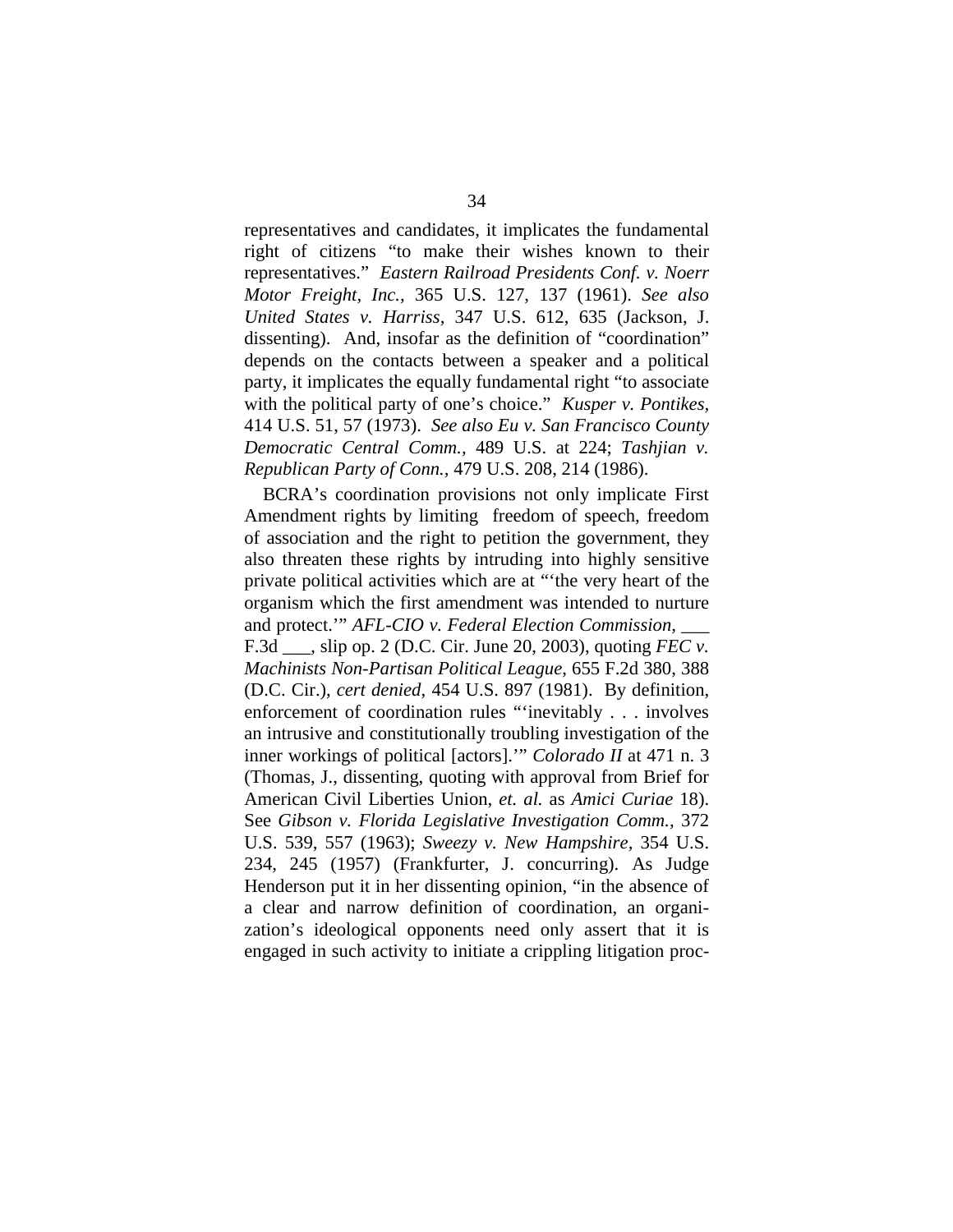ess that could prevent the organization from participating, legally, in lobbying or speech activities." S.A. 387sa.<sup>22</sup>

In the late 1990's, three lower courts attempted to limit the chilling effect of FEC's omnibus coordination investigations by narrowing the definition of coordinated political activities. See *Clifton v. Federal Election Commission,* 114 F. 3d 1309 (1st Cir. 1997), *cert denied*, 522 U.S. 1108 (1998); *Federal Election Commission v. Public Citizen, Inc.,* 64 F. Supp. 2d 1327 (N.D. Ga. 1999), *rev'd on other grounds,* 268 F. 3d 1283 (11th Cir. 2001); *Federal Election Commission v. Christian Coalition Inc.* Responding to the direction given in these decisions, and noting that "[t]he statutory terms are not

<sup>&</sup>lt;sup>22</sup> The record amply supports Judge Henderson's conclusion regarding the "crippling" and intrusive impact of coordination investigations. In one leading coordination case brought against the Christian Coalition, the FEC conducted extensive discovery into the inner workings of the organization as well as private discussions between the leaders of the organization and numerous public officials. *Federal Election Commission v. Christian Coalition, Inc*., 52 F. Supp. 2d 45 (D.D.C. 1999). In another major enforcement case involving a coalition of business organizations, including the Chamber of Commerce and the National Association of Manufacturers, the Commission conducted a "disruptive, burdensome and expensive" investigation, S.A. 284sa, involving "four years of extensive discovery," S.A. 283sa, in order to determine whether lobbying meetings between business lobbyists and Congressional staff members were used to coordinate broadcast advertisements run during the 1996 election cycle. And, in a far-ranging, four-year investigation of the AFL-CIO's campaign and lobbying activities during the 1995-96 election cycle initiated by the organization's political opponents, the Commission's investigators sought evidence from more than 150 respondents and third-party witnesses, including the White House, the Clinton/Gore '96 Campaign, and 100 Members of Congress, and subpoenaed more than 50,000 pages of "extraordinarily sensitive political information [including] plans and strategies for winning elections, materials detailing political and associational activities, and personal information concerning hundreds of employees, volunteers and members of the Plaintiff organizations." *AFL-CIO v. Federal Election Commission,* 177 F. Supp. 2d 48, 51 (D.D.C. 2001), *aff'd*, <u>\_\_\_</u> F.3d \_\_\_\_, No. 02-5069 (D.C.Cir. June 20, 2003).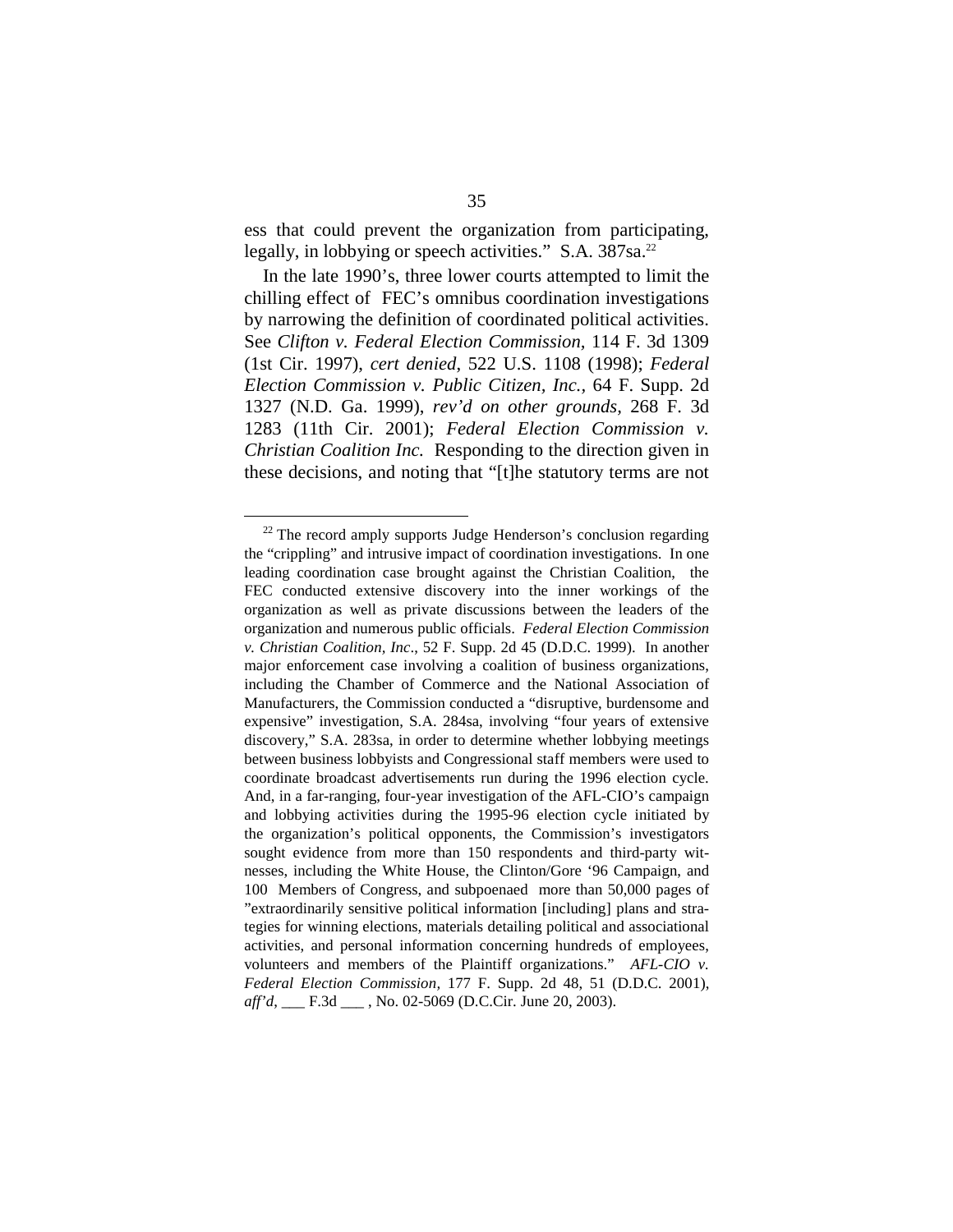inherently clear, nor does the Act's legislative history provide much guidance," the FEC on December 6, 2000 issued regulations intended to "fill what is largely a vacuum in this area." Final Rule, "General Public Political Communications Coordinated With Candidates and Party Committees; Independent Expenditures," 65 Fed. Reg. 76138, 76141 (Dec. 6, 2000), adopting 11 C.F.R. § 100.23 (2001). BCRA, however, reinstates the open-ended standards that were in effect prior to the courts' decisions and the 2000 regulations, once again raising serious impediments to the free speech and associational rights of all citizens.

#### **B. BCRA's Provisions Regulating Coordinated Electioneering Communications And Expenditures Are Vague And Overbroad.**

BCRA §214(a)(2) does not use the word "coordination" at all, $^{23}$  but provides instead that expenditures made by any person, other than a candidate or candidate's authorized committee, "in cooperation, consultation or concert with, or at the request or suggestion of" a political party committee shall be considered to be contributions made to such party. See 2 U.S.C. § 441a(a)(7)(B)(ii). This language offers no clear guidance to political actors and the agencies charged with enforcing the campaign finance laws. Does a political party "request or suggest" expenditures by third parties when a party official publicly identifies the party's principal

 $^{23}$  BCRA § 202 provides that if any person makes or contracts to make any disbursement for any electioneering communication and such disbursement is "coordinated with" a candidate or political party, the disbursement or contracting shall be treated as a contribution to the candidate supported by the electioneering communication or that candidate's party. 2 U.S.C. § 441a(a)(7)(C). The Court need not consider whether § 202's bare reference to "coordination" is constitutionally adequate because the FEC regulations issued under BCRA apply the same standards for coordinated electioneering communications under § 202 as they apply to other coordinated communications under § 214(a)(2). See 11 C.F.R.  $$109.21(c)(1)$ .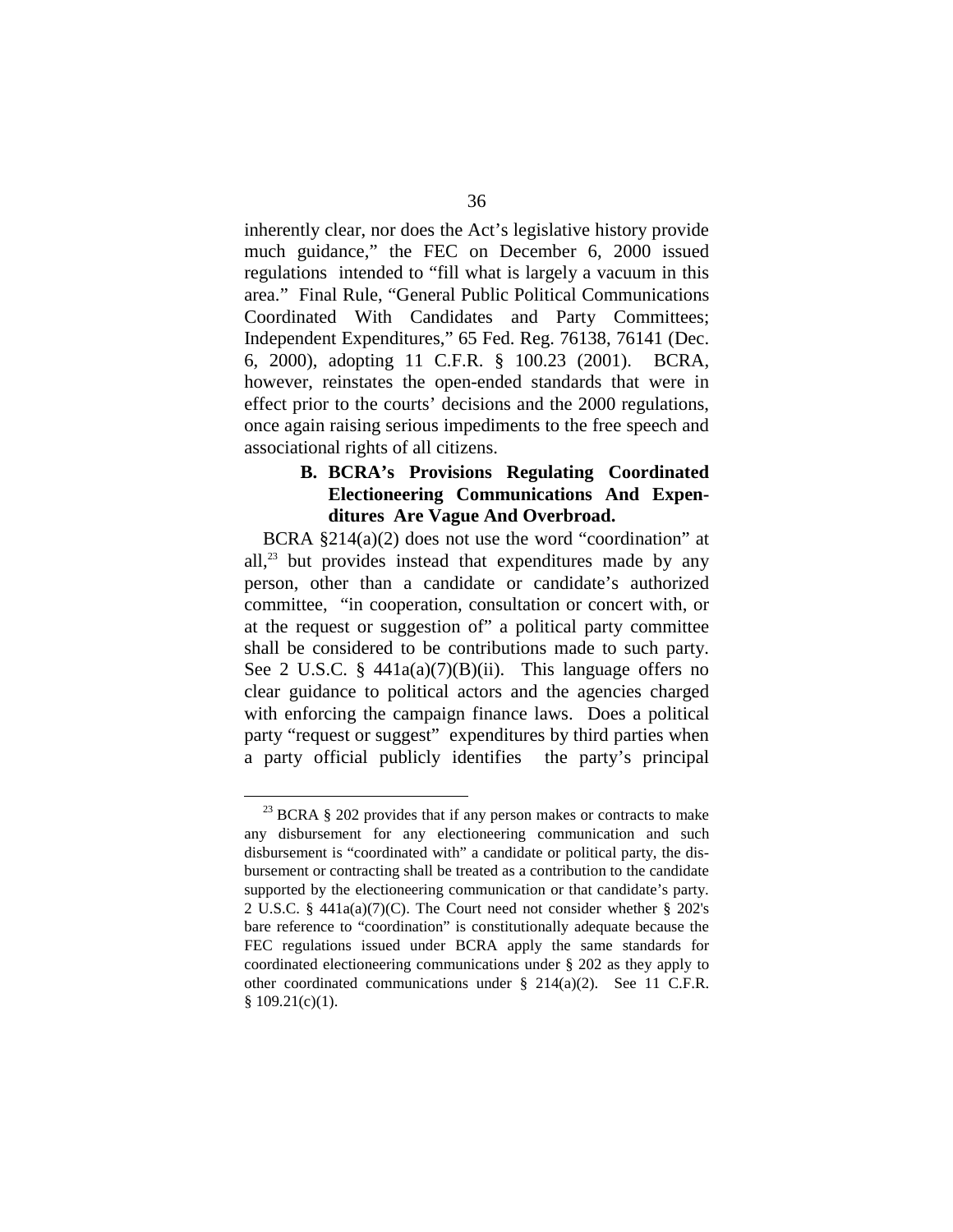campaign themes and the states where the party hopes to prevail? Is the result different if the same message is delivered in a "private" strategy session, and, if so, how many party activists must be present before a meeting loses its private character? Has a union official acted "in cooperation . . . or concert with" a political party if he meets with the party's congressional leadership to plan strategy in support of the party's legislative agenda, including union expenditures in support of that agenda? If a trade association lobbyist participates in planning party activities during the early stages of a campaign season, will the use of information she has learned about the party's plans turn all of her group's subsequent independent expenditures into contributions because of improper "consultation"? These are only a few of the myriad unanswered questions raised by  $\S$  214(a)(2)'s expansive and unclear language, the uncertainty and breadth of which pose a substantial risk of deterring legitimate involvement of citizens in political parties.

The two judges below who voted to uphold §§ 202 and  $214(a)(2)$  did not attempt to show that the statutory language is clear and narrowly drawn; indeed,the majority ignored the statutory language completely. Instead, the majority rejected plaintiffs' challenge to the scope of § 202 by reference to its analysis of  $\S$  214(a)(2), see S.A. 130sa, and it rejected the vagueness challenge to  $\S$  214(a)(2) in part on the dubious ground that the same language has long appeared in FECA's provision relating to coordination with candidates, 2 U.S.C.  $§$  441a(a)(7)(B)(i).<sup>24</sup> S.A. 135sa-136sa, 137sa. The fact that

 $24$  The majority below erroneously suggested that the Court approved the language of 2 U.S.C. § 441a(a)(7)(B)(i) in *Buckley v. Valeo.* S.A. 138sa-140sa. There, the Court located the coordination principle in FECA  $\S$  608(c)(2)(B), which then provided that expenditures "made by or on behalf of" any candidate were to be treated as expenditures of the candidate and contributions by the person or group making the expenditures, see 424 U.S. at 47 n. 53 , and further provided that expenditures are to be treated as "made by or on behalf of any candidate" if they are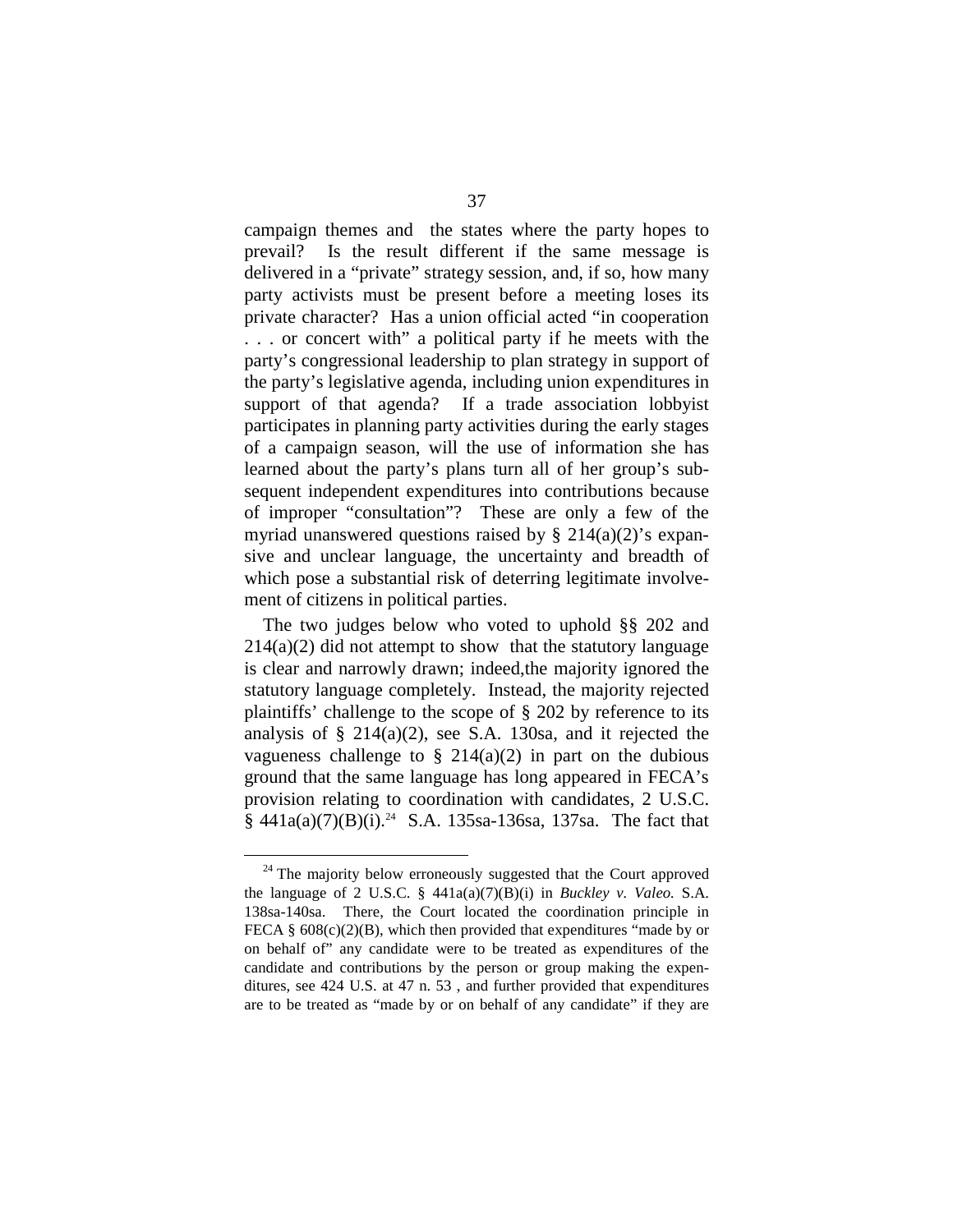statutory language is longstanding does not in itself mean that the language is clear or that it provides adequate guidance to those who must adhere to its mandate. See *Colorado II,* 533 U.S. at 472 (Thomas, J., dissenting) ("we have never before upheld a limitation on speech simply because speakers have coped with the limitation for 30 years"). The parallel language in FECA might be relevant *if* the FEC or the courts had rendered interpretations which narrowed the statute's scope and made its language more clear. However, the FEC itself recognized as late as 2000 that "[t]he statutory terms [of FECA's coordination provision] are not inherently clear," Final Rule, "General Public Political Communications Coordinated With Candidates and Party Committees; Independent Expenditures," 65 Fed. Reg. at 76141, and the agency's effort to narrow the statutory language at that time has been repealed by BCRA itself. Pub. L.107-155 § 214(b), 116 Stat.94-95 (2002). While the majority in *Colorado II* did not address the question, the four dissenters stated clearly that FECA's definition of coordinated expenditures is unconstitutionally overbroad. See 533 U.S. at 467-468 (Thomas, J., dissenting, joined by Rehnquist, C.J., and Scalia and Kennedy, JJ.) (2 U.S.C.  $\S$  441a(a)(7)(B)(i) "covers a broad

<sup>&</sup>quot;*authorized or requested* by the candidate, an authorized committee of the candidate, or an agent of the candidate." 18 U.S.C.  $\frac{6}{9}$  608(c)(2)(B), reprinted at 424 U.S. 191 (emphasis added). Whether or not the Court actually "upheld" this provision, as suggested by the majority below, see S.A. 139sa, is of no consequence here because the "authorized or requested" language of the 1974 statute is far more restrictive than the "in cooperation, consultation, or concert with" language adopted by Congress following *Buckley* and now repeated in BCRA § 214(a)(2)*.* Similarly, the Court's interpretation of §  $608(c)(2)(B)$ , based on its legislative history, as "operat[ing] to treat all expenditures placed *in cooperation with or with the consent of* a candidate, his agents, or an authorized committee of the candidate as contributions subject to the limits set forth in [FECA]," 424 U.S. at 47 n.53 (emphasis added), offers no support for the broader standard at issue here, which allows coordination to be found on the basis of mere "consultation" with a candidate or political party committee.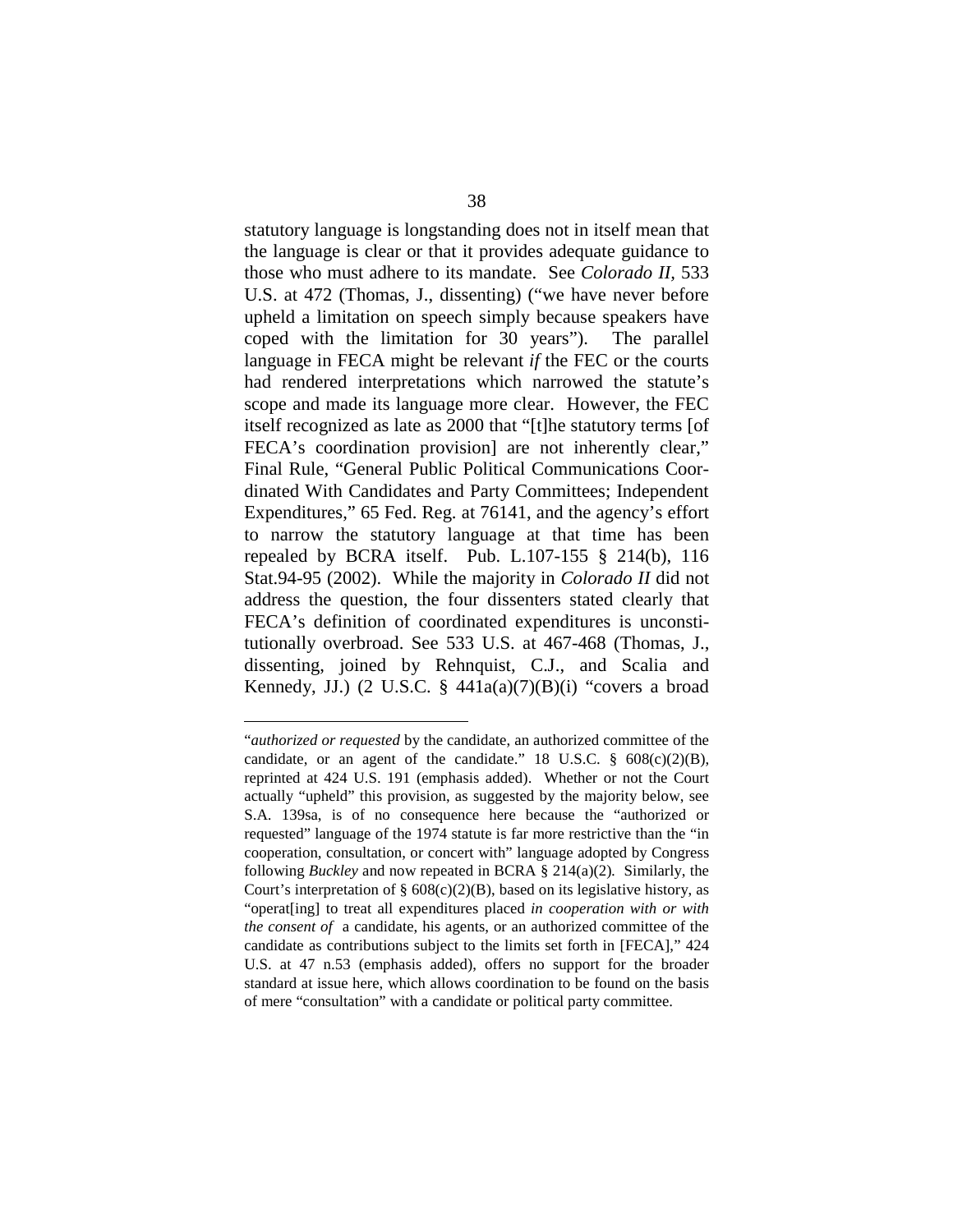array of conduct, some of which is akin to an independent expenditure"); *id.* at 471 ("because of the ambiguity in the term 'coordinated expenditure,' the Party Expenditure Provision chills permissible speech as well").

### **C. The Majority Below Erroneously Relied On The "Possibility" of Corrective Regulations In Rejecting The Vagueness And Overbreadth Challenges to BCRA's Coordination Provisions**

Rather than considering the language of §§ 202 and  $214(a)(2)$ , the majority below also rejected plaintiffs' vagueness challenges as not ripe for consideration because the issuance of final FEC regulations while the case was *sub judice* made it "possible that many, perhaps even all, of Plaintiffs' vagueness concerns have been remedied by the regulations' contents." S.A. 137sa. However, it is no answer to a claim that a statute is unconstitutionally vague and overbroad that an administrative regulation might "possibly" cure the constitutional defects as long as citizens may be subject to penalties under the statute. See *Nixon v. Shrink Missouri Government PAC,* 528 U.S. 371, 392 (2000) ("We have never accepted mere conjecture as adequate to carry a First Amendment burden."). This is the case here because the statute provides separate criminal penalties, enforceable by the Department of Justice, for knowing and willful violations of "the Act." *E.g.*, 2 U.S.C. § 437g(d). The only way that the FEC regulations defining coordination could cure the vagueness and overbreadth of the statute would be if the regulations provide a clear and narrowly drawn safe harbor for coordinated activities that prevents any possible criminal prosecution under the vague and overbroad statutory terms. While the majority relied on 2 U.S.C. § 438(e) for the proposition that "FECA also provides protection for those who act in good faith reliance on FEC regulations," S.A. 136sa note 88, that provision is only relevant to the extent that the coordination regulations in fact provide "protection" from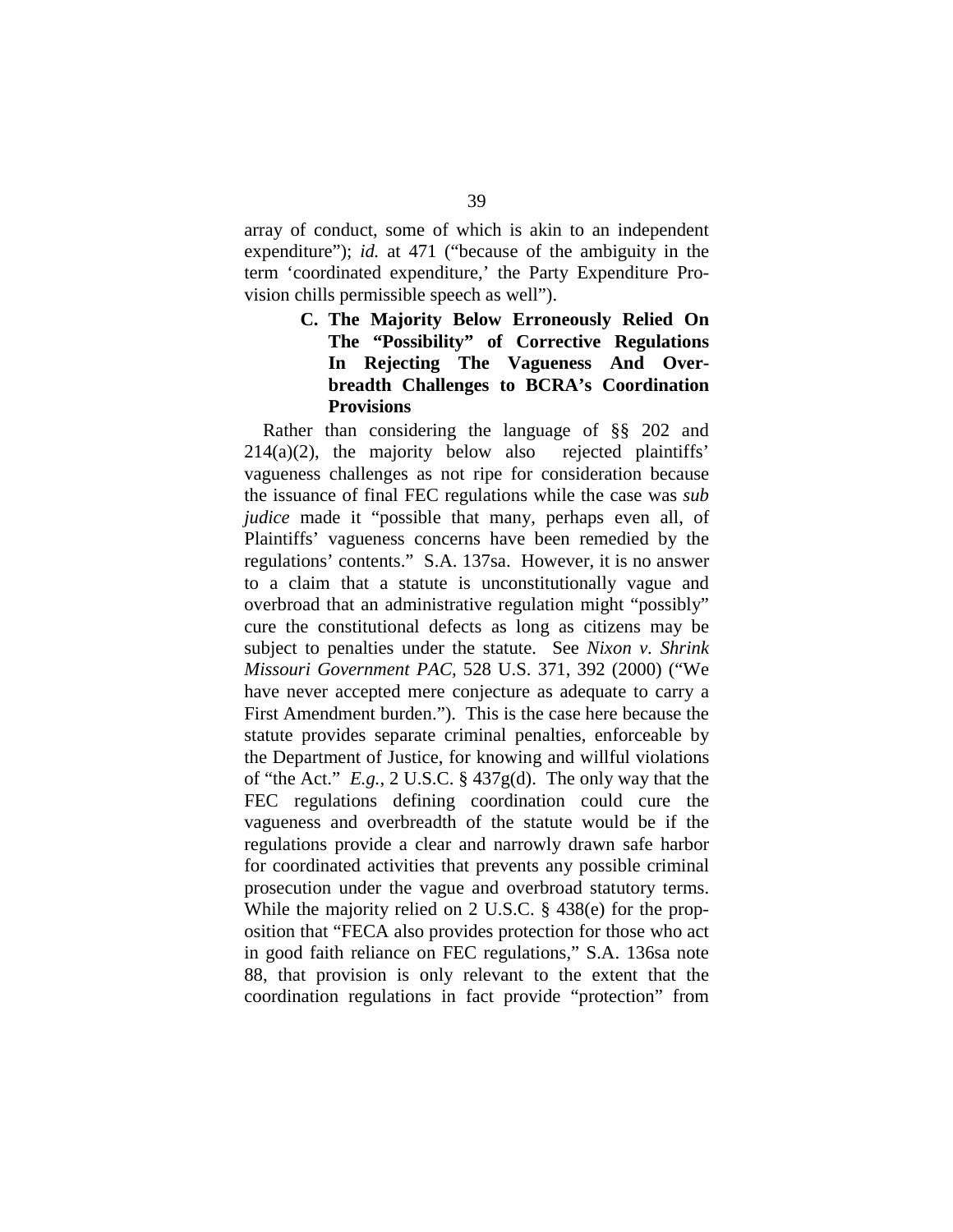criminal prosecutions under the statute, which cannot possibly be determined without reviewing the regulations themselves. 25

In refusing to consider the FEC's coordination regulations issued in response to BCRA, the majority erroneously relied on BCR § 403, which limits the jurisdiction of the three-judge court to constitutional challenges to BCRA. S.A. 138sa. For, it is well-established that a three- judge court has pendent jurisdiction to decide any other claim properly presented in a case even though the claim is one that standing alone would require only a single district judge. *See Philbrook v. Glodgett*, 421 U.S. 707, 712 (1975); *Hagans v. Lavine,* 415 U.S. 528, 543 (1974); *Lake Carriers' Ass'n v. MacMullan,*  406 U.S. 498, 504 n. 5 (1972). Here, moreover, plaintiffs raised no claim against the FEC regulations, which became relevant, if at all, only as a defense to their constitutional claims against the statute. Even if the three-judge court lacked jurisdiction to invalidate the FEC regulations themselves, the court was not prohibited from considering whether the regulations cured the constitutional flaws in BCRA's coordination provisions. By relegating consideration of the regulations to a single-judge court in a separate action in which the constitutionality of BCRA's coordination provisions could not be addressed, the majority awkwardly bifurcated the coordination issues and ignored Congress' mandate that the courts should "expedite to the greatest possible extent the disposition of the action and appeal" in this case. Pub. L. 107-155, §403(a)(4), 116 Stat.114 (2002).

 $25$  This is the approach followed by the majority itself in considering the advance disclosure requirement set forth in BCRA § 201(a), where they found that the constitutional infirmity in the statute was not cured by the regulation and therefore held that the advance notice requirement in the statute should be struck down. S.A. 109sa-111sa and n.73. *Cf.* S.A. 132sa-133sa (refusing to address the constitutionality of BCRA § 212 because, in the majority's view, the FEC's regulation cured any infirmity in the statute).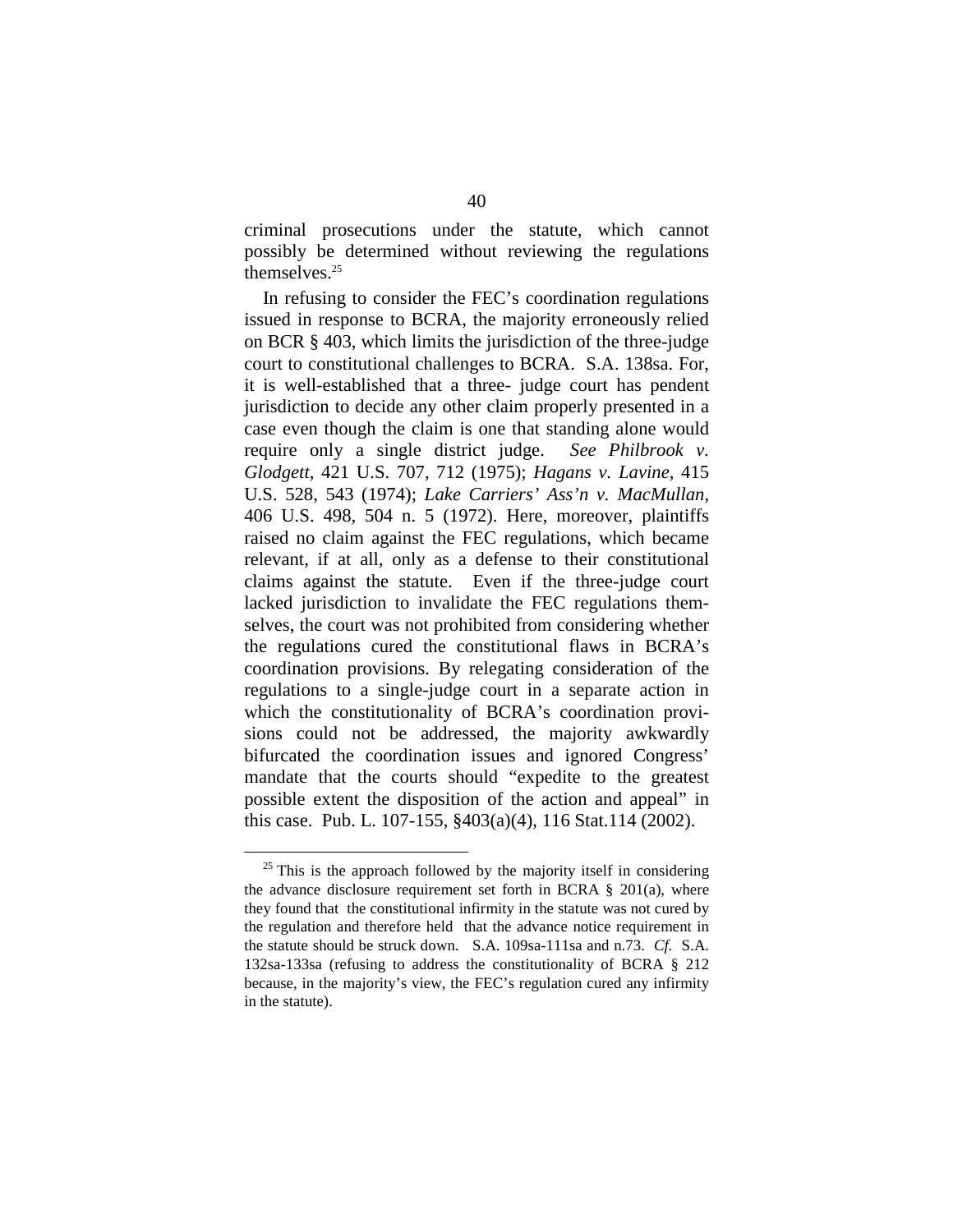Finally, even a cursory examination would have demonstrated that the FEC regulations fail to narrow the statutes' coordination provisions sufficiently to save their constitutionality. For example, in defining the term "coordinated," the FEC regulations repeat *verbatim* the vague and overbroad language of BCRA § 214(a)(2), see 11 C.F.R. § 109.20(a); to the extent that this provision may be applicable,  $26$  it does nothing to clarify or narrow the statutory language. The regulations' definition of "coordinated communication" similarly repeats the vague statutory words "request or suggestion", 11 C.F.R.  $$109.21(d)(1)(i)$ ; and, the FEC explicitly refused to define the term further. See Final Rule, "Coordinated and Independent Expenditures," 68 Fed. Reg. at 431 (rejecting commenters' request for further definition of the term "suggest"). To the extent that the statute impermissibly permits a finding of coordination where a speaker merely informs a candidate or political party committee of its own independent plans, the regulation fails to cure this infirmity and actually reinforces it. See 11 C.F.R. § 109.21(d)(3) (providing that the regulations' conduct standards may be met by "substantial discussion"). Fourth, and most significantly, the FEC regulations do not protect contacts with legislators undertaken for a lobbying purpose. $27$ 

 $26$  The relationship between the broadly worded definition of "coordinated" in 11 C.F.R. § 109.20 and the definition of "coordinated communication"in 11 C.F.R. § 109.21 is uncertain. The regulations appear to contemplate, however, that  $\S$  109.20(a) could be applied at least in some instances not covered by § 109.21. The majority in the district court did not consider the implications of  $\S$  109.20(a) to this case.<br><sup>27</sup> 11 C.F.R.  $\S$  109.21(f), which provides a "safe harbor" for a candi-

date's or a party committee's responses to an inquiry about that candidate's or committee's positions on legislative or policy issues, does not protect the vast majority of legitimate contacts between outsiders and legislators and party committees on legislative and policy matters, as suggested by the majority below. S.A. 152sa. The FEC rejected several proposals to narrow the regulations in order to make certain that they do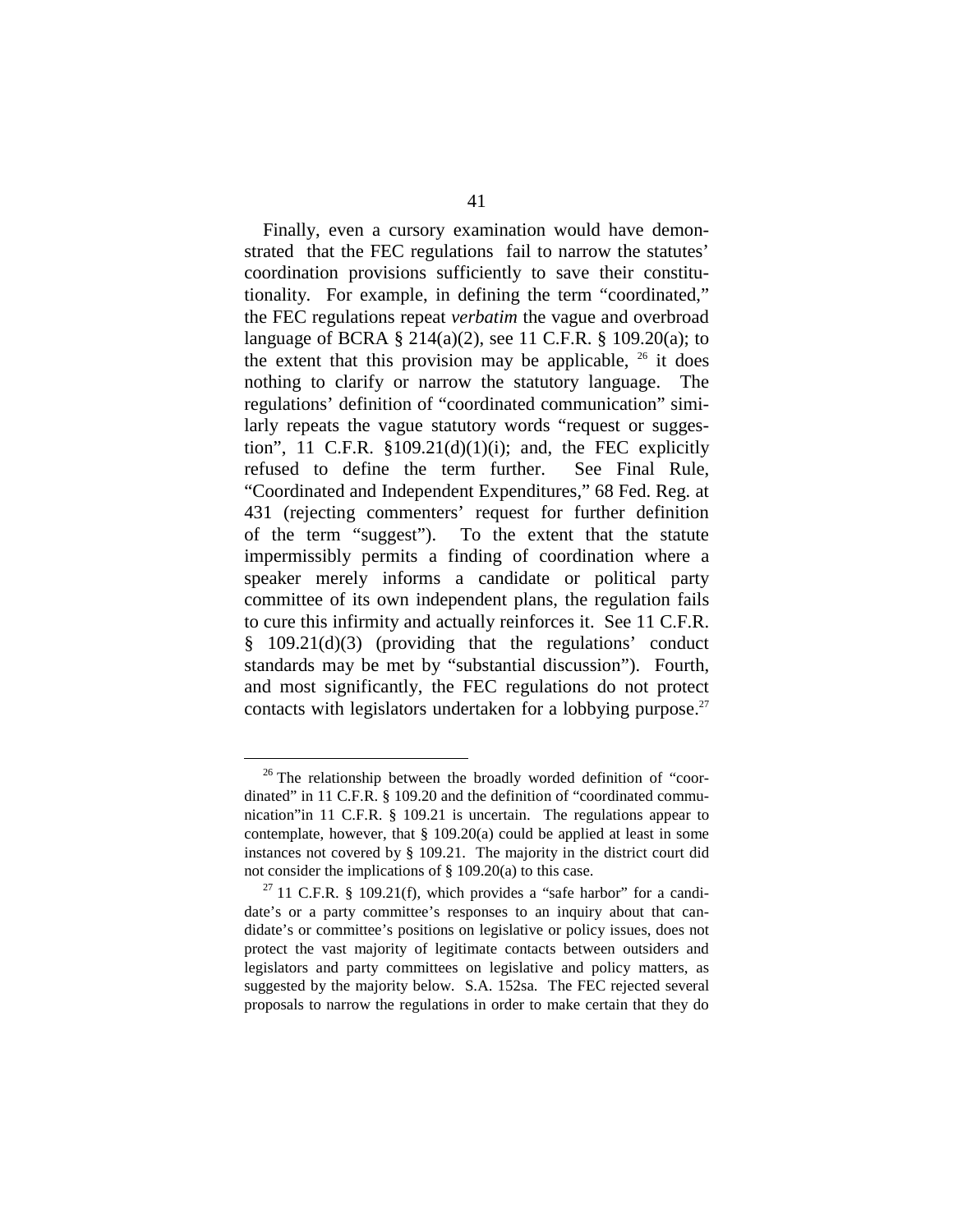For these reasons, it was critical for the majority below to consider the FEC's regulations in detail and its failure to do so was reversible error.

### **D. The Majority Erroneously Determined That "Agreement or Formal Collaboration" Is Not A Constitutionally Required Element of Coordination.**

Although the majority below refused to consider the plaintiffs' overall vagueness and overbreadth challenges to BCRA §§ 202 and 214(a)(2) because of the possible impact of the FEC's coordination regulations, it did address whether the statutes are overbroad in light of BCRA  $\S$  214(c), which prohibits the agency from adopting any regulation requiring "agreement or formal collaboration" as an element of coordination.28 S.A. 138sa-143sa. In ruling that "agreement or formal collaboration" is not a constitutionally required element of coordination, the majority incorrectly relied on this Court's decisions in *Buckley, Colorado I* and *Colorado II,*29 which, while not deciding the question

 $^{29}$  Although the majority below also relied on the district court's decision in *Christian Coalition*, the opinion in that case offers no support for the conclusion that expenditures may be found to be coordinated without proof of "agreement or formal collaboration," for the court explicitly stated that "a spender should not be deemed to forfeit First Amendment protections for her own speech merely by having engaged in some *consultations* . . . with a federal candidate," see 52 F. Supp. 2d at 91

not prohibit contacts with legislators and committees on legislation and policy matters. See 68 Fed. Reg. at 441.<br><sup>28</sup> This question was clearly ripe for decision since BCRA § 214(c)

leaves the FEC with no discretion to ignore Congress's mandate. As required by Congress, the regulations issued by the FEC state that "[a]greement or formal collaboration between the person paying for the communication and the candidate clearly identified in the communication, his or her authorized committee, his or her opponent, or the opponent's authorized committee, a political party committee, or an agent of any of the foregoing, is not required for a communication to be a coordinated communication." 11 C.F.R. § 109.21(e). *See also*11 C.F.R. § 109.21(d).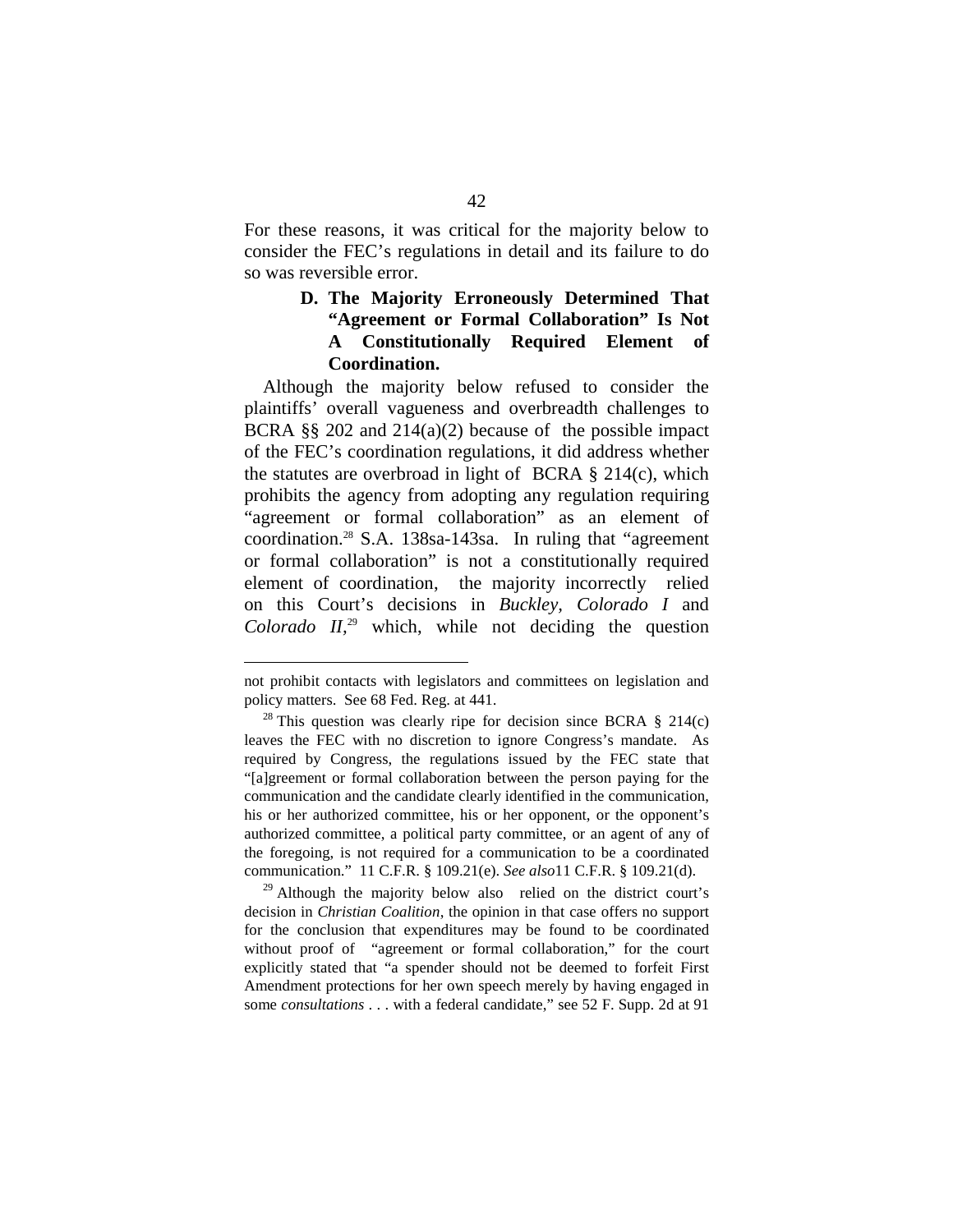definitively, strongly suggest that the element of "agreement or formal collaboration" is essential to keeping the concept of coordination within constitutional bounds. Furthermore, without proof of "agreement or formal collaboration," the statutory provisions clearly reach a broad range of conduct, including mere consultation with a candidate or party, which is constitutionally protected.

In *Buckley,* the Court located the coordination principle in FECA  $§$  608(c)(2)(B), the now-repealed provision which applied to any expenditure that was "authorized or requested" by a candidate, words that indicate that an element of agreement between the speaker and the candidate must be present. The Court's explanation for the coordination rule that it is necessary "to prevent attempts to circumvent the Act['s contribution limits] through *prearranged* or coordinated expenditures amounting to disguised contributions," 424 U.S. at 47 (emphasis added)—also indicates that some form of agreement is necessary before an expenditure will subject a political speaker to civil and criminal penalties. Chief Justice Burger, concurring in part and dissenting in part, similarly emphasized the "authorized or requested" language of FECA  $\S$  608(c)(2)(B), although he noted that the Act "places intolerable pressure on the distinction between 'authorized' and 'unauthorized' expenditures on behalf of a candidate," *id.* at 252, and he expressed doubt "that the distinction can be maintained." *Id.* Justice White, in his separate opinion dissenting from the Court's invalidation of FECA's limits on independent expenditures, similarly made clear his understanding that coordinated expenditures under  $§608(c)(2)(B)$  were those made "at [a candidate's] request or with his approval or cooperation." *Id.* at 261.

<sup>(</sup>emphasis added), and it stated that coordination only may be found to exist where "the candidate and spender emerge as *partners or joint venturers* in the expressive expenditure." *See id.* at 92 (emphasis added).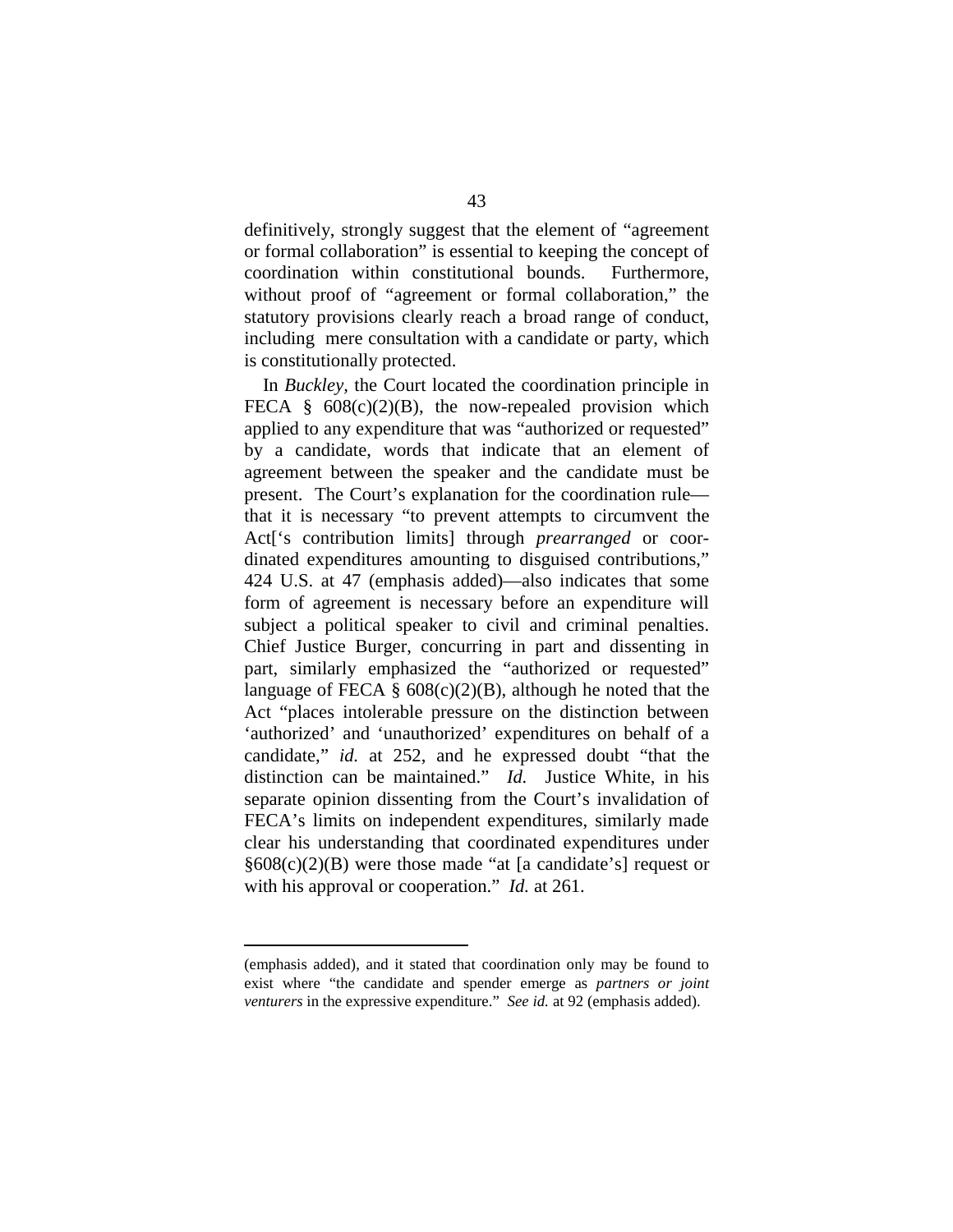In *Colorado I*, the plurality opinion held that FECA's dollar limits on political party expenditures made "in connection with" the election campaign of a candidate for federal office, 2 U.S.C. § 441a(d)(3), could not be constitutionally applied to "an expenditure that the political party has made independently, without coordination with any candidate." 518 U.S. at 608. Since the case involved a challenge to FECA's party contribution limits as applied to specific expenditures by the Colorado Republican Party, *id.* at 613*,*  the Court had no occasion to consider whether FECA's definition of coordinated expenditures was facially overbroad or vague.30 See *id.* at 623-24. Moreover, with respect to the specific expenditures involved, there was little doubt that they were "independent" and not "coordinated" because no Republican candidate had been selected to run at the time of the party's expenditures criticizing the incumbent Democrat. *Id.* at 613-14. *See also Colorado II,* 533 U.S. at 439. In rejecting the FEC's reliance on "general descriptions of party practice . . . that do not refer to the advertising campaign at issue here or to its preparation," 518 U.S. at 614 *,* the plurality indicated, however, that such general evidence could not cast significant doubt upon uncontroverted direct evidence that the campaign was developed by the party "independently and not pursuant to any general or particular *understanding* with a candidate." *Id.* (emphasis added). The Court's reference to "any general or particular understanding" is suggestive that

<sup>&</sup>lt;sup>30</sup> Justice Kennedy, joined by the Chief Justice and Justice Scalia, would have reached the constitutionality of FECA's limits on coordinated party expenditures, see 518 U.S. at 627, as would have Justice Thomas, joined by the Chief Justice and Justice Scalia. See *id.* at 631. Neither of these opinions addressed the facial invalidity of FECA's definition of coordination with candidates. Justice Thomas, however, warned of the dangers created by the coordinated expenditure rules which "leav[e] political parties in a state of uncertainty about the types of First Amendment expression in which they are free to engage." See *id.* at 634.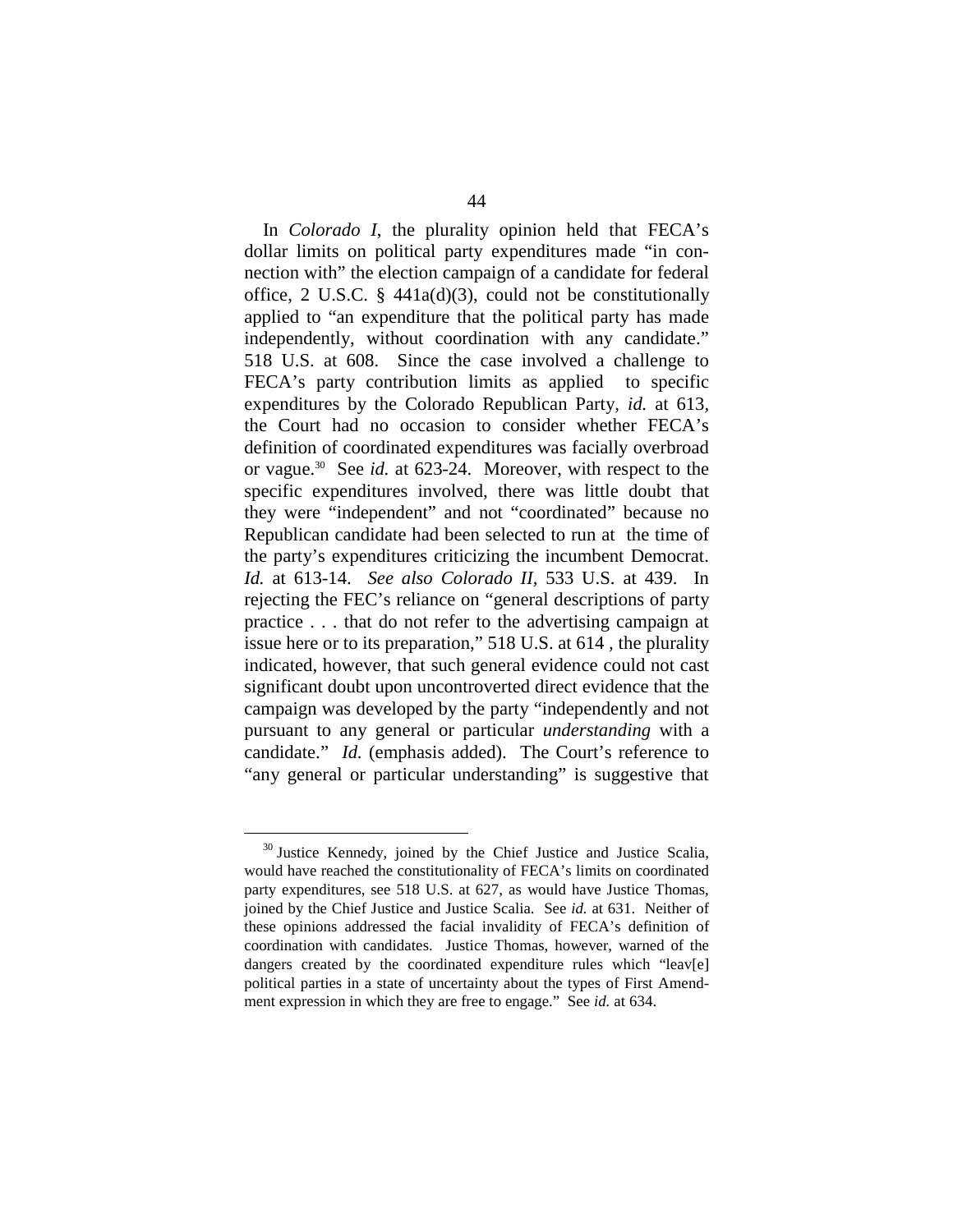some form of "agreement" is constitutionally required before an expenditure may be treated as a "disguised contribution."

Finally, in *Colorado II,* the Court reached the question, left open in *Colorado I,* of whether FECA's party expenditure provision was "facially unconstitutional, and so...incapable of reaching party spending even when coordinated with a candidate." 533 U.S. at 440. Because the plaintiffs made no effort to distinguish between different kinds of coordinated expenditures, *id.* at 456 n.17, the majority opinion was not called upon to decide what kinds of conduct would constitute coordination if it upheld the statute. The Court did, however, cite with approval *Buckley*'s observation that "treating coordinated expenditures as contributions 'prevent[s] attempts to circumvent the Act through prearranged or coordinated expenditures amounting to disguised contributions." 533 U.S. at 443, quoting 424 U.S. at 47.<sup>31</sup>

Because the majority erroneously regarded this Court's prior coordination decisions as controlling, it failed to consider plaintiffs' arguments that BCRA §§ 202 and 214(a)(2) would, without proof of "agreement or formal collaboration," reach a substantial number of legitimate and protected contacts between citizens and candidates or political parties.<sup>32</sup> Merely informing a candidate or party

<sup>31</sup> As noted by the majority below, S.A. 142sa, the Court in *Colorado II*  did state that the coordination rule could not be avoided by "wink and nod" arrangements. 533 U.S. at 442. This oblique and unexplained reference, however, hardly stands as authority for eliminating the requirement of "agreement or formal collaboration." <sup>32</sup> The December 2000 FEC regulations specifically required that, in

order to rise to the level of coordination, discussions with candidates or parties regarding certain aspects of a communication had to be "substantial" and result in "collaboration or agreement." See 11 C.F.R. § 100.23(c)(2)(iii) (2001), repealed by Pub. L. 107-155, § 214(b) (2002), 116 Stat. 81. In adopting the requirement of "collaboration or agreement" as a required element of coordination, the Commission stated that the purpose of the condition was to "establish a 'buffer zone' for protected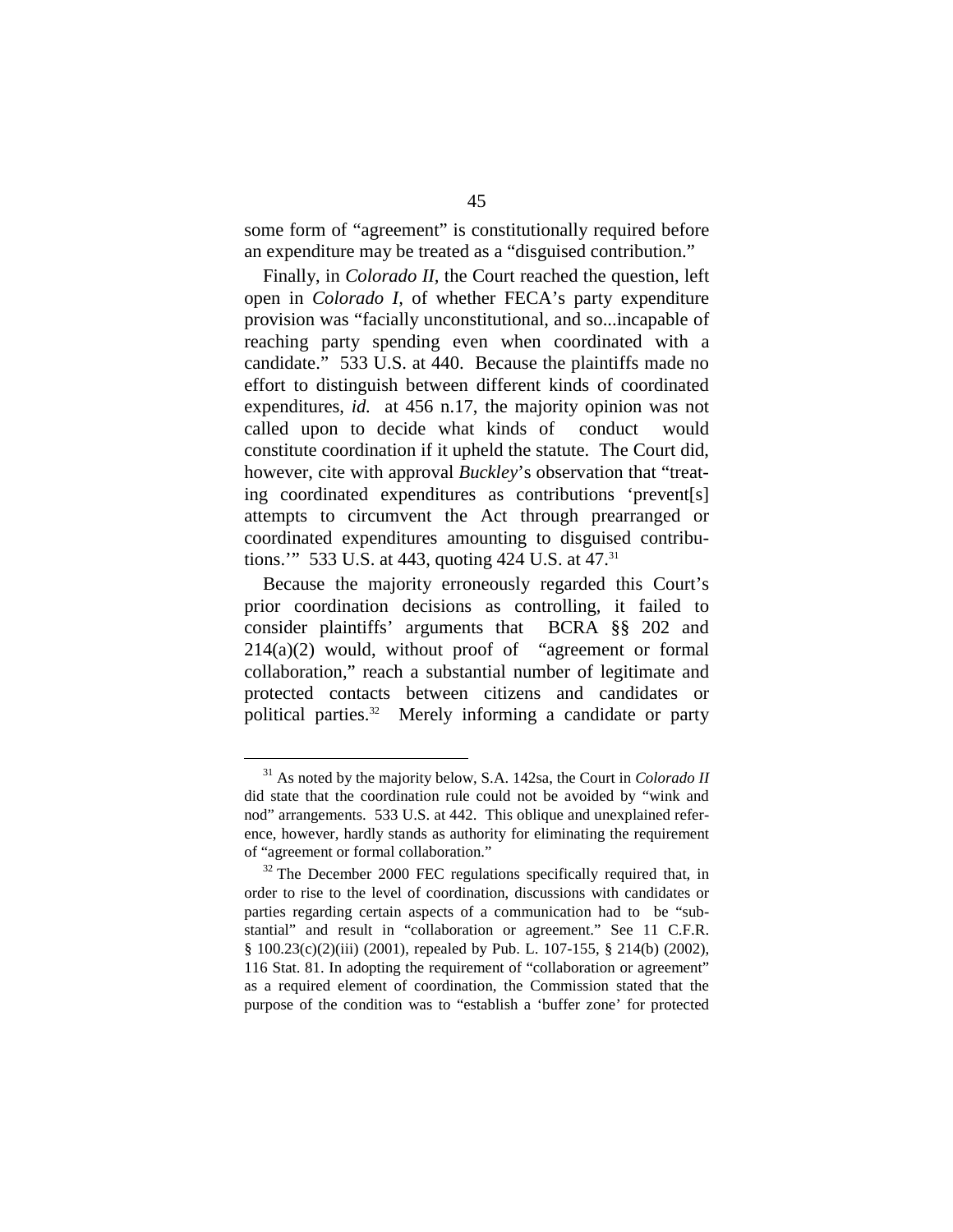official about issues and urging them to take particular positions on these issues is core political speech. So is informing a candidate or party about a group's own activities taken on their behalf. *Federal Election Commission v. Christian Coalition Inc*., 52 F. Supp. 2d at 92-95. And, citizens have a right to work in candidates' campaigns and for political parties, see *Eu v. San Francisco Democratic Central Comm.*, 489 U.S. at 230-31, without having the information they may thereby obtain about the candidates' or parties' plans jeopardize their right to make independent expenditures in behalf of those candidates. Such conduct may be regulated without offending the First Amendment only where it presents the same danger of corruption as cash contributions, and that is only possible, as the Court's previous decisions reflect, where the candidate or party and the citizen have reached "agreement or formal collaboration."

**IV. BCRA'S ADVANCE DISCLOSURE REQUIRE MENTS ARE NOT NARROWLY TAILORED TO SERVE A COMPELLING GOVERN-MENTAL INTEREST AND THEREFORE VIOLATE THE FIRST AMENDMENT.** 

"[C]ompelled disclosure [of political activities], in itself, can seriously infringe on privacy of association and belief guaranteed by the First Amendment." *Buckley v. Valeo,* 424 U.S.at 64. The government's interests in mandating disclosure therefore "must survive exacting scrutiny," *id.* at 64, citing *NAACP v. Alabama,* 357 U.S. 449, 463 (1958); *Gibson v. Florida Legislative Comm.,* 372 U.S. 539, 546 (1963); *NAACP v. Button,* 371 U.S. 415, 438 (1963); and *Bates v. Little Rock,* 361 U.S. 516, 524 (1960), and must be narrowly tailored to serve important governmental interests.

In upholding FECA's requirement for after-the-fact reporting of independent expenditures in *Buckley*, the Court

speech," see 65 Fed. Reg. at 76141, and that "this new rule is more protective of First Amendment rights than the standard it is replacing." *Id.*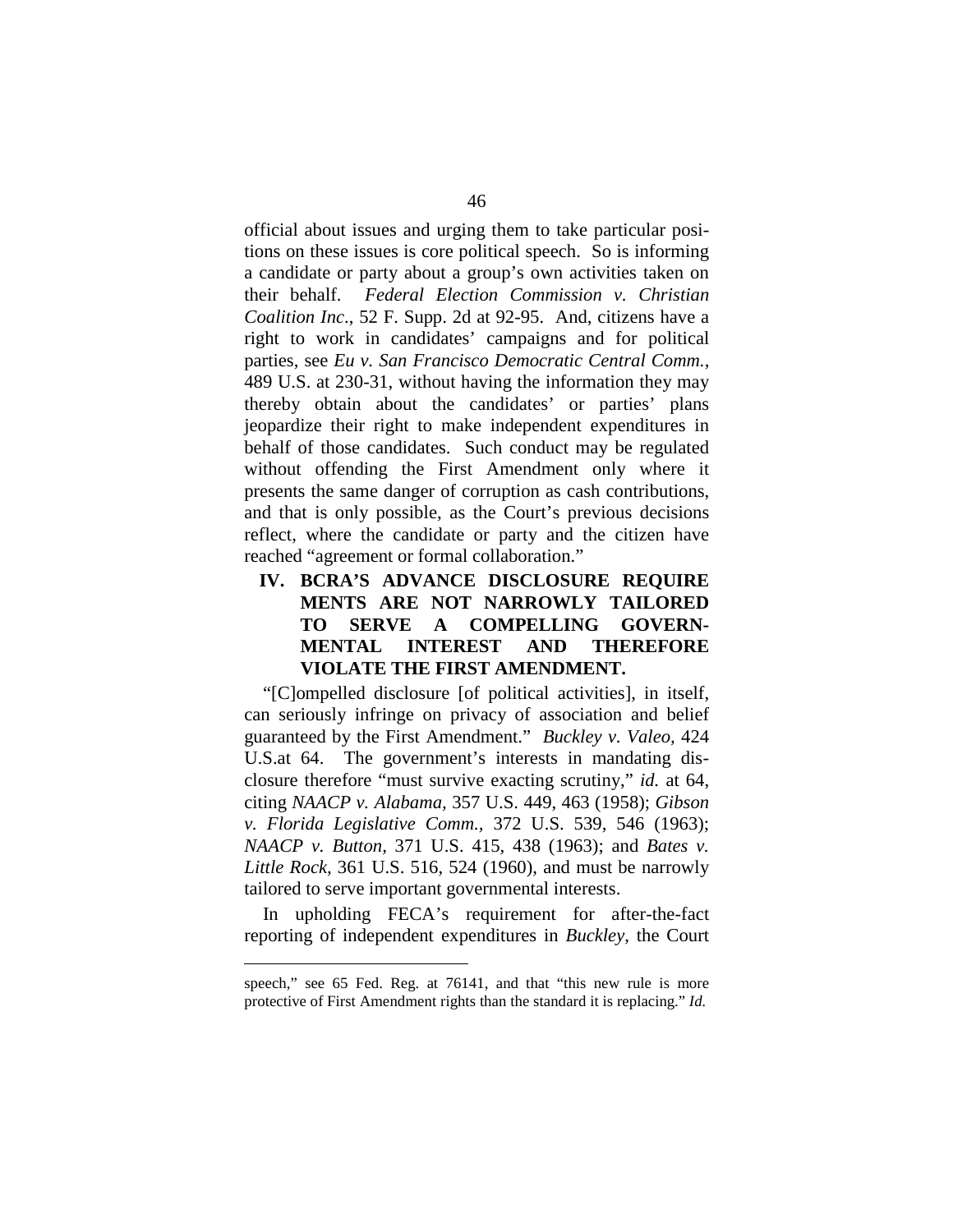recognized only three governmental interests sufficiently compelling to support mandatory disclosure and reporting of political expenditures: (1) providing the electorate with information as to where political campaign money comes from and how it is spent, 424 U.S. at 66; (2) deterring actual corruption and avoiding the appearance of corruption by exposing large contributions and expenditures to the light of publicity, *id.* at 67; and (3) gathering the data necessary to detect violations of the [Act's] contribution limitations. *Id.* at 68. BCRA's advance reporting requirements are not narrowly tailored because each of these governmental interests can be fully served by requiring persons making "electioneering communications" to disclose their expenditures within a reasonable period *after* the communications have been aired, not when they have merely contracted to make such expenditures. *Cf. Thomas v. Collins,* 323 U.S. at 540. In contrast, mandatory disclosure of expenditures for communications *before* they have run may, as Judge Henderson found, S.A. 271sa, chill speech by forcing speakers to disclose their plans and strategies before they are implemented, giving speakers' opponents an opportunity to prepare counter-messages, and allowing opponents the opportunity to induce broadcasters not to run the ads at all. In addition, as Judges Leon and Kollar-Kotelly found, advance notice may actually be counterproductive because "[i]formation concerning contracts that have not been performed, and may never be performed, may lead to confusion and an unclear record upon which the public will evaluate forces operating in the political marketplace." S.A.  $114$ sa.<sup>33</sup>

<sup>&</sup>lt;sup>33</sup> Defendant FEC itself has recognized that "until a person or entity" actually airs an electioneering communication, it is impossible to know with certainty that the person or entity ever will air a communication that constitutes an electioneering communication under BCRA; accordingly, to require reporting beforehand could lead to "speculative and even inaccurate reporting through no fault of the reporting person or entity." Notice of Proposed Rulemaking, "Electioneering Communications," 67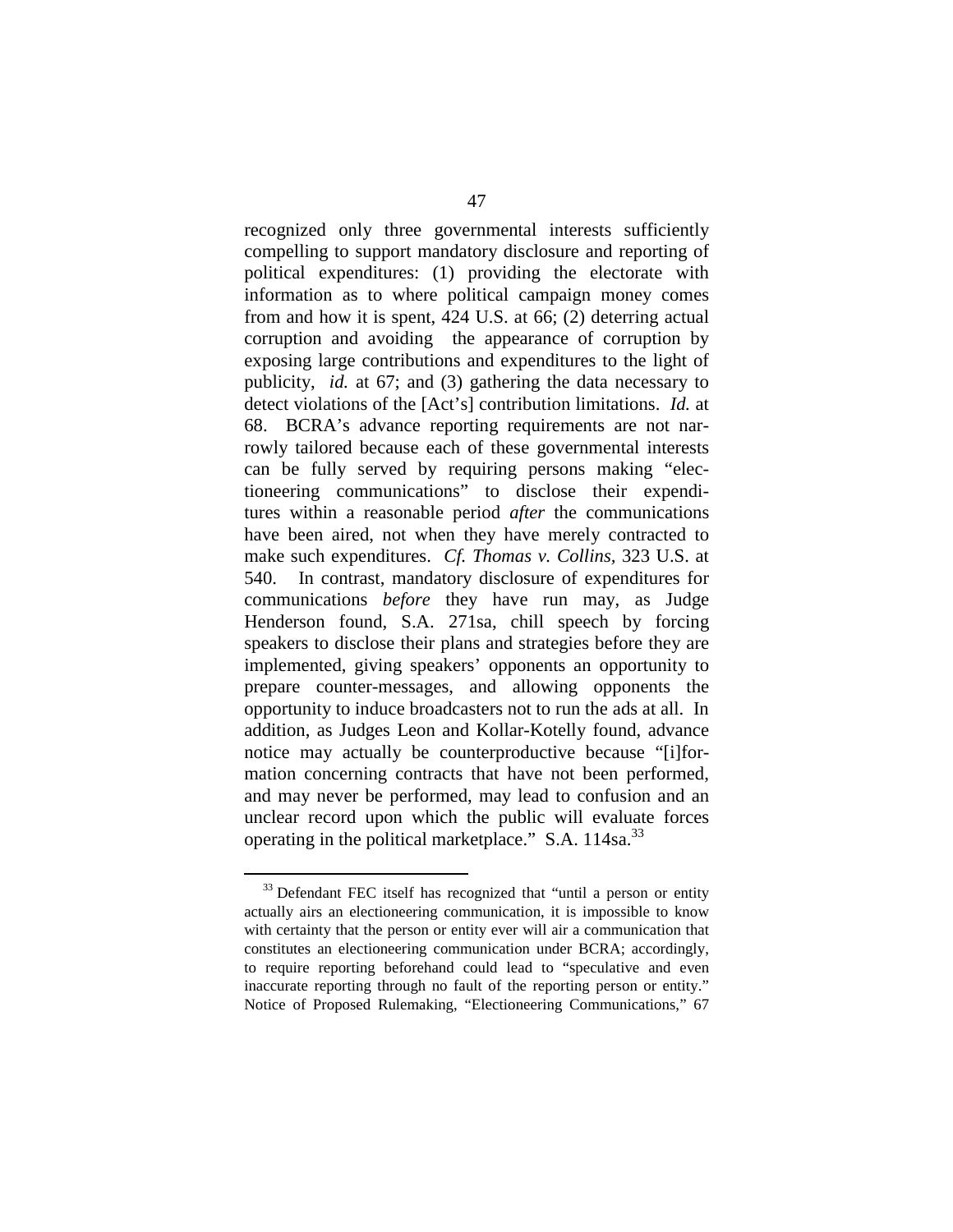For these reasons, the lower federal courts uniformly have ruled that advance reporting of political expenditures is not narrowly tailored to serve a compelling governmental interest and should be struck down. See *Citizens For Responsible Government State Political Action Comm. v. Davidson,* 236 F.3d 1174, 1197 (10th Cir. 2000), *Wisconsin Realtors Ass'n v. Ponto,* 233 F. Supp. 2d 1078, 1091 (W.D. Wis. 2002); *Florida Right to Life, Inc. v. Mortham,* 1998 U.S. Dist. LEXIS 16694 at \*30 (M.D.Fla. 1998). See also *Arizona Right to Life Political Action Comm. v. Bayless,* 320 F.3d 1002 (9th Cir. 2003). Advance disclosure of electioneering communications similarly will chill the exercise of free speech by forcing groups such as the AFL-CIO to disclose on-going and confidential political strategies and by giving their opponents the opportunity to interfere with the communications. S.A. 271sa (Henderson Findings 53g-i). The district court's decision invalidating section 201(a)'s advance reporting requirement should therefore be affirmed.

Fed. Reg. 51131, 51141 (Aug. 7, 2002). The Commission also noted that there could be "constitutional issues" with compelling disclosure of potential electioneering communications before they are finalized and aired, "particularly when such disclosure could force reporting entities to divulge confidential information, and could force them to report information, under the penalty of perjury, that later turns out to be misleading or inaccurate if the reporting entity does not subsequently air any electioneering communications." *Id.*